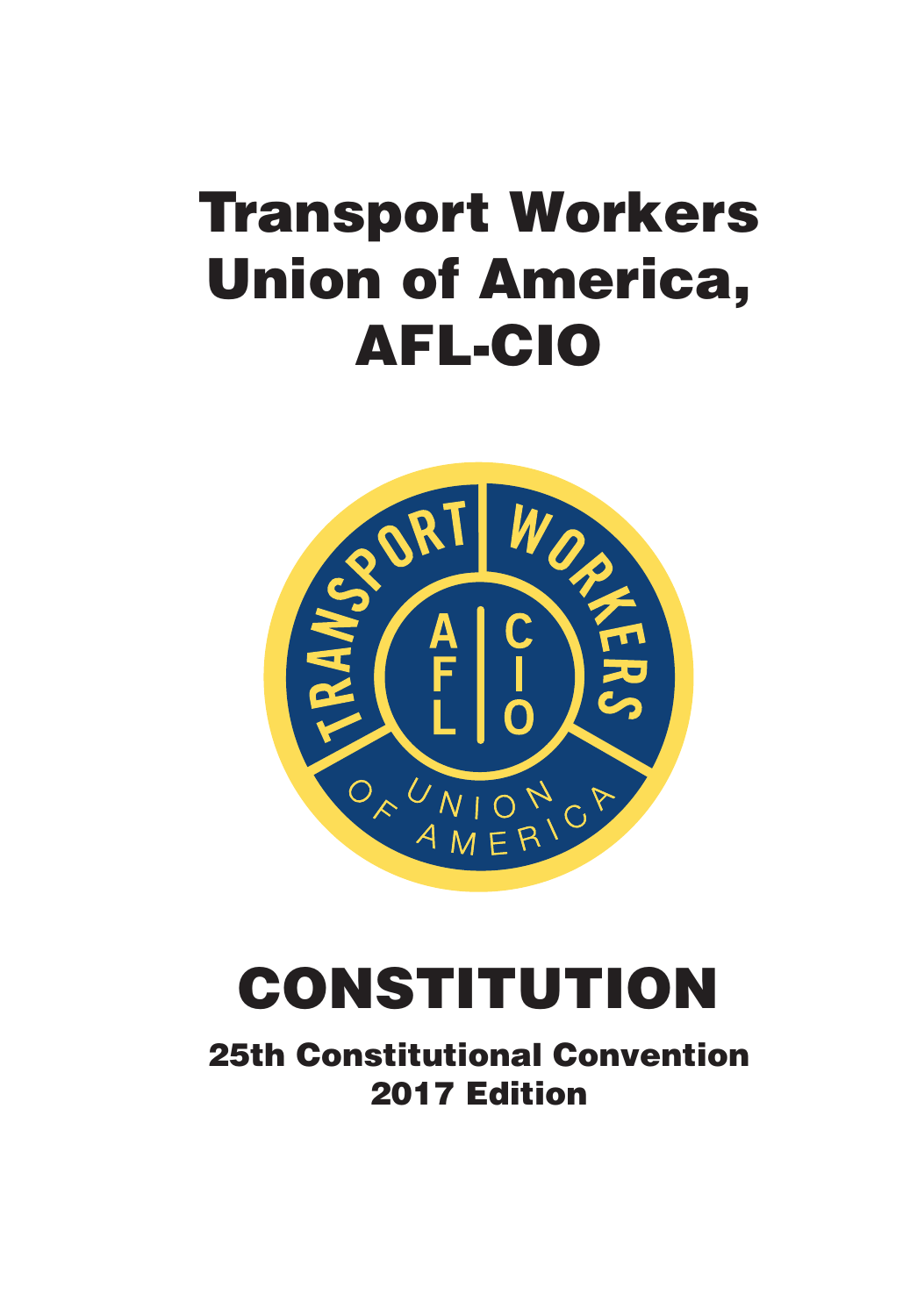### **MEMBERSHIP PLEDGE** of the **TRANSPORT WORKERS UNION OF AMERICA, AFL-CIO**

*(To be administered to new members upon their acceptance into the Transport Workers Union of America at a local meeting where their membership is approved.)*

I solemnly pledge on my honor to abide by the Constitution of the Transport Workers Union of America and the rules and by-laws of Local **incres-**; to discharge all my duties and obligations faithfully; not to make known any private business of the Union, and to conduct myself at all times as becomes a member of the Transport Workers Union of America.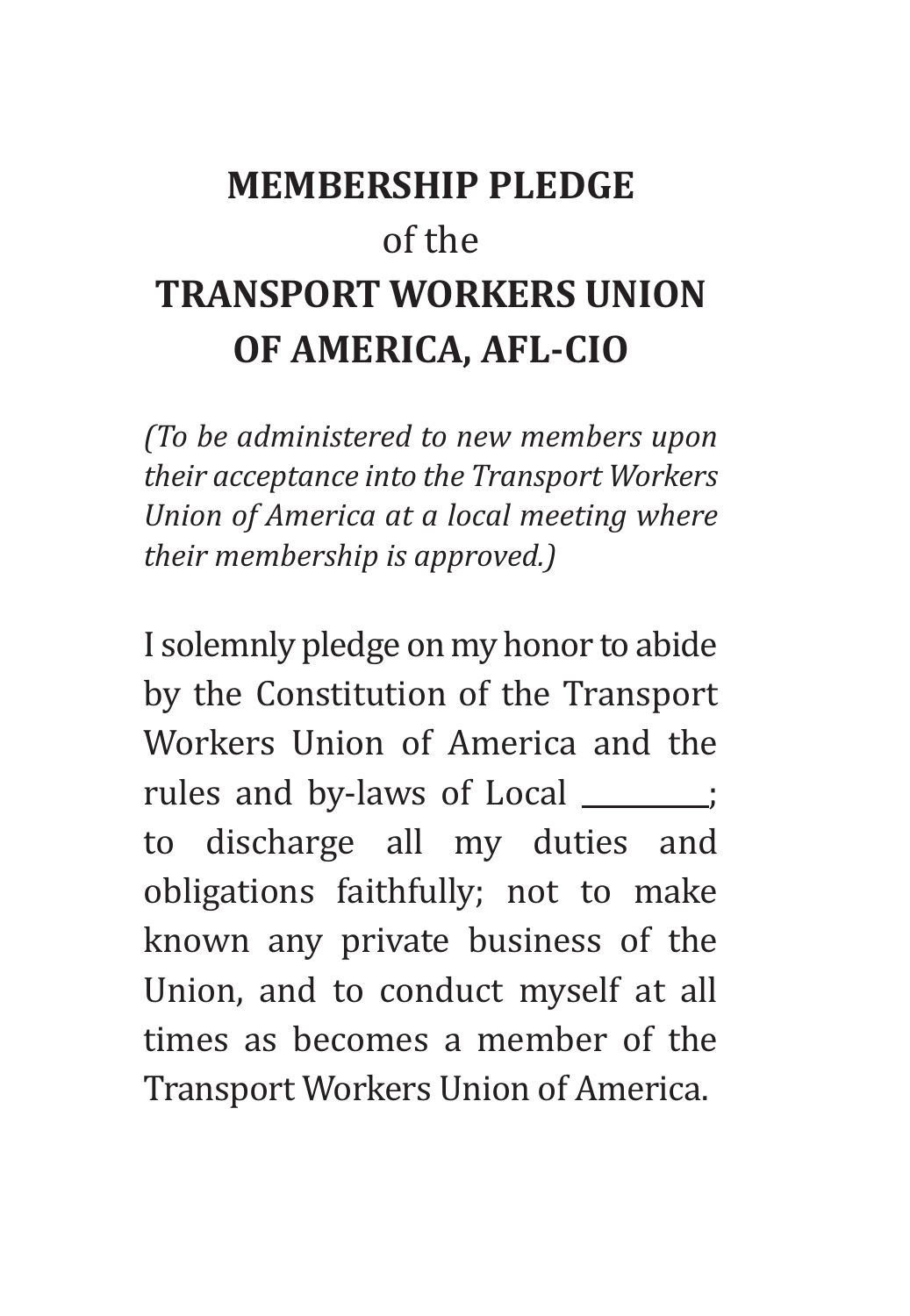# *CONSTITUTION*

#### **of the TRANSPORT WORKERS UNION OF AMERICA**

• Founded April, 1934 *Chartered by* Congress of Industrial Organizations May 14, 1937



This is the complete text of the Constitution as originally adopted at the First National Convention, held October 4-8, 1937, and as amended: at the Second Biennial National Convention, September 20-23, 1939; at the Third Biennial Convention, September 24-27 1941; at the Fourth Biennial Convention, October 20-23, 1943; at the Fifth Biennial Convention, September 25 Biennial Convention, September 25-28, 1946; at the Sixth Biennial Convention, December 6-9, 1948, at the Seventh Biennial Convention, December 5-9, 1950; at the Eighth Biennial the Eighth Biennial Convention, December 9-13, 1952; at the Ninth Biennial Convention, February 14-19, 1955; at the Tenth Biennial Convention, October 21-25, 1957; at the Eleventh Constitutional Convention, October 2-6, 1961; at the Twelfth Constitutional Convention, October 11-15, 1965; by Direct Membership Referendum, May 10, 1966; at the Thirteenth Constitutional Convention, September 8-12, 1969; by the Fourteenth Constitutional Convention, October 9-12, 1973; by the Fifteenth Constitutional Convention, September 19-23, 1977; by the Sixteenth Constitutional Convention, September 28-October 2, 1981; by the Seventeenth Constitutional Convention, September 23-27, 1985; by the Eighteenth Constitutional Convention, October 2-6, 1989; by the 20th Constitutional Convention, September 29-October 2, 1997; by the 21st Constitutional Convention, October 15-18, 2001; by the 22nd Constitutional Convention, September 19-22, 2005; by the 23rd Constitutional Convention, September 14-18, 2009; by the 24th Constitutional Convention, September 23-27, 2013, and by the 25th Constitutional Convention, September 25-29, 2017.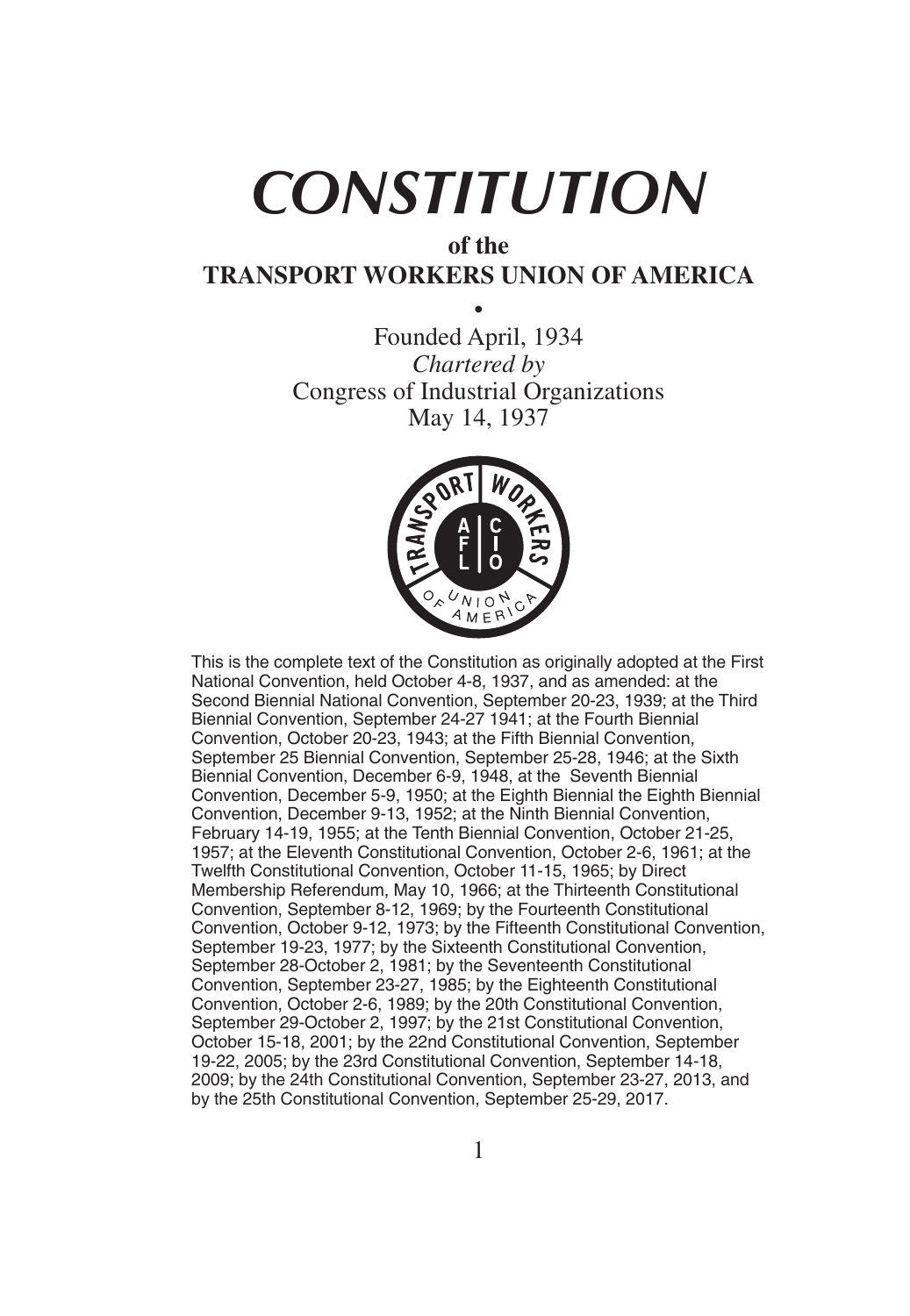#### **TABLE OF CONTENTS**

| Article     |                                                       |                |
|-------------|-------------------------------------------------------|----------------|
| L           | Name and Affiliation $\dots\dots\dots\dots\dots\dots$ | 3              |
| H.          |                                                       | 3              |
| III.        | Eligibility                                           | $\overline{4}$ |
| IV.         | International Officers                                | $\overline{4}$ |
| V.          | International President                               | $\overline{7}$ |
| VI.         | International Secretary-Treasurer                     | 12             |
| VII.        | International Vice Presidents                         | 14             |
| VIII.       | International Executive Council                       | 15             |
| IX.         | Intl. Administrative Committee                        | 18             |
| $X_{\cdot}$ | International Executive Board                         | 20             |
| XL          |                                                       | 21             |
| XII.        |                                                       | 27             |
| XIII.       |                                                       | 28             |
| XIV.        | Local Unions                                          | 34             |
| XV.         | Local Union Elections                                 | 40             |
| XVI.        | Duties of Local Officers                              | 43             |
| XVII.       |                                                       | 47             |
| XVIII.      | Non-Compliance with Constitution -                    |                |
|             | Special Provisions                                    | 51             |
| XIX.        |                                                       | 52             |
| XX.         | Trial of Members                                      | 55             |
| XXI.        | Suspension of Local Officers                          | 57             |
| XXII.       |                                                       | 58             |
| XXIII.      | Exhaustion of Remedies                                | 60             |
| XXIV.       | Grievances                                            | 61             |
| XXV.        | Collective Bargaining and Contracts                   | 62             |
| XXVI.       | <b>Strikes</b>                                        | 63             |
| XXVII.      |                                                       | 64             |
| XXVIII.     | Referendum                                            | 65             |
| XXIX.       |                                                       | 66             |
| XXX.        | Civil and Human Rights Department                     | 67             |
| XXXI.       | Retiree Organizations                                 | 69             |
| XXXII.      |                                                       | 70             |
| XXXIII.     | Amendments                                            | 70             |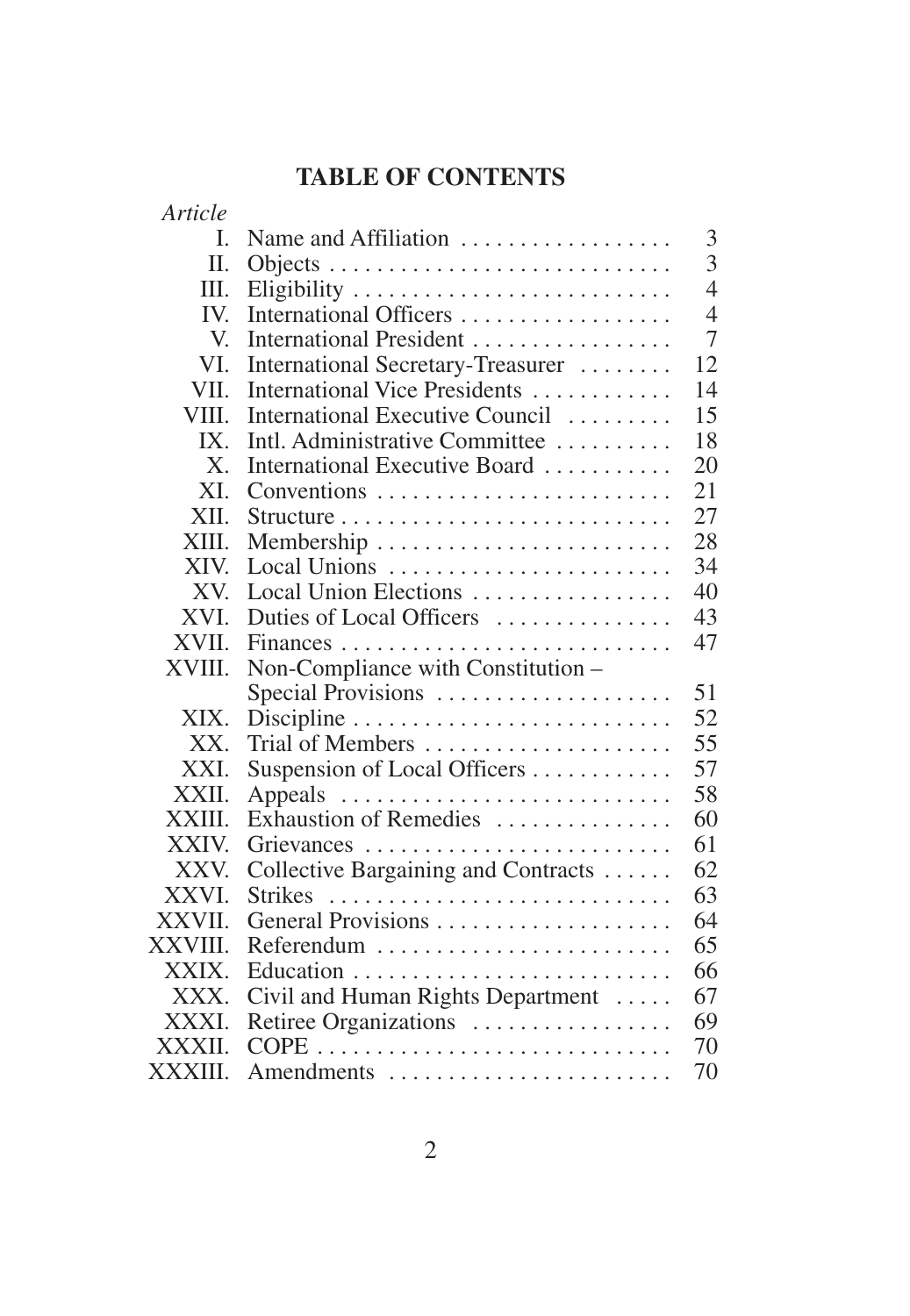#### **ARTICLE I. Name and Affiliation**

This Organization shall be known as the Transport Workers Union of America, hereinafter also referred to as the International Union.

The International Union may affiliate with such national or international organizations as the International Executive Council may determine.

#### **ARTICLE II.**

#### **Objects**

The objects of this organization shall be:

- (a) To unite in this industrial union, regardless of race, creed, color, sex, sexual orientation or nationality, all workers eligible for membership.
- (b) To establish through collective bargaining adequate wage standards and retirement benefits, shorter hours of work and improvements in the conditions of employment for the workers in the industry.
- (c) To promote legislation advancing the interests of the Union and its members at the local, state and national levels, to engage in political education of the membership, and to engage in such other activity (specifically including sponsoring and supporting grassroots programs at the International and Local levels, using our resources and the voting strength of our members to gain the support of the public and of legislators for our views, and supporting political candidates who share our views), as may be necessary or advisable to safeguard the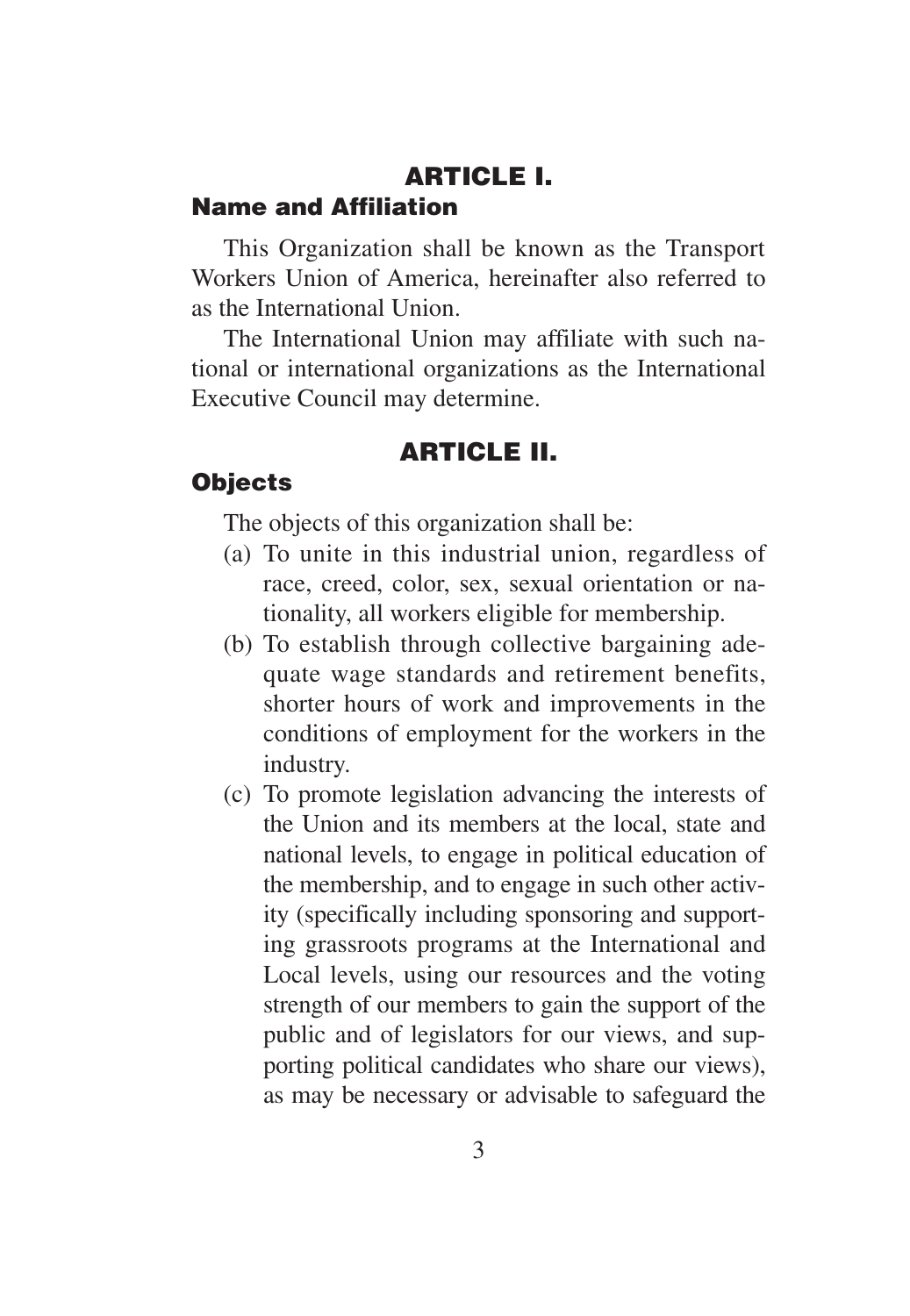economic security and social welfare of working people and to protect and extend our democratic institutions, civil rights and liberties, and to perpetuate the cherished traditions of our democracy.

(d) To organize unorganized employees in the transportation and other industries.

#### **ARTICLE III.**

#### **Eligibility**

SECTION 1. All working men and women, regardless of race, creed, color or nationality, employed in, on or about any and all passenger or other transportation facilities, or public utilities and allied industries, and in any other employment which the International Executive Council decides is appropriately within the jurisdiction of the International Union, and officers, staff representatives, and employees of the International Union and of any Local Union are eligible for membership.

SECTION 2. Persons having supervisory power shall be eligible for membership subject to the approval of the Local Union and the International Executive Council.

#### **ARTICLE IV.**

#### **International Officers**

SECTION 1. The officers of the International Union shall be the International President, the International Secretary-Treasurer, the International Executive Vice President and fifteen (15) International Vice Presidents, of whom two (2) shall be designated Administrative Vice-Presidents, and shall be elected as such, provided that the number of International Vice Presidents to be elected at the 2021 Convention may be increased, prior to that Con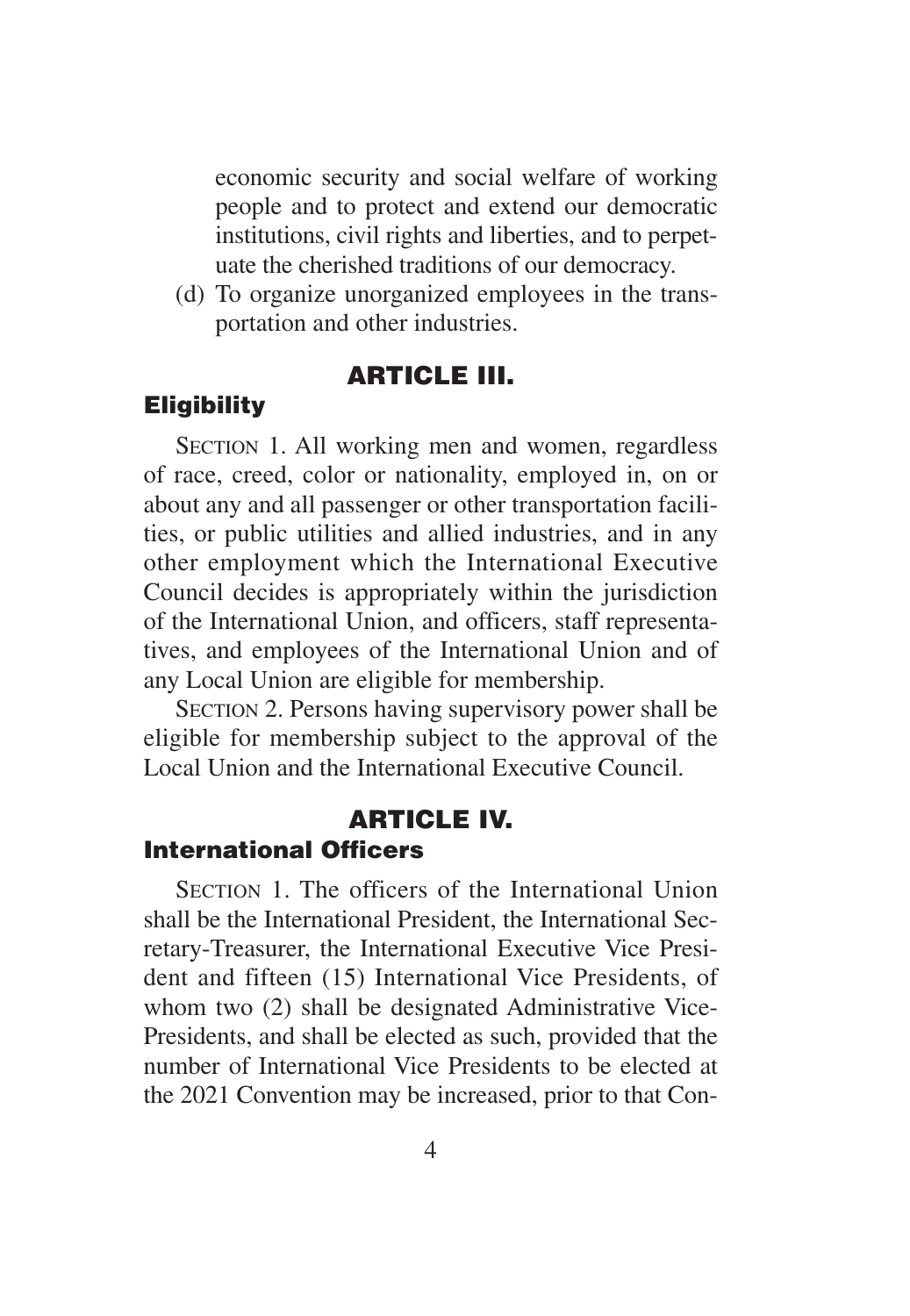vention, by the International Executive Council, at its discretion, to as many as eighteen (18); and provided further that during the four (4) year term following the 2017 Convention, the International Executive Council shall have the discretion to appoint such additional Vice Presidents as it deems necessary and desirable, increasing the number of Vice Presidents to up to as many as eighteen (18), to serve during the remainder of the four (4) year term following the 2017 International Convention.

SECTION 2. The International President, the International Secretary-Treasurer, the Executive Vice President and the two Administrative Vice Presidents shall constitute the International Administrative Committee.

SECTION 3. The International Executive Council shall consist of the International officers and such members at large, not more than fourteen (14) in number, who may be designated from among the members of the International Executive Board by the International Executive Council to represent areas, or divisions or other groups in the Union, which, in the opinion of the International Executive Council are not otherwise adequately represented on the International Executive Council. Once so designated, such members at large shall serve until the next International Convention.

SECTION 4. The International Executive Board shall consist of the International officers and forty (40) International Executive Board members except that the number of International Executive Board members may be increased pursuant to SECTION 5 of this Article; provided further that the number of Executive Board members to be elected at the 2021 Convention may be increased, at the discretion of the International Executive Council,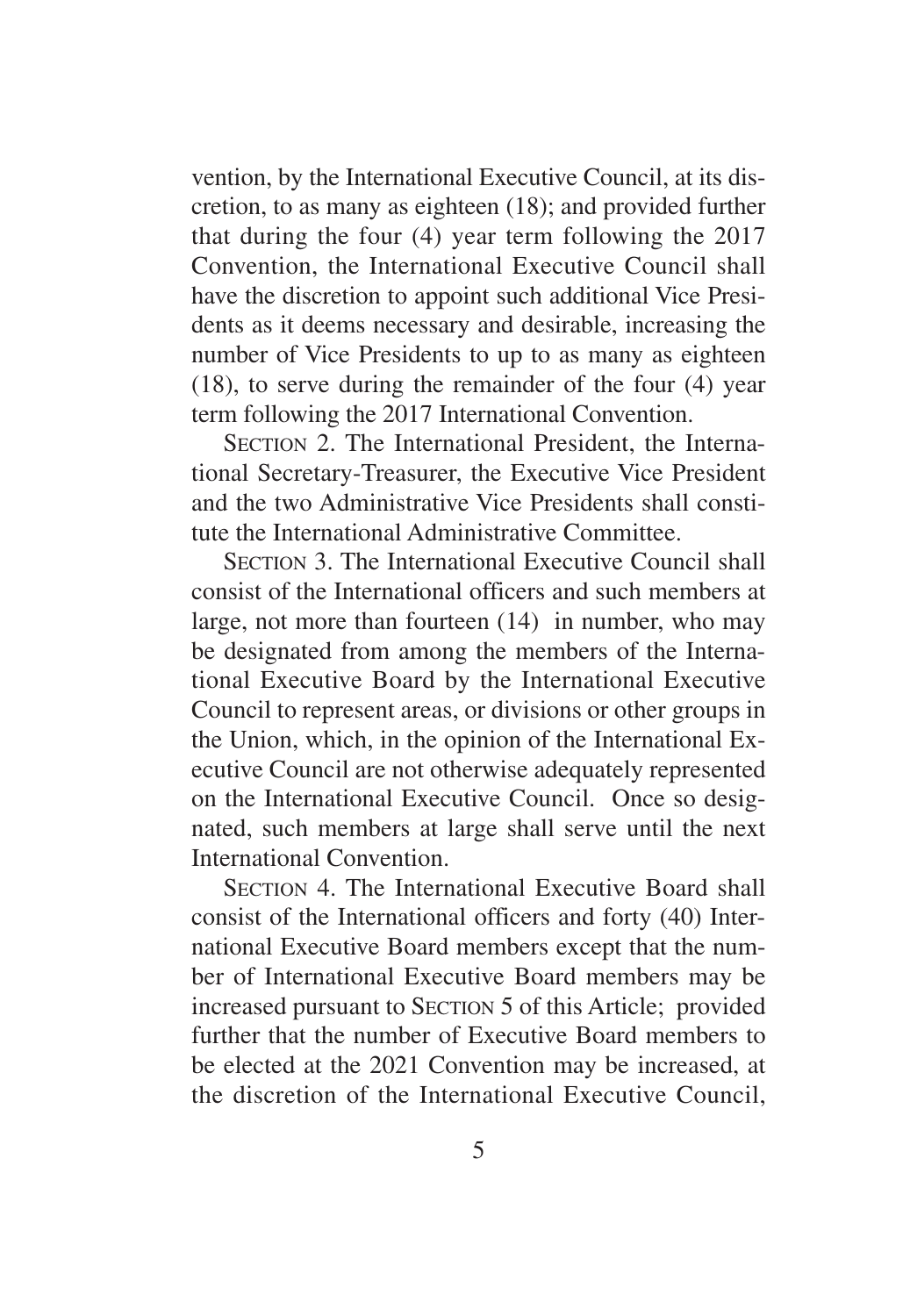prior to that Convention, to as many as forty-five (45); and provided further that during the four (4) year term following the 2017 Convention, the International Executive Council shall have the discretion to appoint such additional Executive Board members as it deems necessary and desirable, increasing the number of Vice Presidents to up to as many as forty-five (45) to serve during the remainder of the four (4) year term following the 2017 **Convention** 

SECTION 5. The International officers and the members of the International Executive Board shall be elected at each regular International Convention, shall be obligated and installed at the Convention at which they are elected, and their term of office shall run until their successors are obligated and installed at the next regular International Convention; except that the number of International Executive Board members may be increased, when between regular conventions, the International Executive Council determines that an increase is necessary to give representation to any newly affiliated or organized group. Such additional members shall be appointed by the International Executive Council from such newly affiliated or organized group.

SECTION 6. No member shall be eligible for nomination or election to any International office, or to the International Executive Board, unless he/she shall have been in continuous good standing in the International Union for at least two (2) years immediately preceding his/her nomination. This section shall not apply to a member of a Local Union which has been chartered by the International Union less than two (2) years prior to such nomination; in such case, a member to be eligible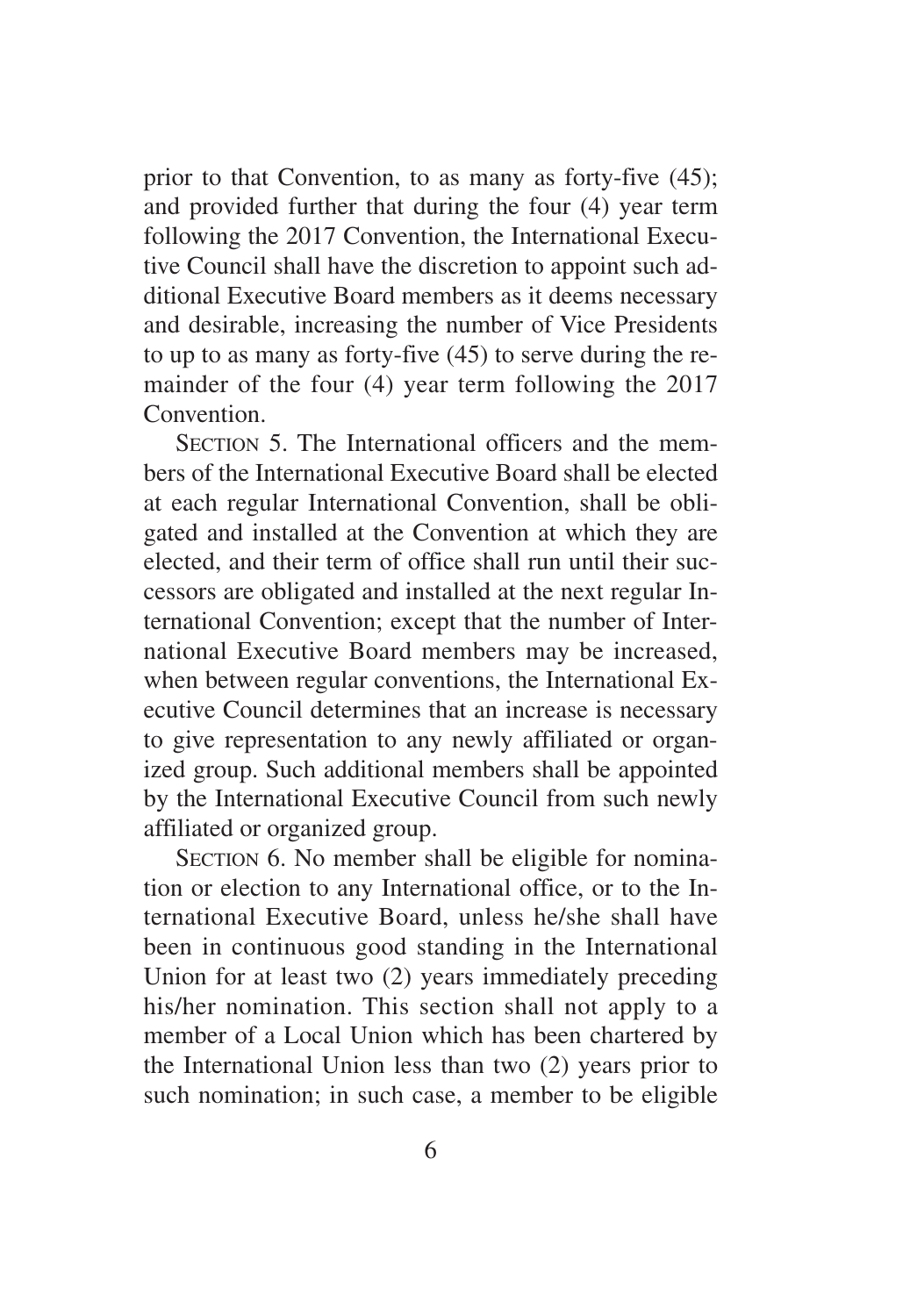for nomination and election shall have been in continuous good standing in his/her Local Union from the date of its charter.

SECTION 7. No member shall be eligible for nomination or election to any International office for three years after being found at trial, or admitting, to either (1) having worked in the interest of or accepted membership in any organization dual to the International Union or (2) having advocated or attempted to bring about the withdrawal or disaffiliation from the International Union of any Local Union or any member or group of members. Such ineligibility shall cease to apply if the trial determination is later reversed.

SECTION 8. No member may hold more than one position in the International Union by virtue of which he/she is entitled to membership on the International Executive Board.

SECTION 9. When an International Officer or Member of the International Executive Council or of the International Executive Board is on the payroll of a Local Union, the Local Union shall continue to pay his/her regular salary while he/she is attending International Executive Council Meetings, International Executive Board Meetings, Conventions and other functions of the International Union. Expenses incurred in conjunction with same shall be paid by the International Union.

#### **ARTICLE V.**

#### **Powers and Duties of the International President**

SECTION 1. The International President shall be the chief Executive Officer of the International Union.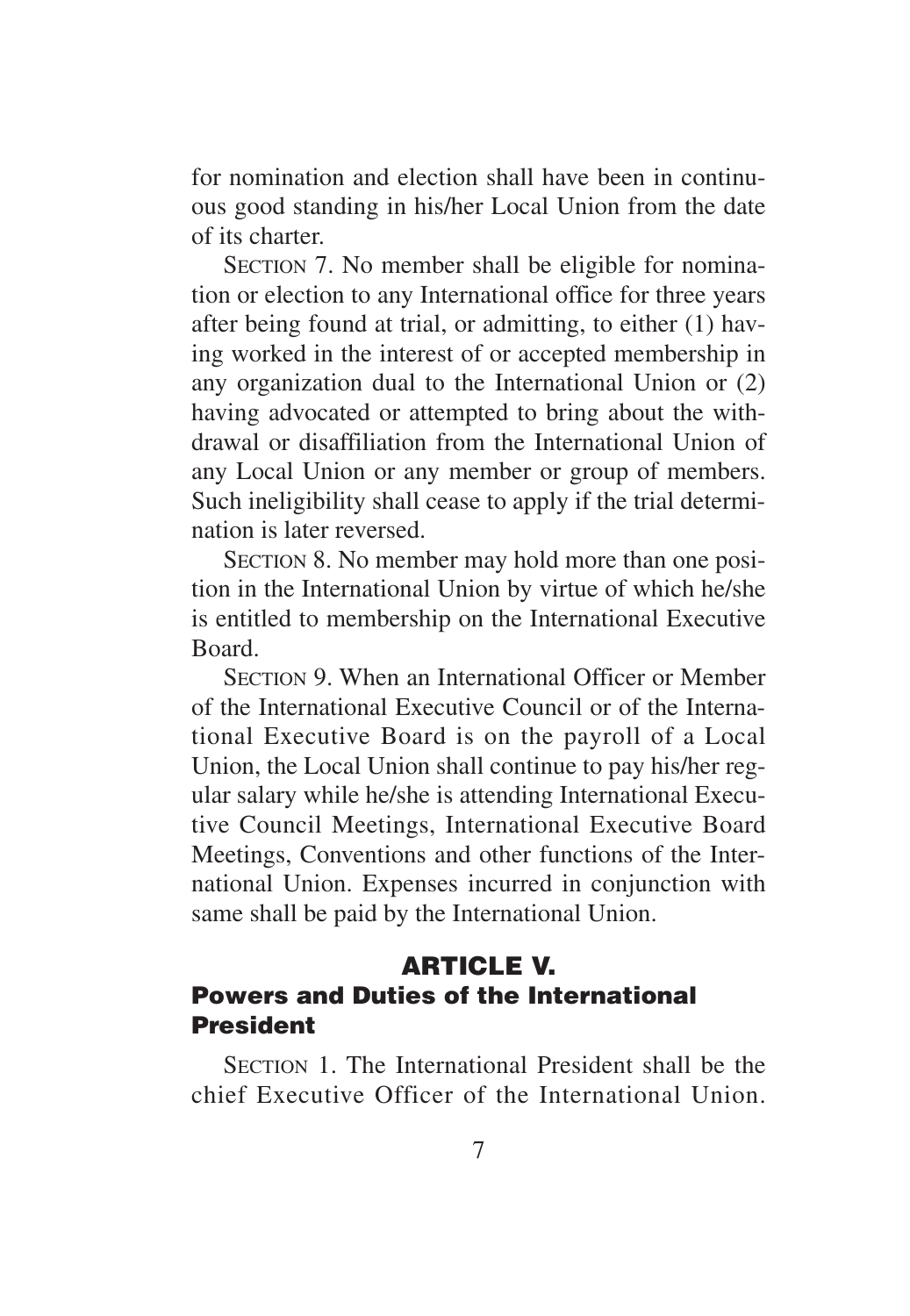He/she shall enforce the Constitution and be responsible for the proper and effective direction of the affairs and business of the International Union and shall have the full power necessary therefore subject to review by the International Executive Council. He/she shall interpret the meaning and application of the provisions of this Constitution. Any such interpretation or application may be appealed by any member or by any Local Union adversely affected to the International Executive Council, and thereafter, to the Convention. Unless and until any such interpretation or application of this Constitution, heretofore or hereafter made by the International President, is changed by the Council or by the Convention, the interpretation and application made by him/her shall be deemed true and proper and shall be given full force and effect. He/she shall have the authority to appoint, direct, suspend or remove such organizers and representatives as he/she may deem necessary, and fix their compensation, subject to review by the International Executive Council.

He/she shall appoint a Director of Organizing and shall establish an Organizing Department in the International Union. The Organizing Director will be responsible for coordinating and directing the organizing activities of the International Union, and will report directly to the International President.

SECTION 2. He/she shall attend and preside at all International Conventions and at all sessions of the International Executive Council and of the International Executive Board. He/she shall call special meetings of the International Executive Board whenever he/she deems necessary or when requested in writing by a majority of the members of the Council or of the Board, respectively.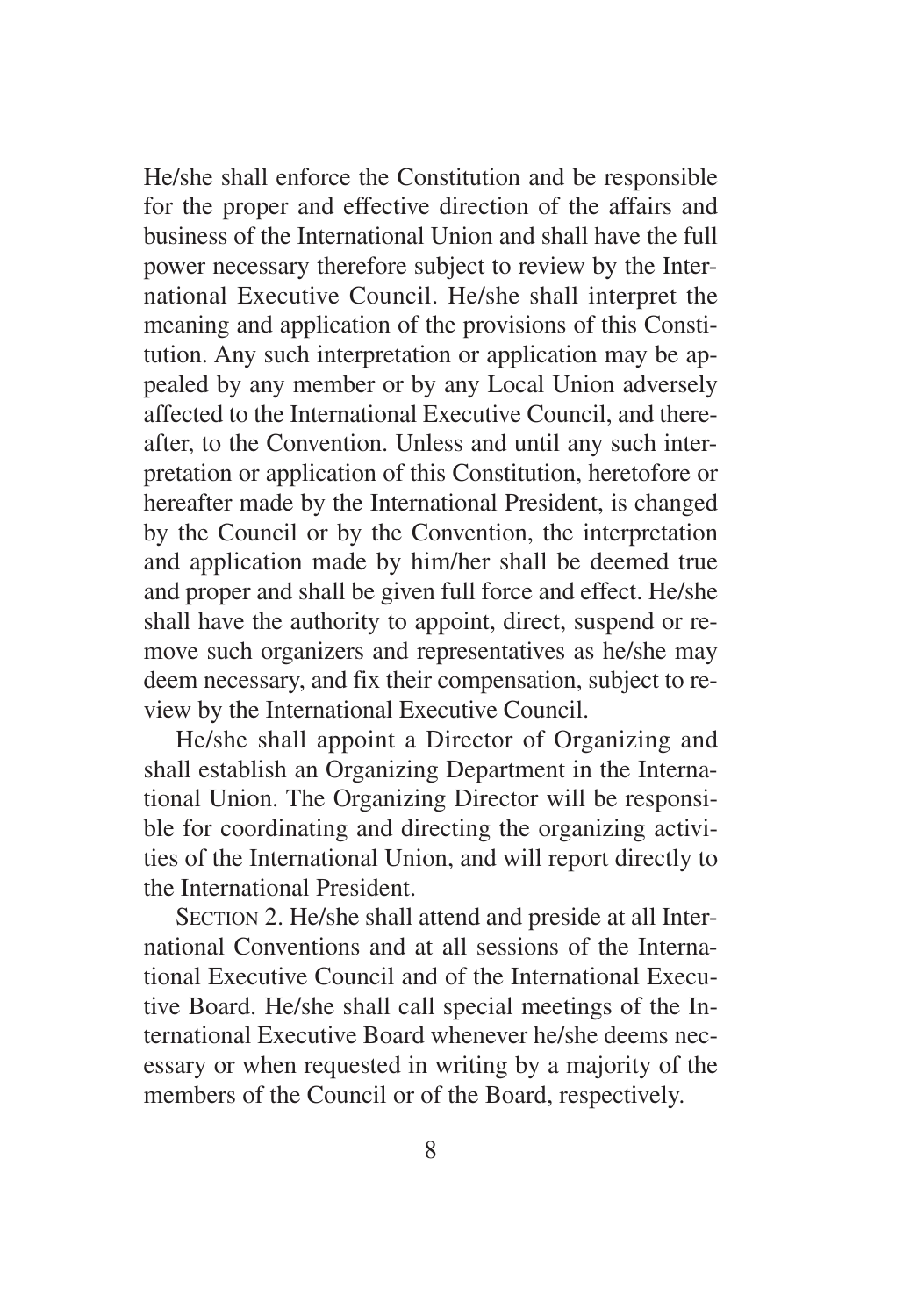SECTION 3. He/she shall have the power, either in person or by a designated representative, to inquire into, examine and inspect all books and records of the International Union, of its Local Unions, and of any division, department or other body within the International Union, including but not limited to the books and records of welfare funds, defense funds, building funds, emergency funds, educational funds, mutual benefit funds, political action funds, welfare trusts, credit union funds, and all other funds of any sort whatsoever, in the negotiation, control, collection or expenditure of which the International Union, or any Local Union, or group of Local Unions or any branch or section of a Local Union, participates in any way, or in which any officer or member of the Union has any interest or power of decision by virtue of his/her office or his/her membership. The fact that such funds may be held in the name of a corporation shall not limit or restrict this power.

SECTION 4. In the event the International President shall have reason to believe that any Local Union is failing to comply with any provision of the Constitution or conducts its affairs in a manner which is detrimental to the interests of the Union, he/she may institute proceedings against the Local Union, with due notice of hearing in writing delivered to the Local President and to the Local Financial Secretary-Treasurer, specifying the section or sections of the Constitution violated or the nature of conduct, before the International Executive Council, or a subcommittee thereof, designated either by the Council or by the International Administrative Committee. Upon the basis of the hearing the International Executive Council is authorized to render a decision, dismiss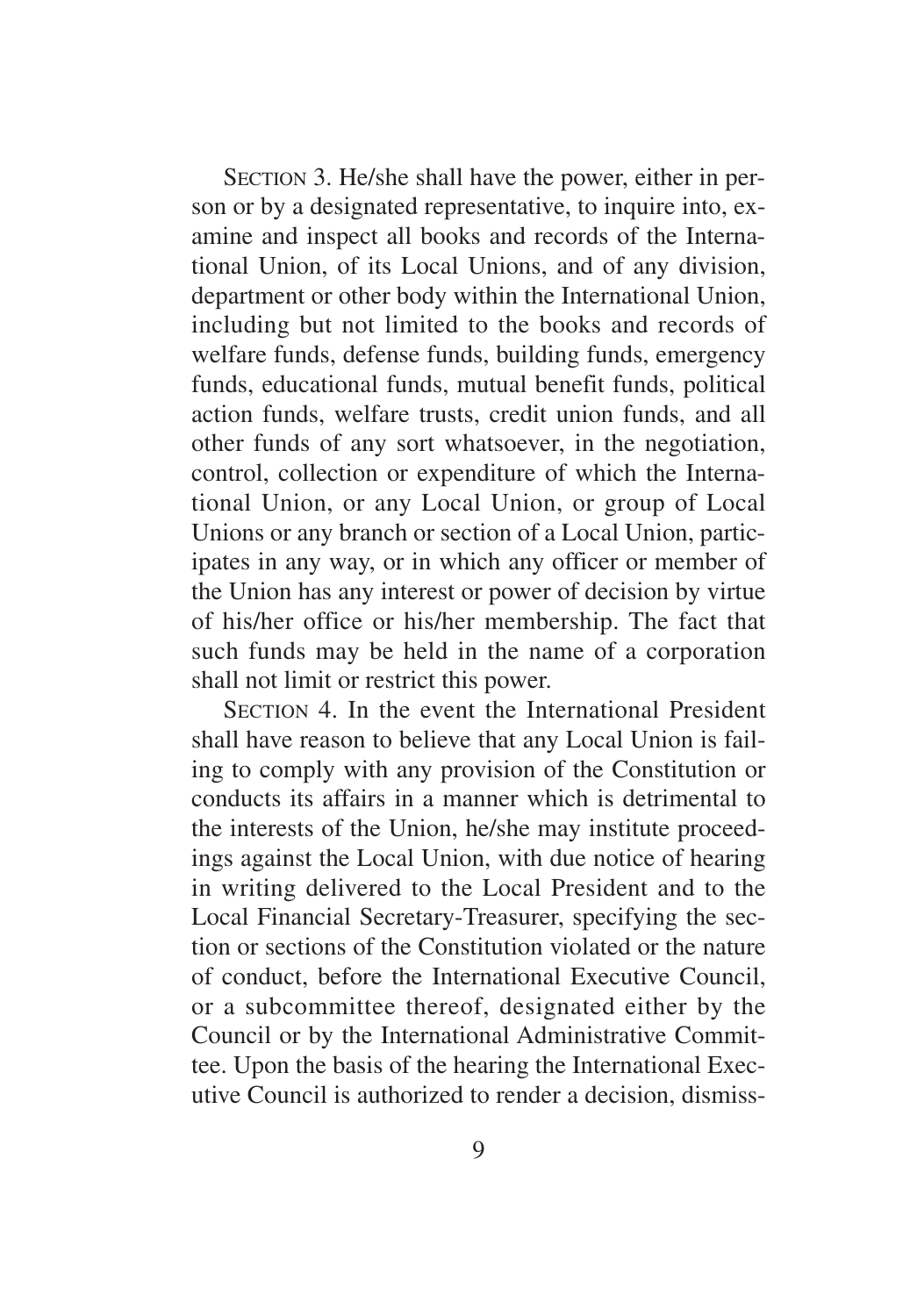ing the charges, suspending or revoking the charter of any such Local Union, or directing such other action as may be necessary to secure compliance with the Constitution, or otherwise to protect and preserve the effectiveness and the best interests of the Union. The decision of the International Executive Council shall be subject to review by the International Convention.

SECTION 5. In the event the International President shall have reason to believe that any officer or member is failing to comply with any provision of the Constitution, or conducts himself/herself in a manner which is detrimental to the best interest of the Union, or otherwise engages in conduct unbecoming a member of the Union, he/she may institute proceedings against him/her with due notice of hearing, specifying the section or sections of the Constitution violated or the nature of the conduct, before the International Executive Council, or a subcommittee thereof designated either by the Council or by the International Administrative Committee. Upon the basis of the hearing, the International Executive Council is authorized to render a decision, dismissing the charges, suspending, expelling or otherwise penalizing such officer or member, or directing such other action as may be necessary to secure compliance with the Constitution or otherwise to protect and preserve the effectiveness and best interests of the Union. The decision of the International Executive Council shall be subject to review by the International Convention.

SECTION 6. Where the International President invokes the provisions of Section 4 or 5 of this Article, the President may, if in his/her judgment the circumstances warrant it, suspend any officer pending the decision of the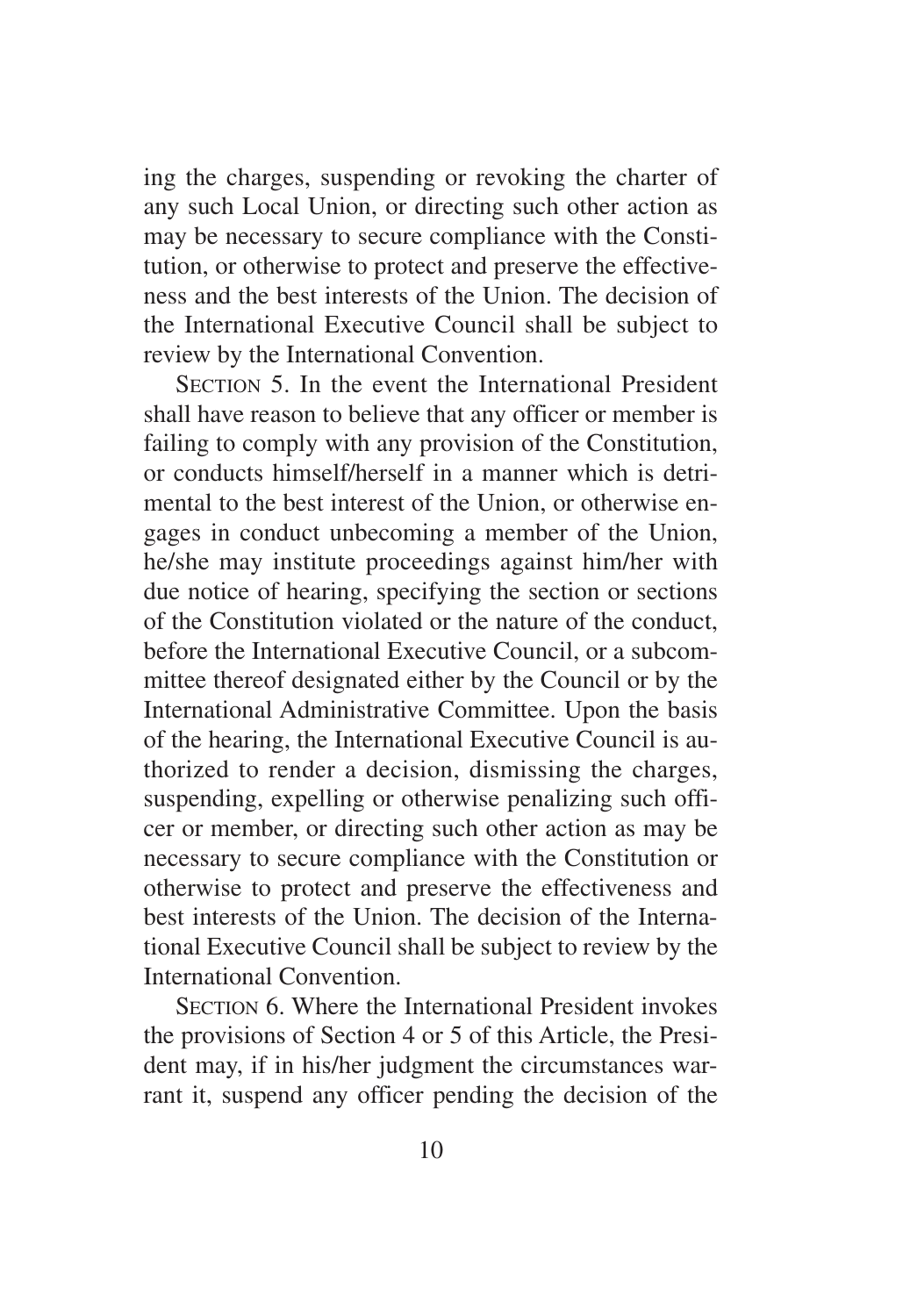International Executive Council, provided that prior to, or simultaneously with the notice of suspension, he/she serve a copy of the charges upon which the suspension is based on the suspended officer and provided further that the International Executive Council or a subcommittee thereof designated by the Council or by the International Administrative Committee holds a hearing on the charges within twenty (20) days from the date of the suspension.

SECTION 7. The International President shall make full report of the Administration of his/her office and the affairs of the International Union to the International Convention. He/she shall be ex officio delegate to all conventions of organizations to which the International Union may be affiliated.

SECTION 8. The International President shall have the power to appoint from among the International Vice Presidents an Administrative Assistant and to delegate to him/her such duties and powers as the International President may determine; and he/she shall have the power to appoint a Director of COPE and define his/her duties.

He/she shall establish a Department of Legislative and Political Affairs in the International Union.

He/she shall also have the power to assign such staff to the Department of Legislative and Political Affairs as to him/her may appear appropriate.

SECTION 9. Should the International President find himself/herself unable by reason of health to perform the duties of his/her office, he/she may so certify, whereupon the duties and powers of his/her office shall attach to the International Executive Vice President until such time as the International President certifies his/her return to duty.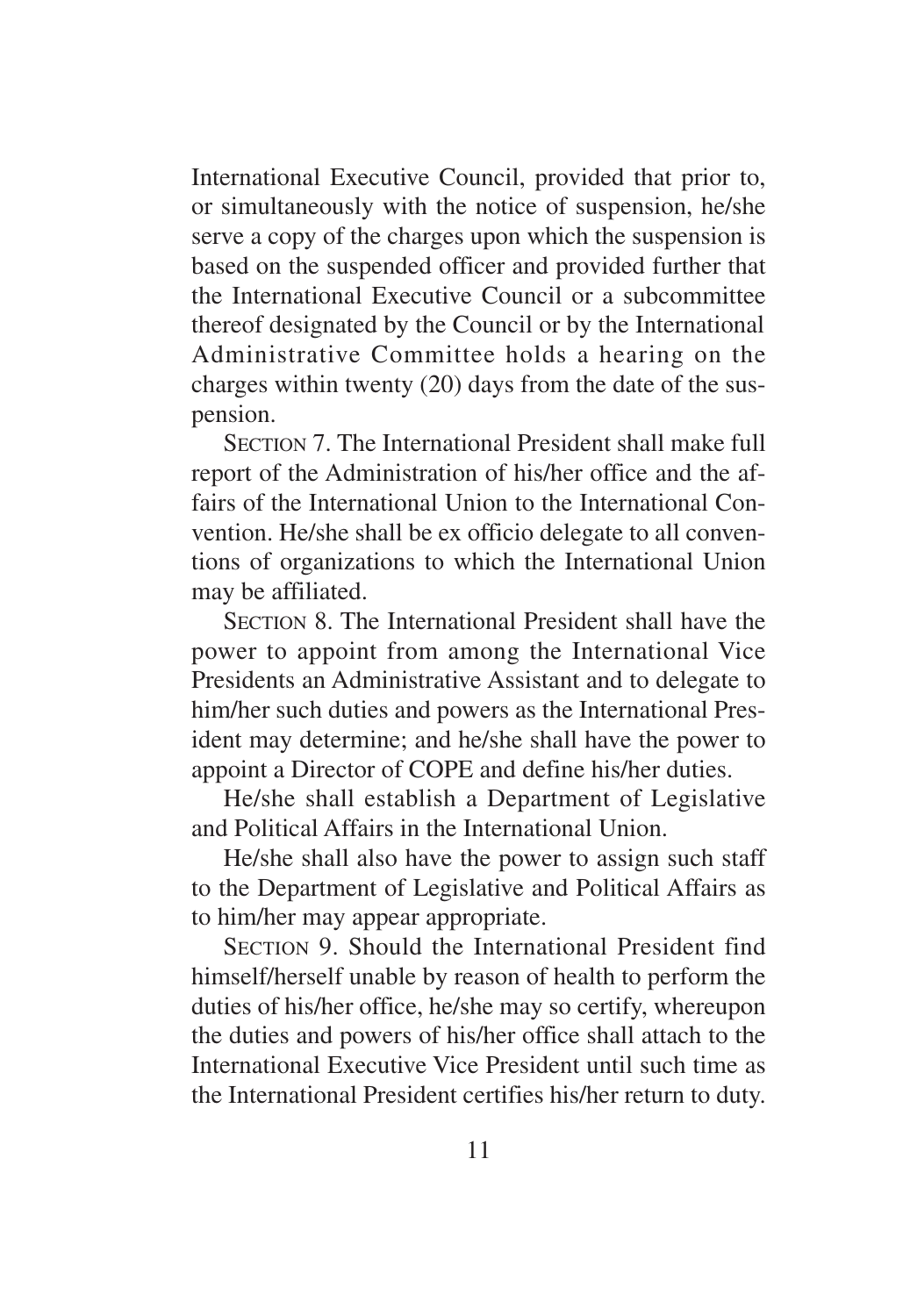SECTION 10. The International President shall perform all such other duties as pertain to his/her office. He/she shall receive Seventy-Two Thousand Five Hundred Dollars (\$72,500) per annum, payable weekly in equal amounts, and when performing duties away from the International Office he/she shall receive his/her expenses, which shall be subject to the approval of the International Executive Council.

The salary of the International President shall be adjusted as of the first day of January 1983 and on the first day of each January by the weighted average percentage increase in wages or salaries received by the Union membership during the fiscal year ending on the preceding August 31st in bargaining units of Five Hundred (500) or more.

#### **ARTICLE VI. Power and Duties of International Secretary-Treasurer**

SECTION 1. The International Secretary-Treasurer shall be the Chief Fiscal officer of the International Union. He/she shall cause to be recorded the proceedings of all International Conventions and all sessions of the International Executive Council and of the International Executive Board. He/she shall have charge of and preserve all books, documents and effects of the International Office, except such records as properly belong to the office of the International President. The Seal of the International Union shall be held in trust by the International Secretary-Treasurer.

SECTION 2. He/she shall administer the business of his/her office in accordance with the rules and regulations, practices and procedures established by the Inter-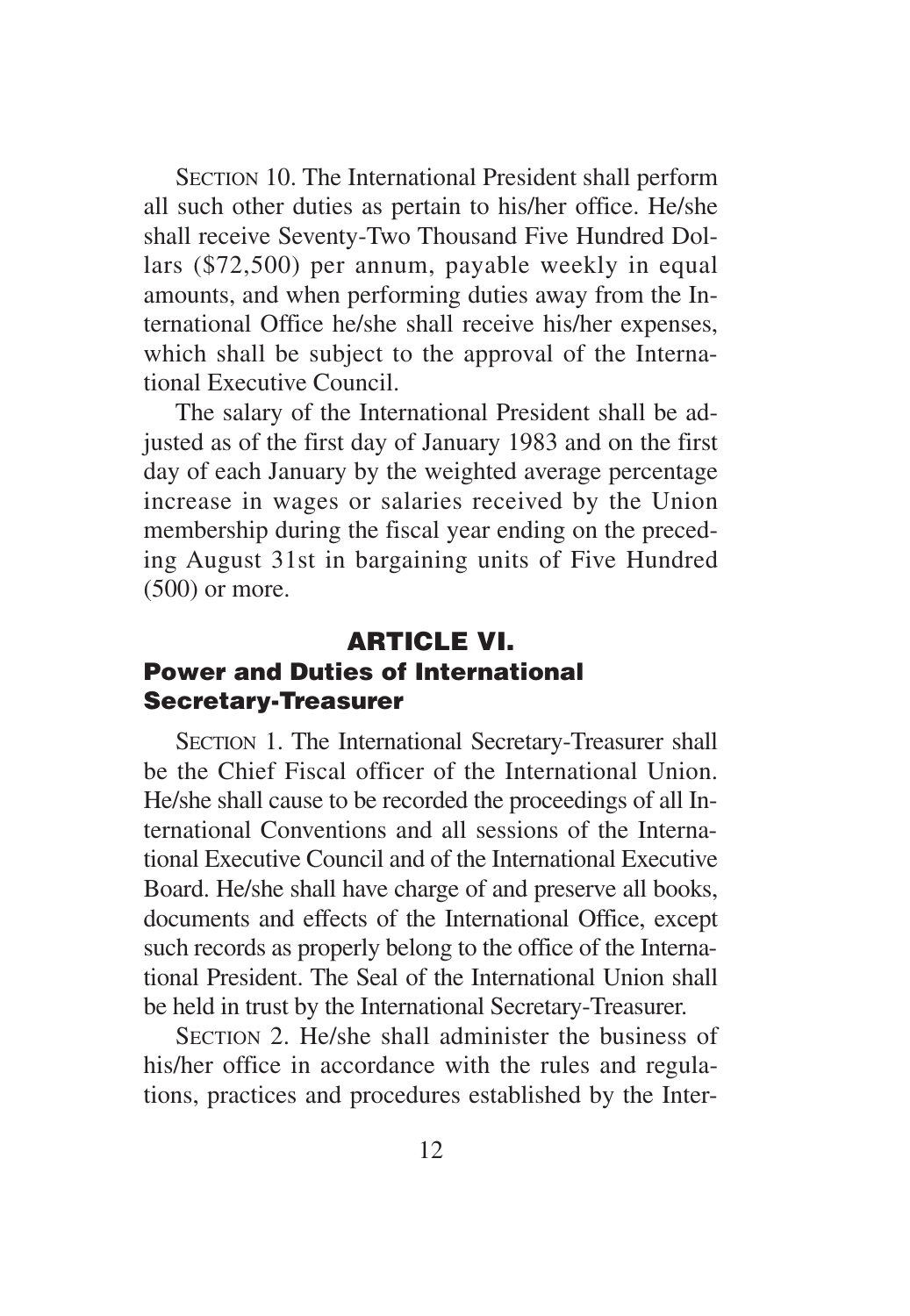national Administrative Committee and, in accordance therewith, he/she shall have the authority to employ, with compensation, such assistants as may be necessary to conduct the affairs of his/her office; and also, in accordance therewith, he/she shall receive, receipt, deposit and account for all monies and pay all bills of the International Union. He/she shall invest all such funds as may be deemed by the International Administrative Committee to be in excess of current need in such securities as the Committee may decide. He/she shall give a bond in the amount determined by the International Executive Council and the cost thereof shall be paid out of the funds of the International Union.

SECTION 3. He/she shall pay all bills and current expenses unless otherwise ordered by the International President. He/she shall keep copies of all important correspondence sent out and received by his/her office.

SECTION 4. He/she shall have the power to inspect and audit the financial records of each Local Union. He/she shall have the power to establish the rules and standards for any inspection and audit of the financial records of a Local Union, including one conducted pursuant to Article XVI Section 4.

SECTION 5. The International Secretary-Treasurer shall perform such other duties as pertain to his/her office or may be assigned to him/her by the International Administrative Committee. He/she shall make a full report of the finances of the International to the International Convention; he/she shall be ex officio a delegate to all conventions of organizations to which the International Union may be affiliated. The International Secretary-Treasurer shall receive Seventy Thousand Five Hun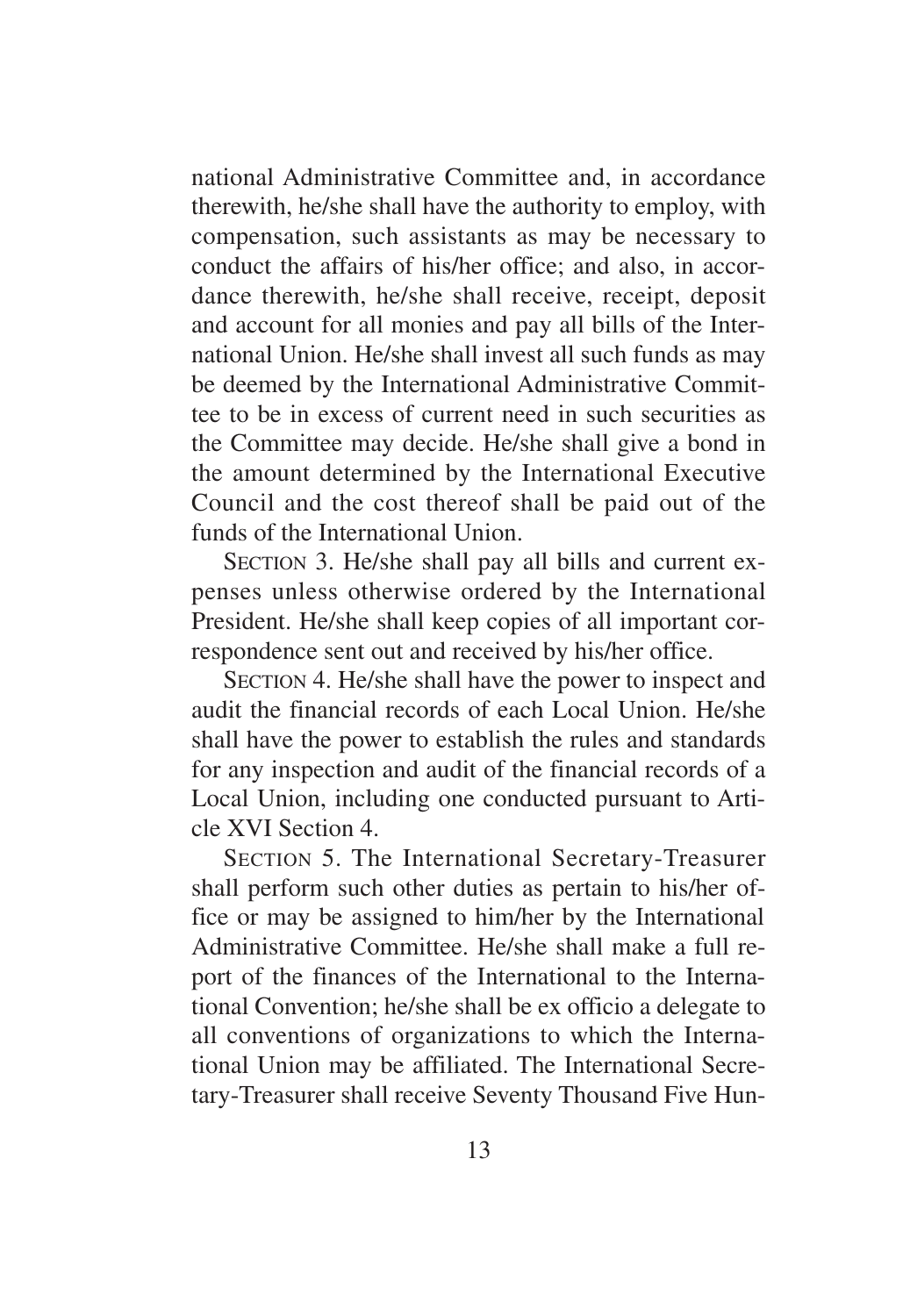dred Dollars (\$70,500) per annum, payable weekly in equal amounts, and when performing duties away from the International Office, he/she shall receive his/her expenses, which shall be subject to the approval of the International Executive Council.

The salary of the International Secretary-Treasurer shall be adjusted as of the first day of January 1983 and on the first day of each January by the weighted average percentage increase in wages or salaries received by the Union membership during the fiscal year ending on the preceding August 31st in bargaining units of Five Hundred (500) or more.

#### **ARTICLE VII. Duties and Powers of International Executive Vice President & Vice Presidents**

SECTION 1. The International Executive Vice President shall succeed to the office of International President for the unexpired term in the event that such office becomes vacant. He/she shall also succeed temporarily to the power and duties of the International President whenever the latter certifies that he/she finds himself/herself unable, by reason of health, to perform the duties of his/her office. He/she shall receive the same annual compensation as the International Secretary-Treasurer, payable weekly in equal amounts, and when performing duties away from the International Office, he/she shall receive his/her expenses, which shall be subject to the approval of the International Executive Council.

SECTION 2. The International Vice-Presidents shall assist the International President in the performance of his/her duties and shall work under his/her direction.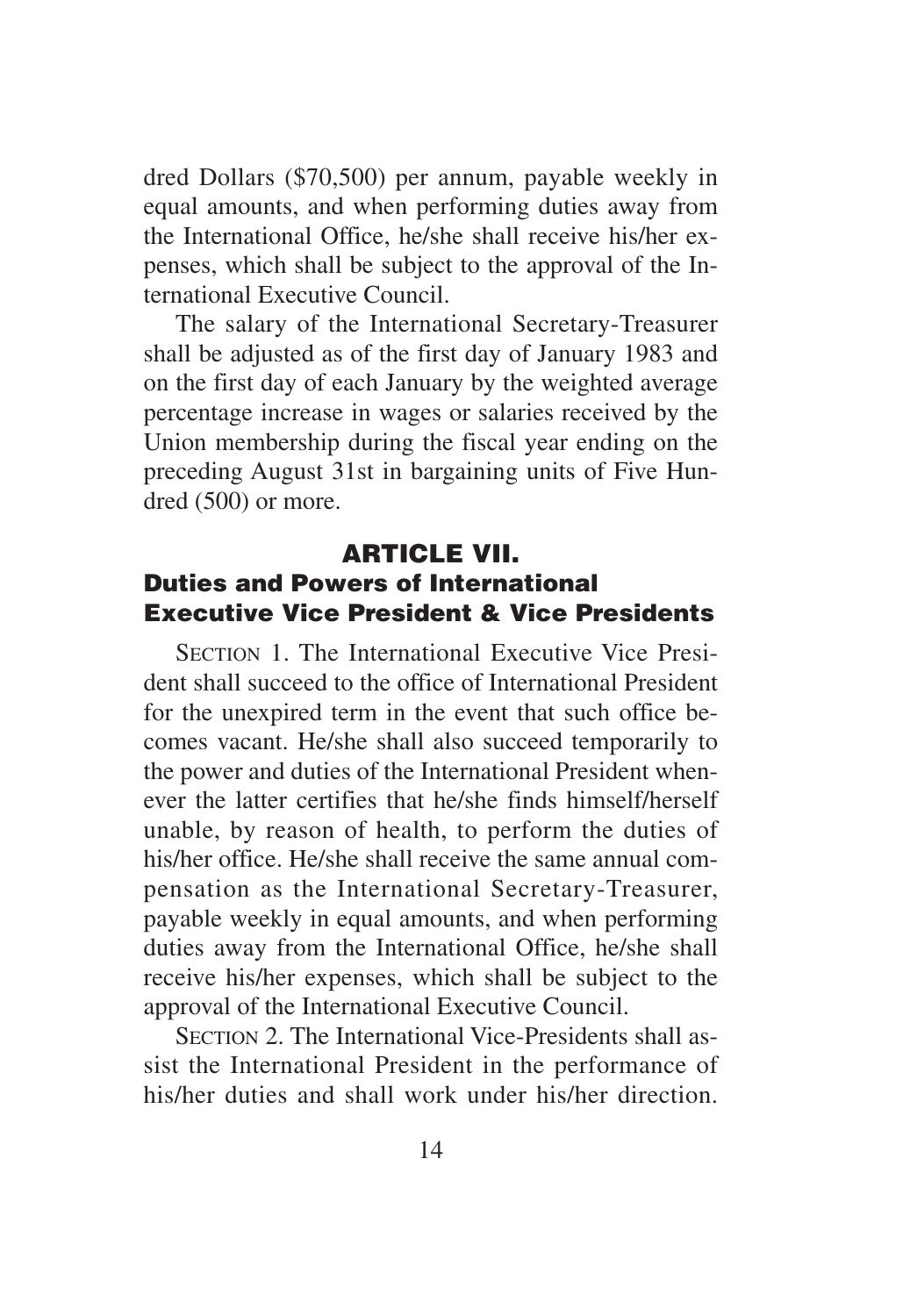Each Vice-President, when assigned to duty in the International Union, shall be compensated at the rate fixed by the International Executive Council, and he/she shall be reimbursed for his/her expenses, subject to the approval of the International Executive Council.

#### **ARTICLE VIII. Duties and Powers of the International Executive Council**

SECTION 1. The International Executive Council shall meet not less than four times a year at the call of the International President. The International President shall call a meeting of the International Executive Council within thirty (30) days of the receipt by him/her of a written request for such meeting signed by a majority of the members of the International Executive Council.

SECTION 2. When in session, except during an International Convention, the International Executive Council shall be the supreme authority in the International Union.

SECTION 3. The International Executive Council shall have the power to remove any of the officers enumerated in SECTION 1 of ARTICLE IV who, after due trial upon written charges, of which a copy shall be given to the accused at least fifteen (15) days before trial, is found guilty of dishonesty, malfeasance or maladministration, and removal is approved in a referendum by a majority of the members of the International Union. Any officer so removed shall be ineligible to hold any office or appointive position in the International Union or in any Local for a period of three years.

SECTION 4. The International Executive Council shall have the power to fill a vacancy in the office of Interna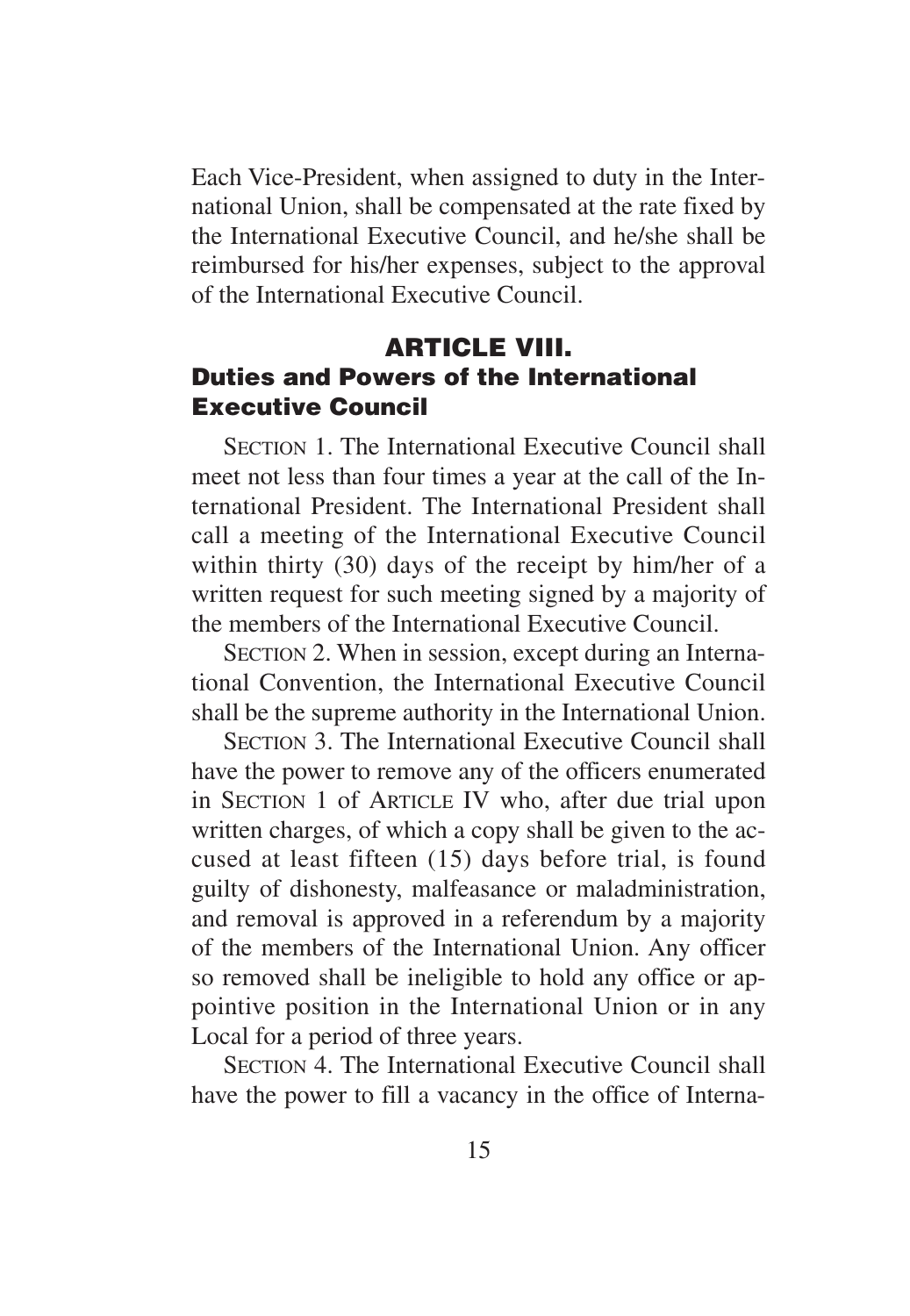tional Executive Vice-President by appointing one (1) of the International Vice Presidents to be the International Executive Vice President to serve until the next regular Convention. The International Executive Council shall have the power to fill a vacancy in any International office or position on the International Executive Council, other than the office of International Executive Vice-President, by appointing from among its members, an acting holder of the vacant office to hold such office until the next regular Convention. An appointment made pursuant to this section shall carry with it all the rights, powers, duties and obligations of the office and such salary and expenses as pertain thereto.

SECTION 5. A quorum of the International Executive Council shall be a majority of the members. Questions coming before the Executive Council Shall be decided by a majority vote of its members present at a quorum, except as otherwise provided in this Constitution. Any member may demand a roll-call vote on any question.

SECTION 6. The International Executive Council shall maintain in effect an actuarially sound pension plan, paid for in full by the International Union, covering the officers and such full-time representatives of the International Union and such other full-time employees of the International Union as the International Executive Council shall decide to cover as a group. Any member holding an elective position who retires on pension pursuant to such plan, or who elects to take severance benefits under such plan, shall be deemed to have vacated his/her position.

SECTION 7. The International Executive Council shall consider the adoption of an actuarially sound benefit sys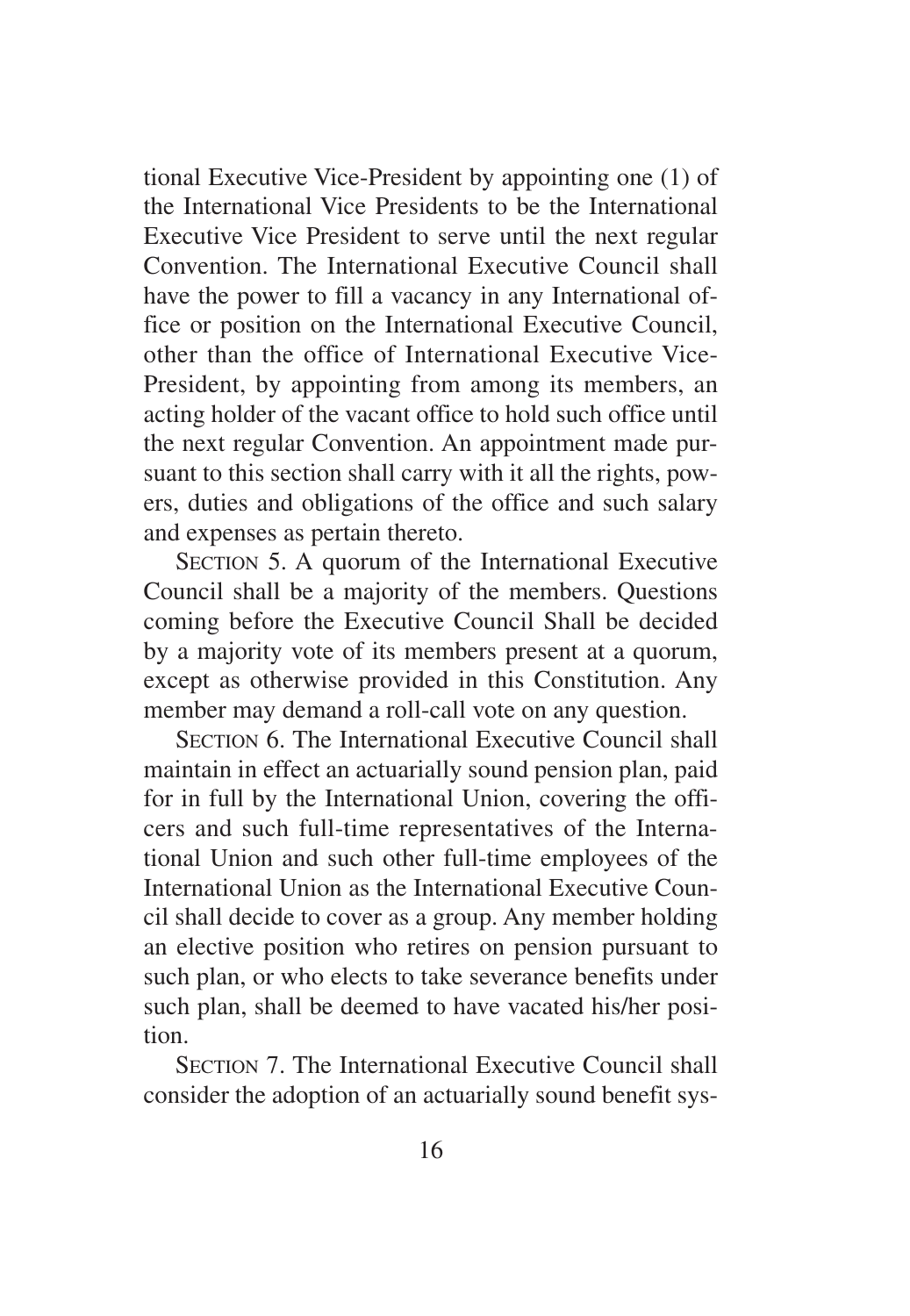tem as a right of membership and may institute same subject to such changes as any Convention may make therein.

SECTION 8. (a) Should the number of good standing members in any Local Union become reduced to the point that, in the opinion of the International Executive Council, the Local can no longer properly perform its functions, the International Executive Council may revoke the charter of such Local, or require it to merge with another Local, or take such other action as it deems advisable.

(b) Where, in the judgment of the International Administrative Committee, merger with another Local is impractical, it may with the approval in writing of a majority of the individual members of the International Executive Council suspend the charter of the Local and constitute its members as a section of the International Union with a status similar to a section of a Local Union. The section may be known, solely for purposes of identification, as an administrative Local with the former Local number. Its members' dues and initiation fees shall be paid into and commingled with the funds of the International Union. The cost and expense of maintaining an administrative Local shall be borne by the International Union. An International representative shall be assigned to be responsible for the business of an administrative Local, including collective bargaining and grievance handling, assisted by a chairman and a recording secretary elected by its members. The International Executive Council may, at any time, either reinstate an administrative Local to its previous status as a Local Union or transfer its members into another Local, or take such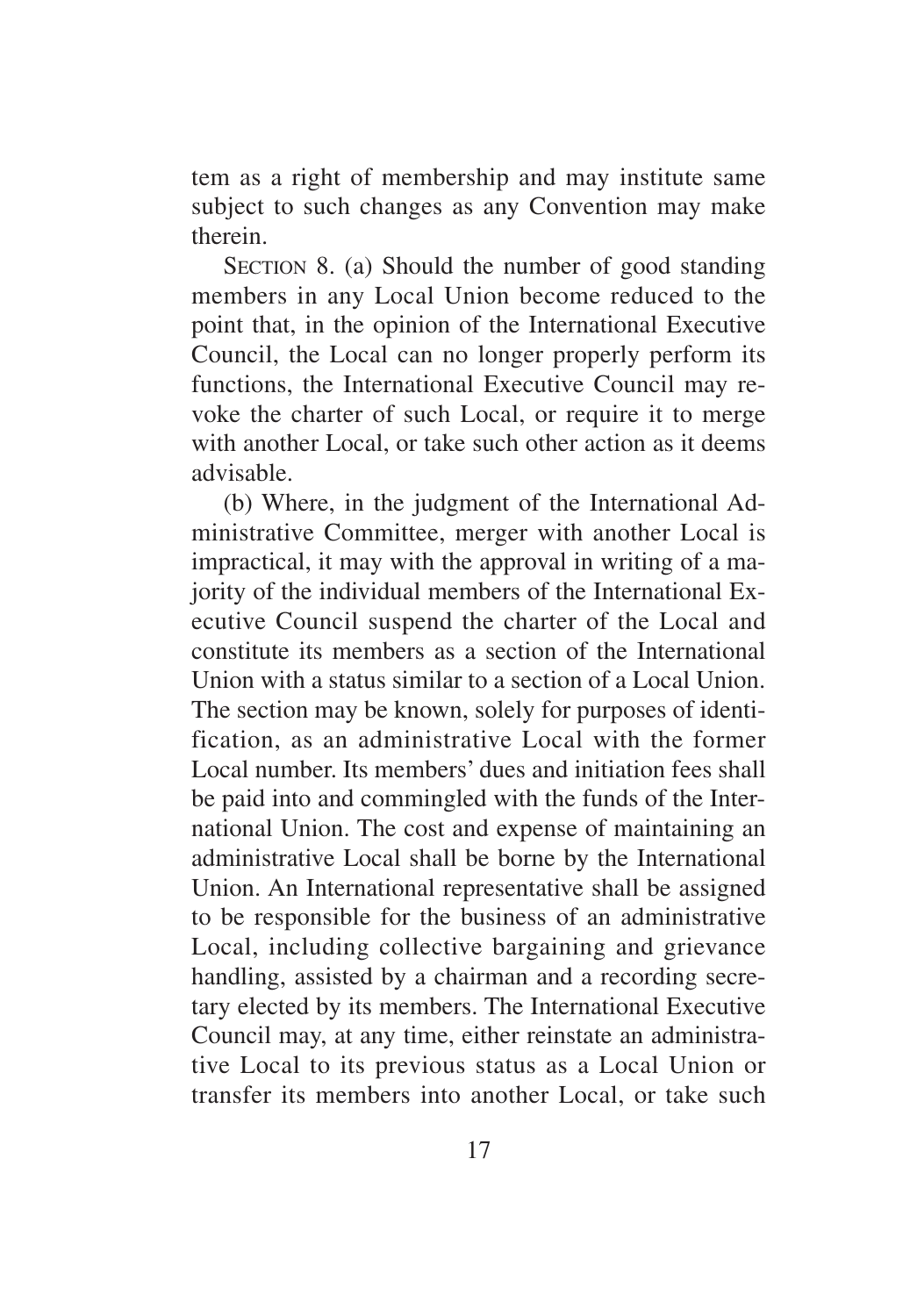other action as it deems advisable. A newly organized group may, under similar circumstances be constituted as an administrative Local.

SECTION 9. Any Local Union which is dishonest, or culpably negligent or wasteful in its supervision, collection, expenditure, or control of any assets or funds shall be subject to the revocation of its charter or to such other action by the International Executive Council as the Council deems adequate and appropriate under the circumstances. Such conduct on the part of a Local Union is also subject to proceedings instituted by the International President pursuant to SECTION 4 of ARTICLE V.

#### **ARTICLE IX. Duties and Powers of the International Administrative Committee**

SECTION 1. The International Administrative Committee shall assist the International President in carrying out the duties and responsibilities of his/her office and shall perform such other duties as may be imposed upon it by this Constitution.

SECTION 2. It shall be entrusted with the specific responsibility of determining efficient and effective practices and procedures for the proper policing, safeguarding and administration of all assets and funds of the International Union, of all Local Unions, and of any and all other bodies within or subject to the control of the International Union, or of any Local Union or of any group of Local Unions. It shall prescribe proper and efficient methods of bookkeeping, receipt, disbursements, accounting and auditing of all such funds and assets. It shall prescribe rules, regulations and procedures for the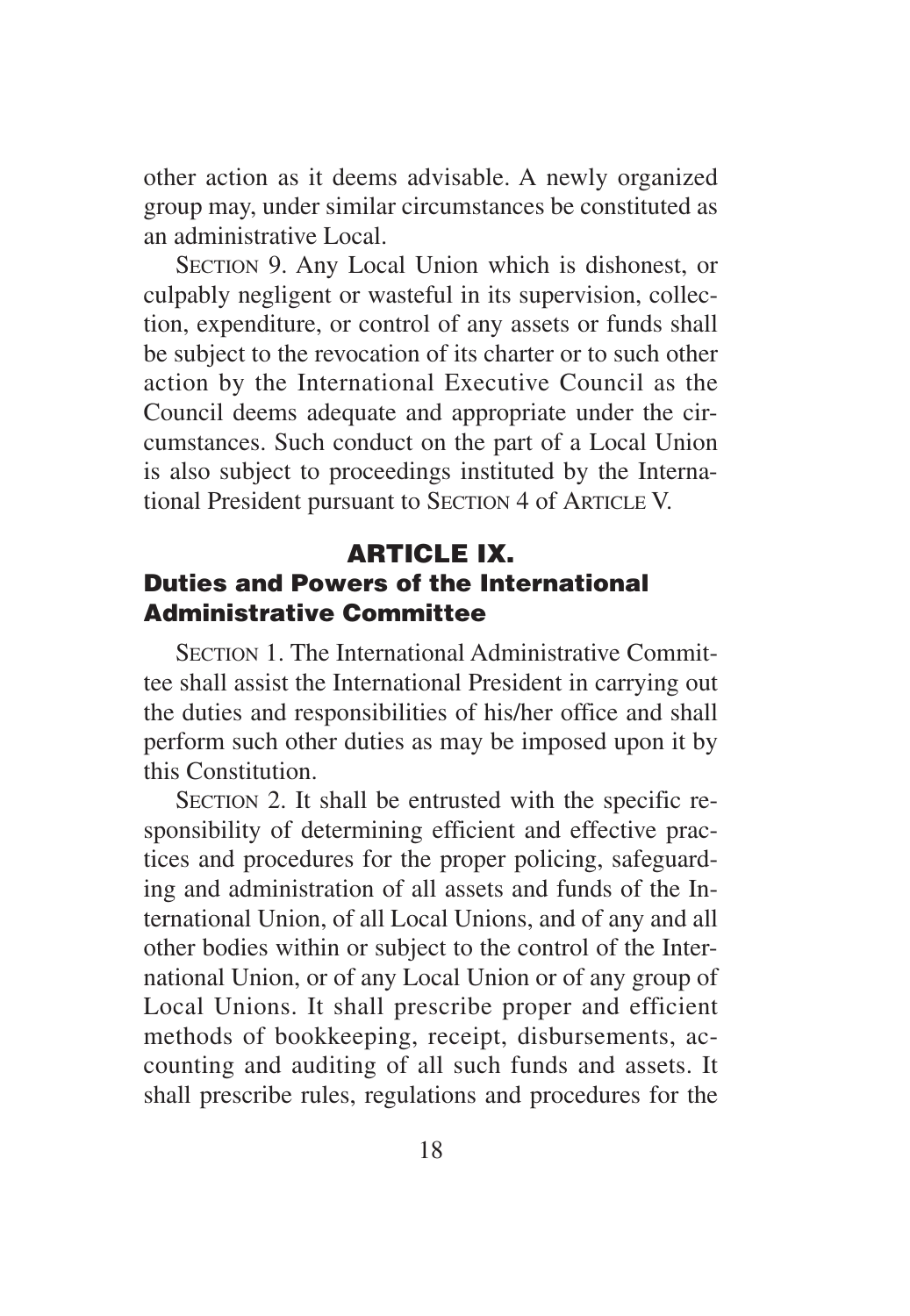administration and policing of all welfare funds, building funds, emergency funds, mutual benefit funds, and all other funds of any sort whatsoever, in the negotiation, control, collection, or expenditures of or group of Local Unions, participates in any way, or in which any officer or member of the Union which the International Union, or any Local Union has any voice or power of decision by virtue of his/her office or his/her membership.

SECTION 3. It shall cause the books of the International Secretary-Treasurer to be audited by a Certified Public Accountant semi-annually, and shall transmit a copy of the audit to all Local Unions on the completion thereof.

SECTION 4. Such real property as the International Administrative Committee may consider necessary or convenient for the conduct of the business of the Union may be acquired, held, leased, mortgaged, or disposed of by action of the Committee and title to such property may be taken and held in the names of the International President and International Secretary-Treasurer as Trustees for the International Union, or may be taken and held in such other manner as the Committee may determine, provided that the interests of the Union are adequately protected.

SECTION 5. Whenever the President or the Financial Secretary-Treasurer of a Local Union is not a full-time union official and is required by the nature of his/her employment to journey from his/her home base, the International Administrative Committee shall have the power to authorize the Executive Board of such Local to designate one of the members of the Executive Board as an additional authorized signature on checks issued against the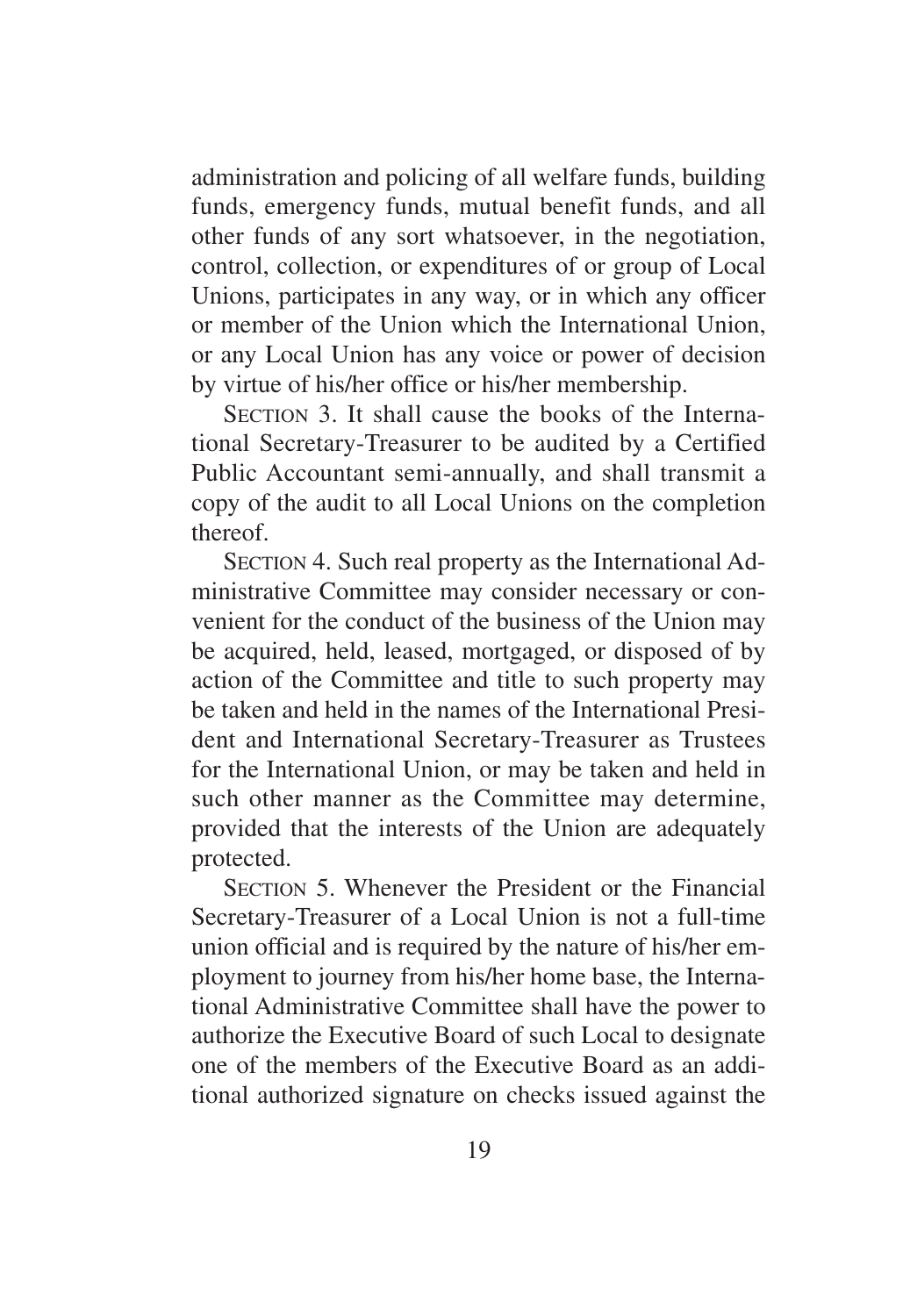accounts of the Local Union, and, provided such additional signatory is duly bonded, the signatures of any two, from among the President, Financial Secretary-Treasurer and such additional authorized signatory, on such checks shall meet the check signatory requirements of this Constitution.

SECTION 6. Any action or decision of the International Administrative Committee, and any practice or procedure established or prescribed by the International Administrative Committee, may be reversed or modified by the International Executive Committee or by the International Convention.

#### **ARTICLE X. International Executive Board**

SECTION 1. The International Executive Board shall meet at least once a year, and at the call of the International President. The International President shall be required to call a meeting of the International Executive Board within thirty (30) days of receipt by him/her of a written request for such meeting signed by a majority of the members of the International Executive Council.

SECTION 2. At each meeting of the International Executive Board each International officer and International representative shall report to the Board on the performance of his/her duties since the last prior meeting of the Board.

SECTION 3. It shall be the primary concern and function of the International Executive Board to consider and adopt such program and policies as in its sound judgment are best designed to promote the welfare of the Union and its members.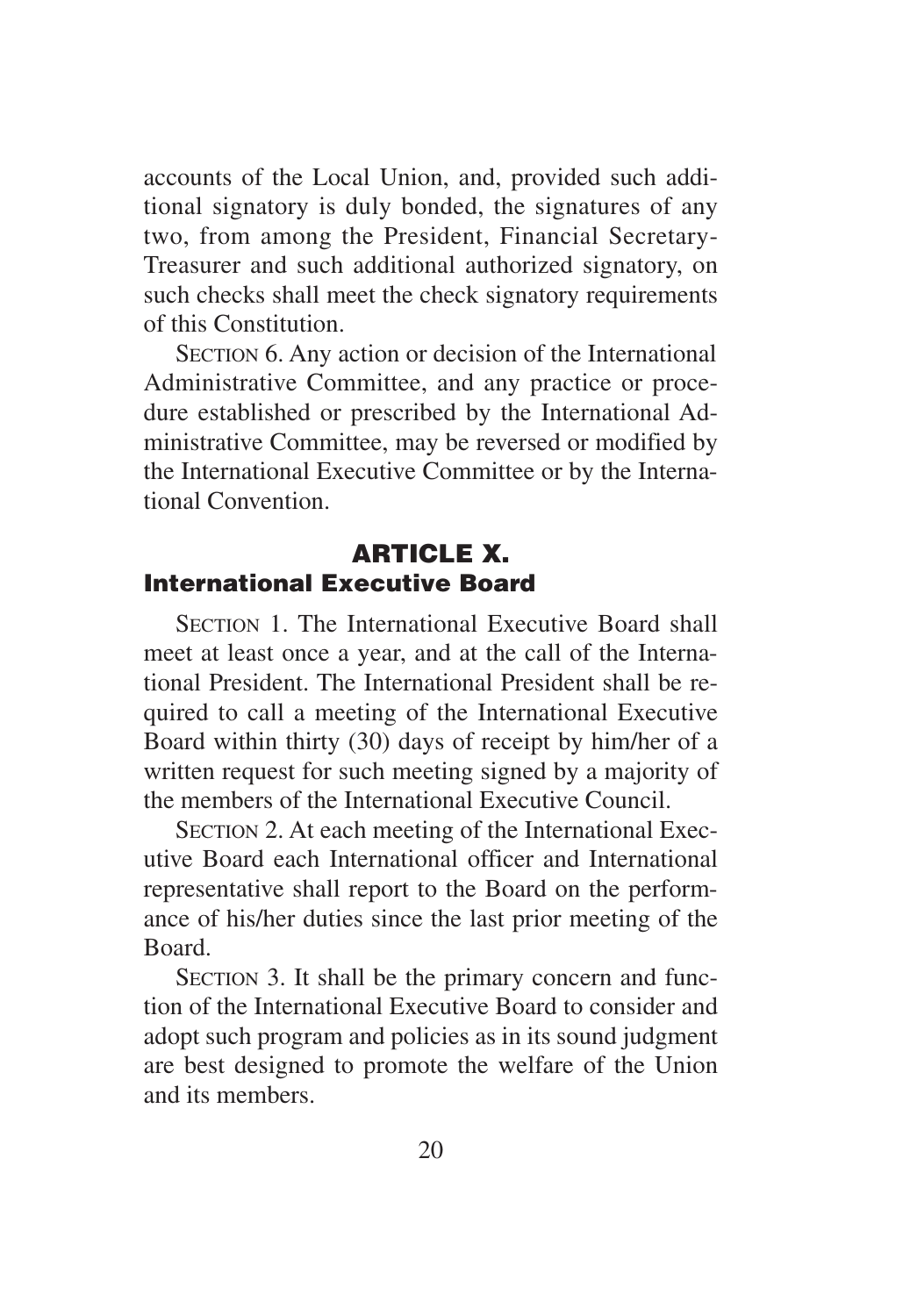#### **ARTICLE XI.**

#### **Conventions**

SECTION 1. The regular International Convention shall be the supreme authority in the International Union. The regular International Convention shall be held not less than three (3) years and nine (9) months nor more than four (4) years after the date of the last preceding regular Convention; provided that the date of holding such Convention may be advanced or postponed by not more than six (6) months, upon resolution to that effect adopted by the International Executive Council.

The call for each regular International Convention shall be mailed by the International Secretary-Treasurer to each Local Union at least sixty (60) days prior to the convening of the Convention.

SECTION 2. (a) Each Local Union shall be entitled to the number of delegates to the International Convention as follows: One delegate for the first 300 members or less in the Local Union and one additional delegate for each additional 300 members or majority fraction thereof.

(b) In any Local Union, the Local Executive Board may decide for good cause to send fewer than its full quota of delegates to an International Convention, but such decision must be made and have the approval of the International Administrative Committee not less than fifty days prior to date for convening the Convention.

(c) Each delegate to the International Convention shall have one vote for the first 100 members or less which he/she represents and one additional vote for each additional 100 members or majority fraction thereof, but no delegate shall have more than ten (10) votes.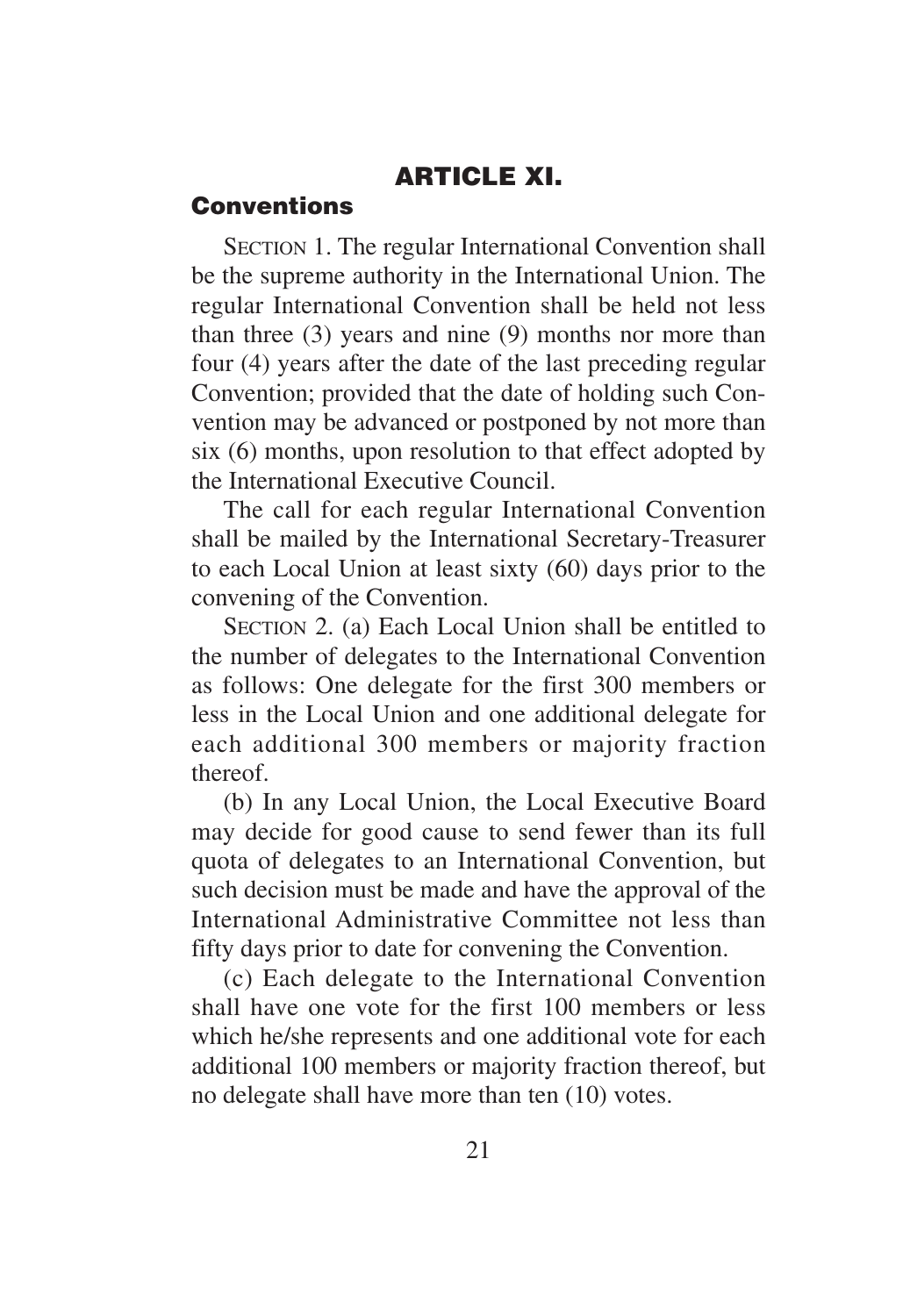SECTION 3. Representation shall be based upon the average of the paid and exonerated membership of the Local Union for the last three months calculated and closed the month prior to the issuance of the call for the Convention. Such membership shall be determined from the records of the International Secretary-Treasurer. A Local Union which has been chartered for less than three months preceding the month in which the call for an International Convention is issued shall be entitled to send only fraternal delegates to such International Convention.

SECTION 4. (a) In any Local Union with one Vice President, and such Vice President has succeeded temporarily or permanently to the office of Local President, he/she shall be ex officio a delegate from such Local Union to any Convention held during the period of such succession.

(b) Should a Local Union of less than 300 members decide that it cannot reasonably finance the attendance of its president as its delegate at a Convention, it may, with the approval of the International Administrative Committee, elect by secret ballot, as its alternate delegate, a member of another Local who is otherwise eligible to serve as delegate and who agrees so to serve without cost or expense to the Local which elects him/her as its alternate.

Section 5. Any Local Union which on the seventh day prior to the opening of the Convention is in arrears to the International Union for per capita or assessment shall not be entitled to representation in the Convention unless exonerated for good causes by the International Executive Council.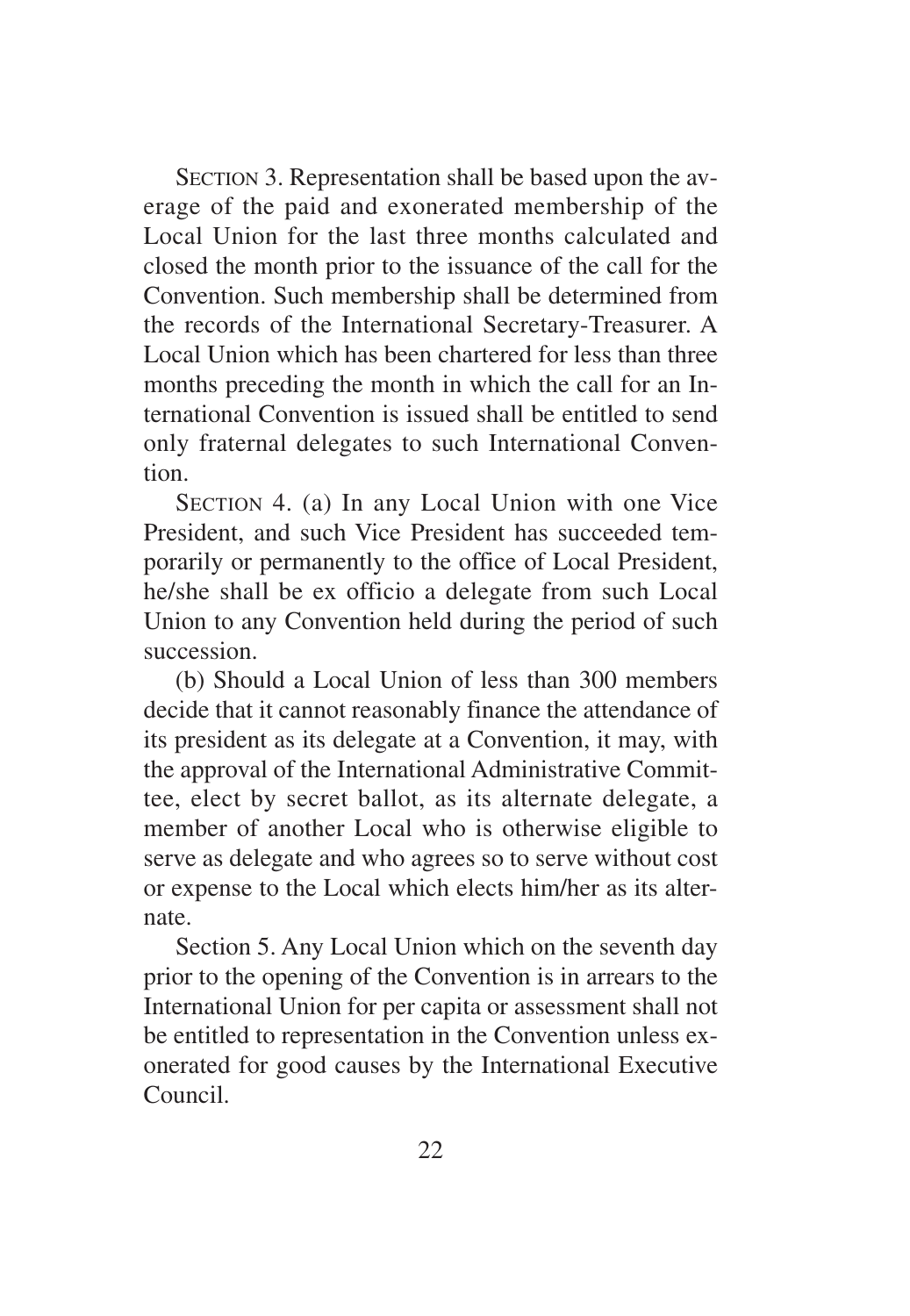SECTION 6. Any Local Union becoming delinquent must comply with SECTION 6 of ARTICLE XVII before it will be entitled to representation unless exonerated for good cause by the International Executive Council.

SECTION 7. The eligibility requirements for election as delegate to the Convention shall be the same as the requirements for election to Local Union office, as set forth in SECTION 3 of ARTICLE XV of this Constitution.

SECTION 8. All International Executive Board members who are not elected as delegates shall be ex-officio delegates to the Convention with all the rights and privileges of elected delegates, but without vote in any election of International Officers, or on any matter before the Convention, except that they may vote as members of any Convention Committee on which they serve.

SECTION 9. Except as provided in SECTION 8 of this Article, each Local Union shall pay the reasonable cost of Convention attendance for its President and each other duly elected delegate. In the event of its failure so to do, the International Administrative Committee may hold the Local to be delinquent within the meaning of SECTION 6 of this Article, or take such other action as the Committee considers warranted under all the circumstances. Any action taken by the Committee may be appealed to the International Convention.

SECTION 10. The International Secretary-Treasurer shall furnish each Local Union with credential blanks for delegates and alternates in triplicate, which must be attested as required on the blanks. One duplicate shall be retained by the delegate and the other filed with the Local Union. The original shall be delivered to the Local Financial Secretary-Treasurer and by him/her forwarded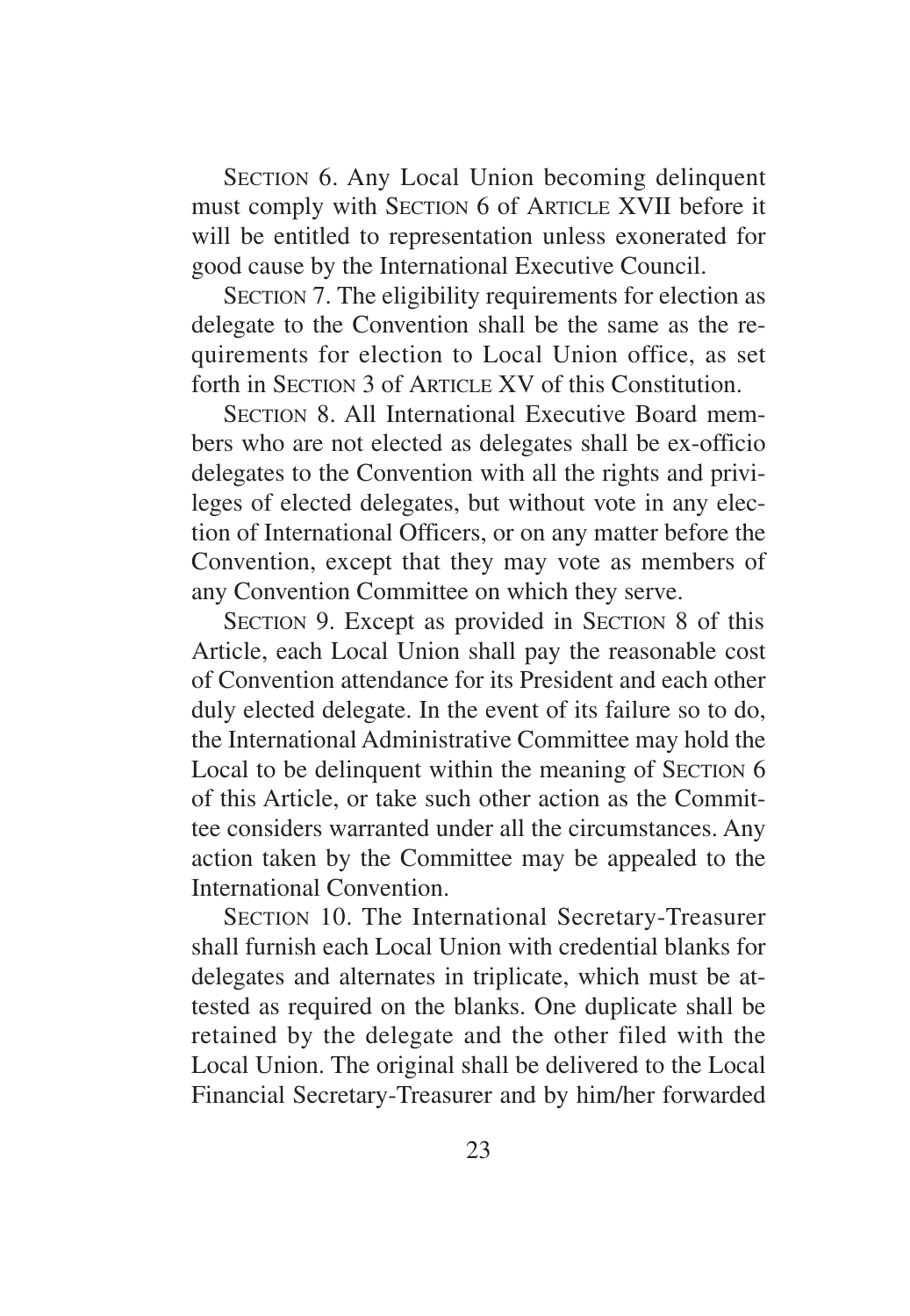to the International Secretary-Treasurer, and no credential shall be accepted by him/her later than twenty (20) days prior to the date for convening the Convention except with the approval of the International Executive Council. Each credential must be signed by the Local President and Financial Secretary-Treasurer and must bear the Seal of the Local Union.

SECTION 11. A Local Union which is entitled to more than one (1) convention delegate may provide in its bylaws that, in addition to the Local President, one or more other officers be convention delegates, ex-officio. Any such by-law provision, however, shall be applicable only to officers elected by secret ballot vote of the membership subsequent to its adoption and approval by the International Administrative Committee. Convention delegates, other than ex officio delegates, shall be elected by secret ballot after the members of the Local Union have had a reasonable opportunity to nominate candidates. No less than fifteen (15) days prior to such election, notice of the election shall be mailed to each member of the Local Union at his/her last known home address. Delegates elected in violation of these requirements shall not be seated at the Convention.

SECTION 12. When any delegate's credentials are to be contested, notice of such contest shall be sent to the International Secretary-Treasurer not later than fifteen (15) days prior to the date of convening the International Convention. Any delegates whose credentials are contested may be unseated at any time during the International Convention. Nothing herein shall preclude the Convention from rejecting, on its own motion, and for good cause, the credentials of any delegate.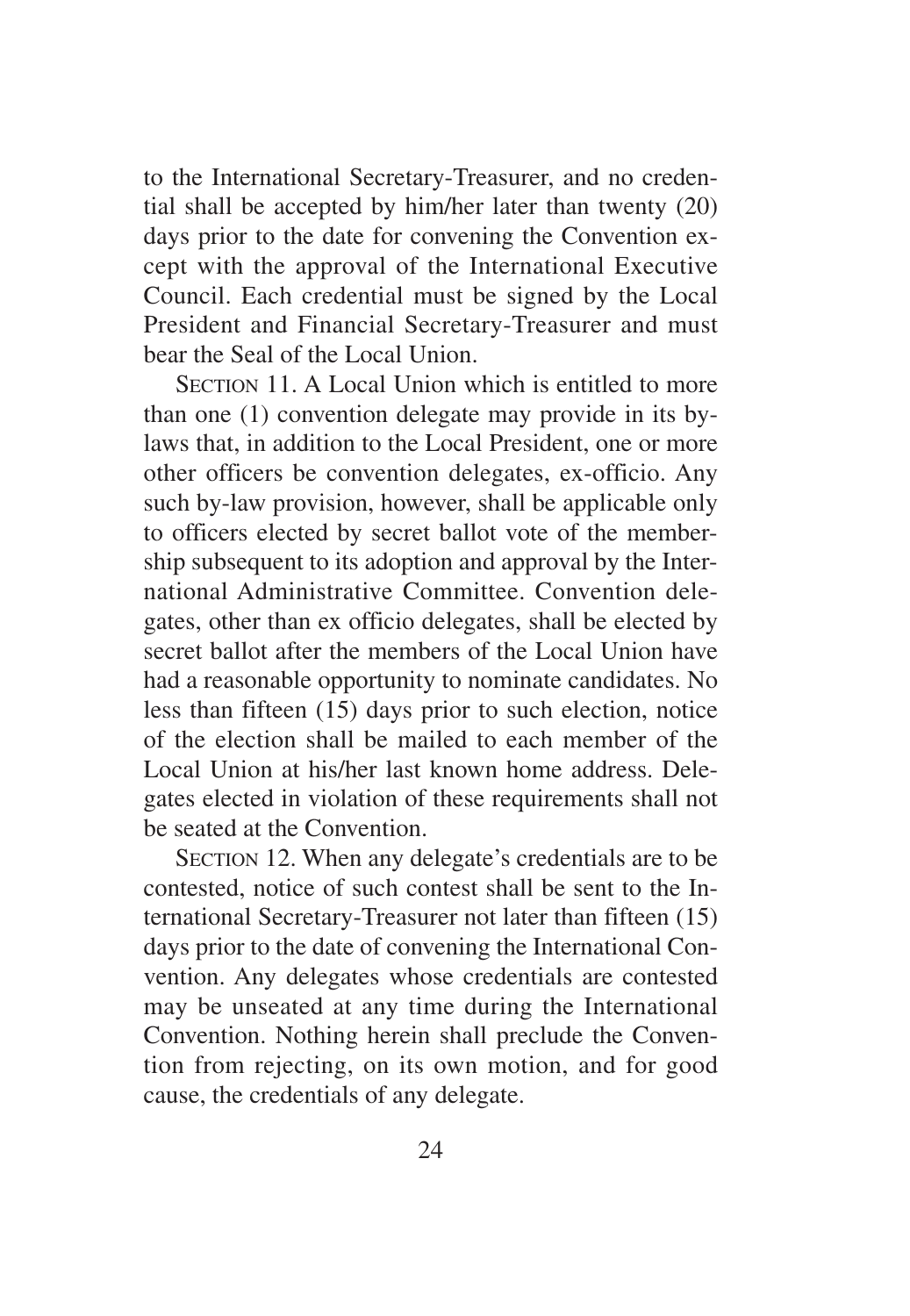SECTION 13. All resolutions to be considered by the International Convention shall be sent to the International Secretary-Treasurer and be in his/her hands not later than three (3) weeks prior to the convening of the Convention. Resolutions from Local Unions, or a member or members of a Local Union to be considered by the Convention, shall require approval by the Executive Board or by the membership of the Local Union before delivery to the International Secretary-Treasurer. The International Secretary-Treasurer shall submit all resolutions to the chairman of the appropriate committee.

SECTION 14. A Convention shall have the power, either on its own initiative or on the request of any member, to reinstate to good standing membership any member or former member who has been suspended, expelled, or otherwise disciplined. Unless a Convention directs otherwise, such authority shall also be vested in the International Executive Council.

SECTION 15. On questions coming before the International Convention a roll-call vote shall be taken upon a request of thirty (30) per cent of the delegates. The Secretary-Treasurer shall have a roll of accredited delegates prepared and make such other arrangements as will expedite and facilitate the calling of the roll.

SECTION 16. Upon the request of at least one-third of the Local Unions representing at least thirty-five (35) percent of the membership, for a Special Convention, a referendum shall be held and in the event that a Special Convention is voted for by a majority of the members of the International Union in good standing, the International Executive Council shall, within ninety (90) days of the conclusion of said referendum, issue a Call for such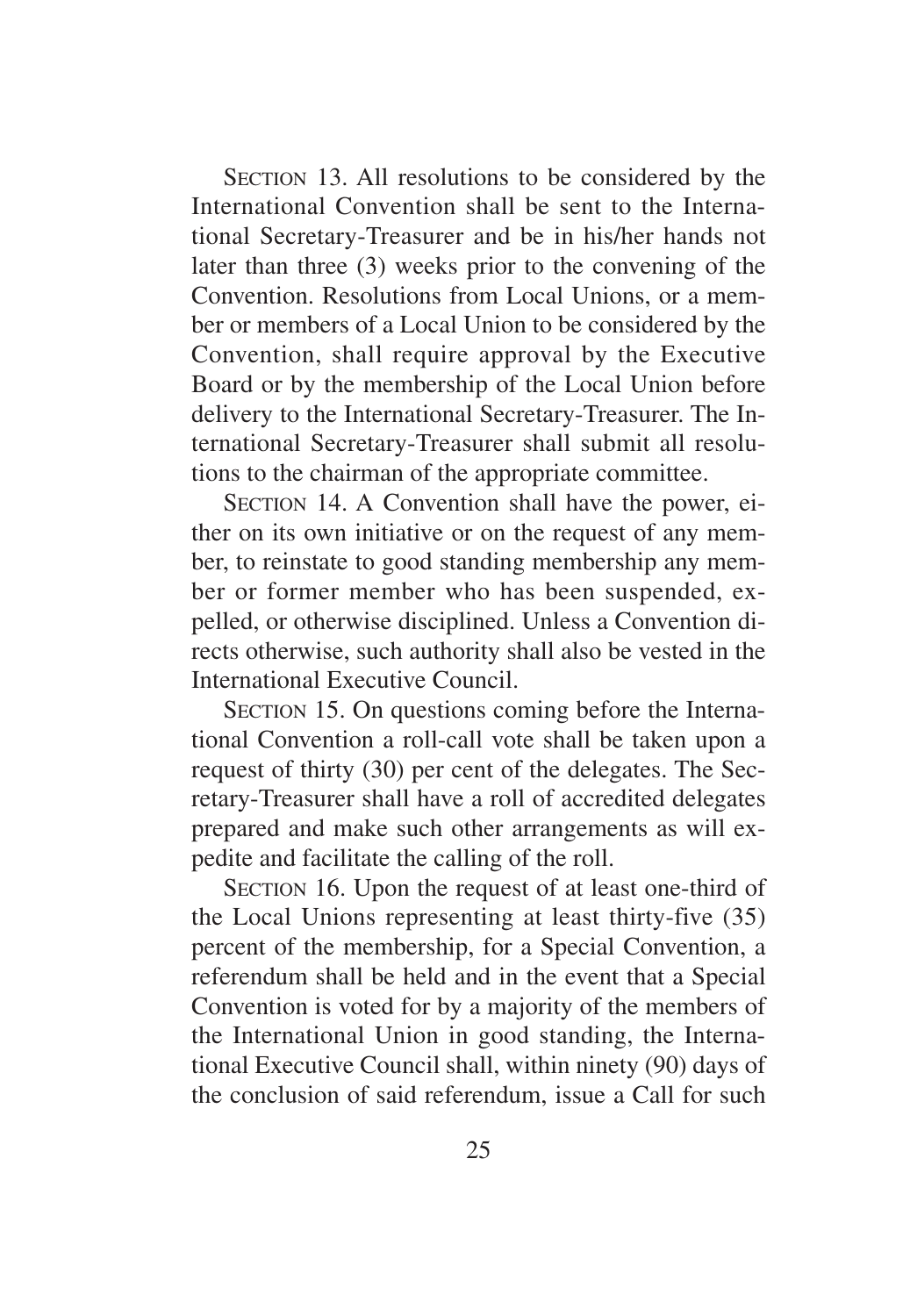Special Convention fixing the place and the time. The date shall be not later than ninety (90) days from the date of the Call.

SECTION 17. The specific purpose of such Special Convention as requested shall be set forth on the referendum ballot and in the Call.

SECTION 18. Whenever in the opinion of the International Executive Council an emergency exists which necessitates the calling of a Special Convention, the International Executive Council may call such a Convention by giving at least ninety (90) days' notice to all Local Unions.

SECTION 19. No business other than that specified in the Call shall be transacted at a Special Convention.

SECTION 20. A majority of the delegates seated shall constitute a quorum.

SECTION 21. Prior to the opening of any Convention, the International President shall appoint a Credentials Committee from among the members of the International Executive Board, and he/she shall appoint from the credentials of the delegates presented a Committee on Rules and the several other committees necessary to successfully promote and execute the efficient operation of the Convention. He/she shall have the power to convene any of such committees in advance of the Convention when, in his/her judgment, the work of the Convention would be thereby expedited. The Convention shall not be constituted for business until the Credentials Committee shall have examined and reported on the credentials of all delegates present at the scheduled time of opening. Appeals from decisions of the Credentials Committee may be made to the Convention.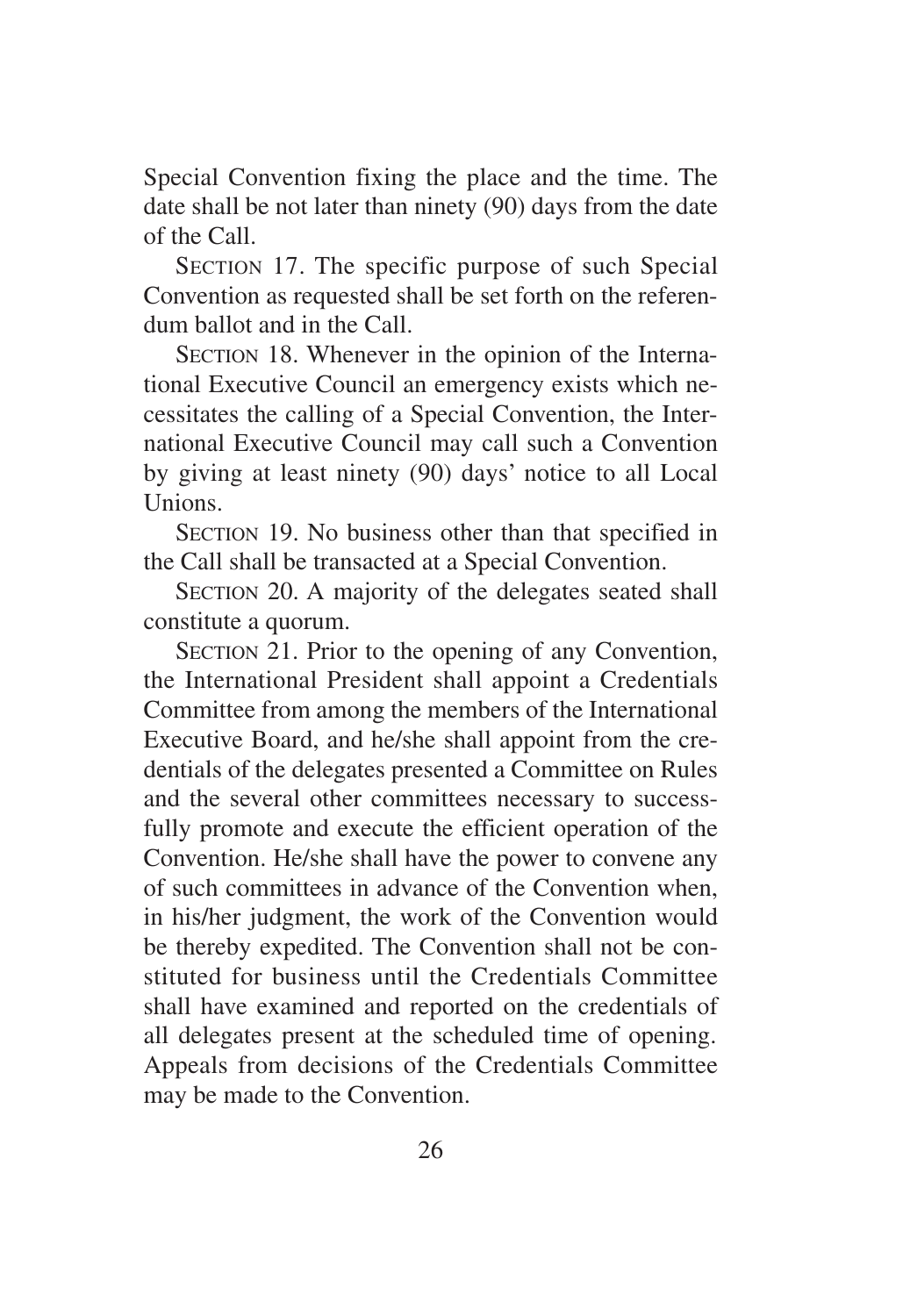SECTION 22. An alternate delegate shall have neither voice nor vote unless formally accredited and seated by the Credentials Committee as the replacement for a regular delegate.

#### **ARTICLE XII.**

#### **Structure**

SECTION 1. The membership of the Transport Workers Union of America shall function through Local Unions. A Local Union shall consist of the members within a city or other area specified by the International Executive Council, organized under a charter granted by the Transport Workers Union of America.

SECTION 2. Subject to the provisions of the International Constitution and the by-laws of the Local Union and to all delegations of authority and assignment of responsibility to the Local Officers and to the Local Executive Board as provided in the International Constitution and Local by-laws, the supreme authority in the Local Union shall be the membership of the Local Union, acting through duly called regular meetings of the Local Union or through duly called regular meetings of the respective sections or divisions of the Local meeting separately, as the Local by-laws may provide. Between such meetings, the Local Executive Board shall have the power and authority to administer the affairs of the Local Union.

SECTION 3. The International Executive Council may establish Divisions, each of which shall consist of a group of Local Unions with particular common interests and concerns. Each Division shall be administered by a director appointed by the International President with the approval of the International Executive Council.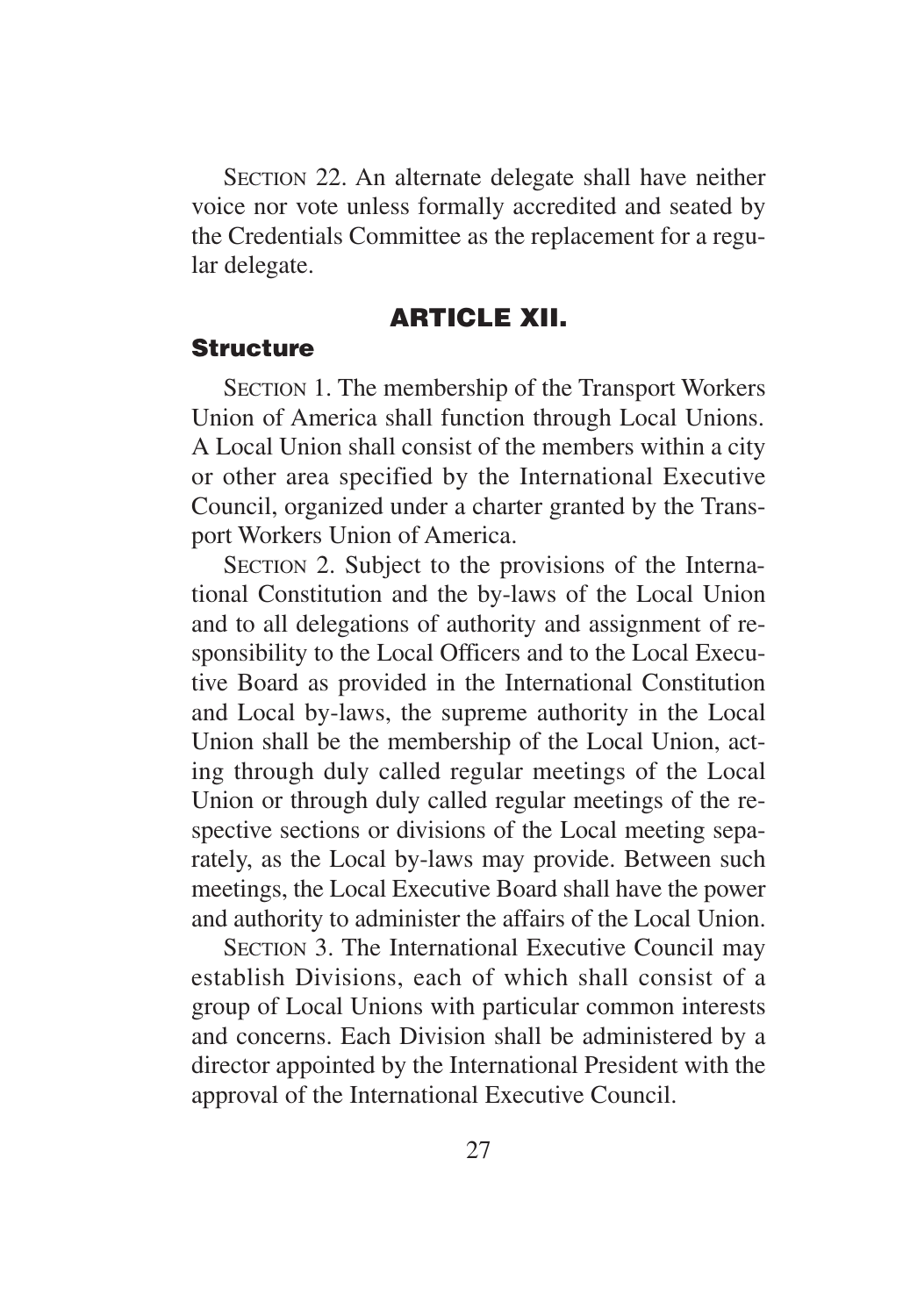SECTION 4. Except where otherwise specifically provided for herein or in the by-laws of any Local Union, majority rule shall prevail through-out the International Union.

SECTION 5. Voting by proxy shall not be permitted in the Transport Workers Union of America, or in any subdivision thereof

SECTION 6. Whenever there is an unopposed candidate duly nominated for any office or elective position in the International Union or in any Local Union, including the position of Convention Delegate, such candidate shall be considered elected without the necessity of an election.

SECTION 7. In any election in the International Union or in any Local Union, no votes shall be counted except those cast for duly nominated candidates. 'Write-in' votes shall not be counted.

SECTION 8. Political conferences shall be established by the Union on a statewide basis, for the purpose of promoting cooperation and concerted action in the field of political education, legislation, public relations and political action. All Local Unions within the state in which a political conference has been established shall maintain membership therein. Such conferences shall establish by-laws, subject to the approval of the International Administrative Committee, and shall coordinate their activities and publications with the International Administrative Committee.

#### **ARTICLE XIII.**

#### **Membership**

SECTION 1. Any person seeking membership shall be required to file, with the Financial Secretary-Treasurer of the Local Union, an application for membership.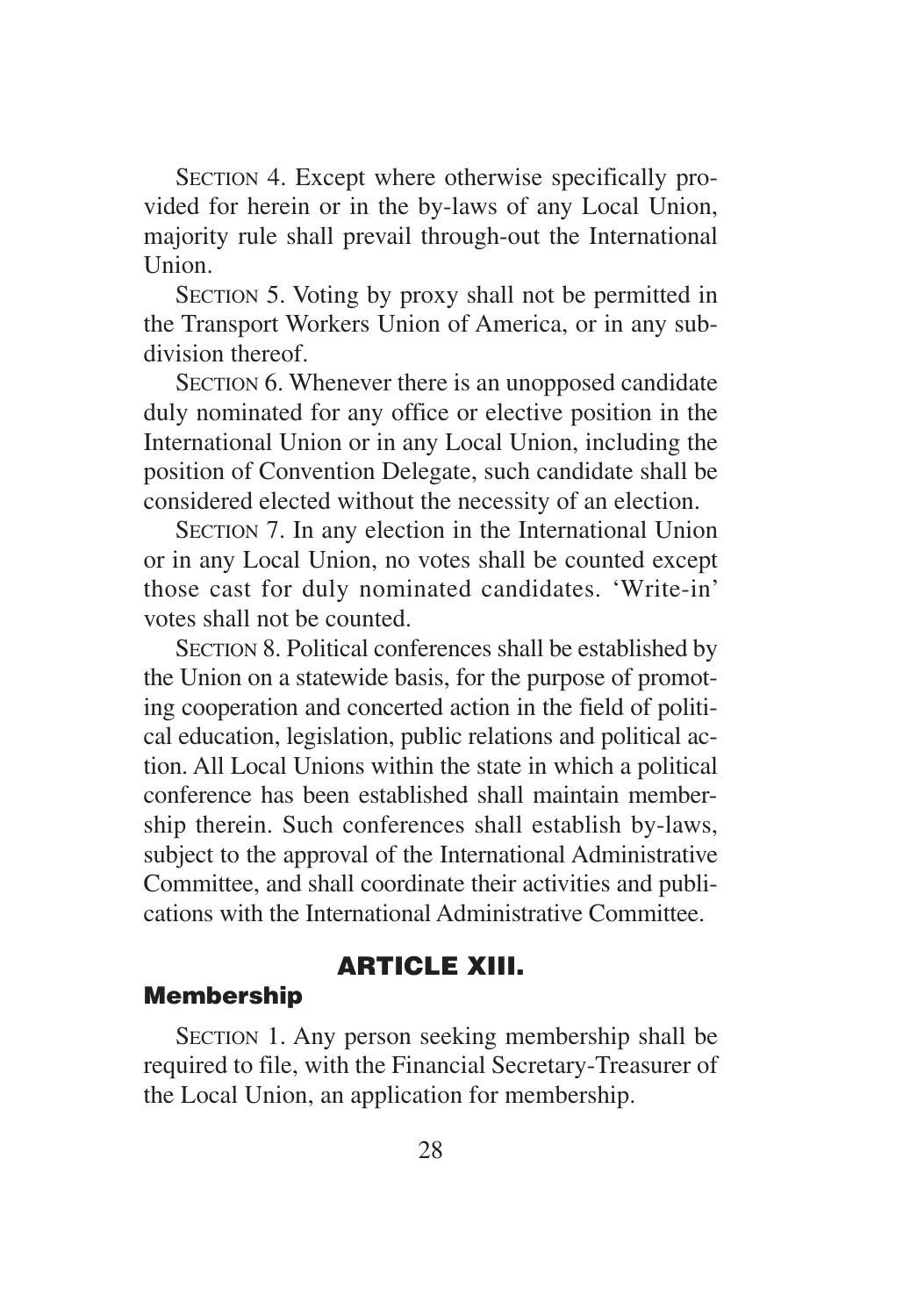SECTION 2. An applicant shall not be accepted for membership until the initiation fee and other requirements specified in the Local's by-laws shall have been complied with.

SECTION 3. Membership dues are due and payable on the first working day in each calendar month. Any member who fails to pay his/her dues for a particular month on or before the fifteenth day of each month shall be in bad standing. Any member to whom dues check-off is available and who signs and delivers to the Local Financial Secretary-Treasurer, or other authorized person, a check-off authorization shall be considered in good standing regardless of when in a particular month the employer deducts his/her dues for such month or when the employer pays his/her dues over to the Union. Where for any reason the dues of a member who pays his/her dues by checkoff authorization are not checked off by the employer for any month or months, said member shall remain in good standing until thirty days after the mailing to him/her by registered mail of a notice informing him/her of his/her indebtedness. Failure to pay within said thirty day period shall cause said member to become in bad standing. Any member, or group of members, to which dues check-off is not available may, on the application of the Local Union to the International Administrative Committee, and for good cause shown, secure an extension of the grace period beyond the month covered by the dues payment for not more than one further month during which the member will not lose his/her good standing.

SECTION 4. Any member in bad standing shall be ineligible to attend Union meetings, to be a candidate for or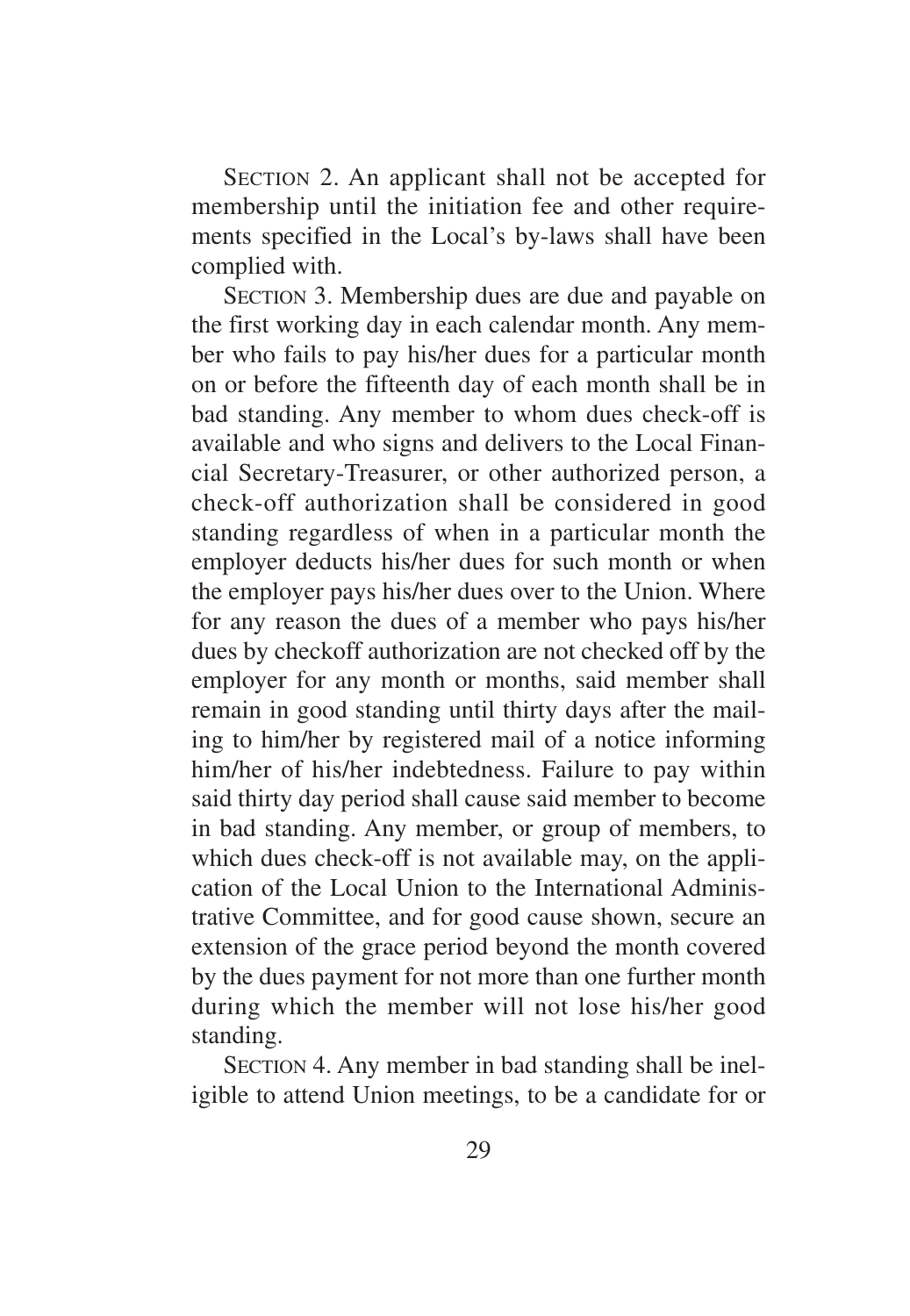hold any Union Office or position, or to vote in any Union election or referendum, or otherwise to participate in Union affairs. He/she shall not be restored to good standing until he/she has met all his/her financial obligations to the Union.

SECTION 5. It shall be the duty of each member to pay his/her assessments, fines, and other financial obligations when due, and, except for dues payments, failure to pay a financial obligation within one (1) month after the due date shall cause him/her to lose his/her good standing.

SECTION 6. For good cause shown, the International Executive Council may reasonably extend the time limitations established in this Article.

SECTION 7. A member shall be required to advise the Local Financial Secretary-Treasurer promptly of change of address.

SECTION 8. Good standing members shall be entitled to free transfer from one Local to another.

SECTION 9. (a) A member in good standing who leaves the industry or who is furloughed for more than 90 consecutive days shall receive upon application made through and certified by his/her Local Financial Secretary-Treasurer a withdrawal card from the International Union and he/she shall be reinstated to membership without the payment of a fee upon his/her becoming eligible again.

(b) A member in good standing who retires because of age or because of disability may elect to continue his/her good standing membership status by continuing to pay the required dues or to apply for honorary membership in the International Union for the rest of his/her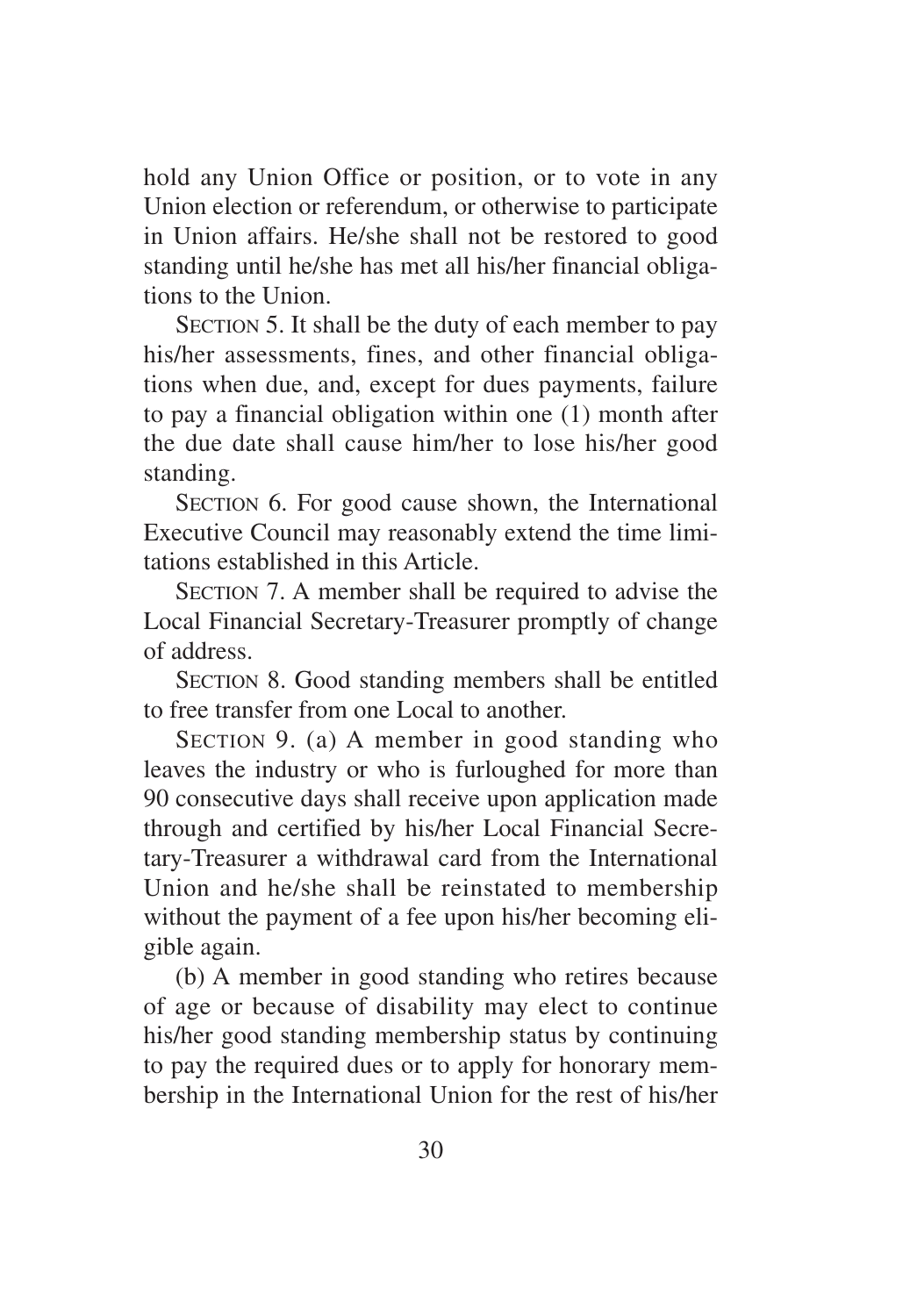lifetime. Where a member who receives an honorary membership card because of disability returns to regular full-time employment, he/she shall be reinstated to membership without payment of fee, if such employment would otherwise make him/her eligible for membership in this Union. If such employment would not make him/her eligible for membership in this Union, his/her honorary membership shall be subject to cancellation by action of his/her Local Union. A retired member who continues his/her good standing membership shall have neither voice nor vote on any collective bargaining issue.

SECTION 10. A member whose membership is terminated shall have no right or interest in any property of the Local Union or of the International Union, including any dues, assessments or other financial obligations paid by him/her in advance of the effective date of such termination.

SECTION 11. The International Union and the Local Union to which the member belongs shall be his/her exclusive representative for the purpose of collective bargaining in respect to rates of pay, wages, hours of employment and other conditions of employment, and for the negotiation and execution of contracts with employers covering all such matters including contracts requiring his/her membership or the continuance of his/her membership in the Union as a condition of his/her employment, and contracts requiring the employer to deduct, collect, or assist in collecting from his/her wages any dues, fees, assessments, fines or other contribution payable to the International Union or his/her Local  $\overline{\text{Union}}$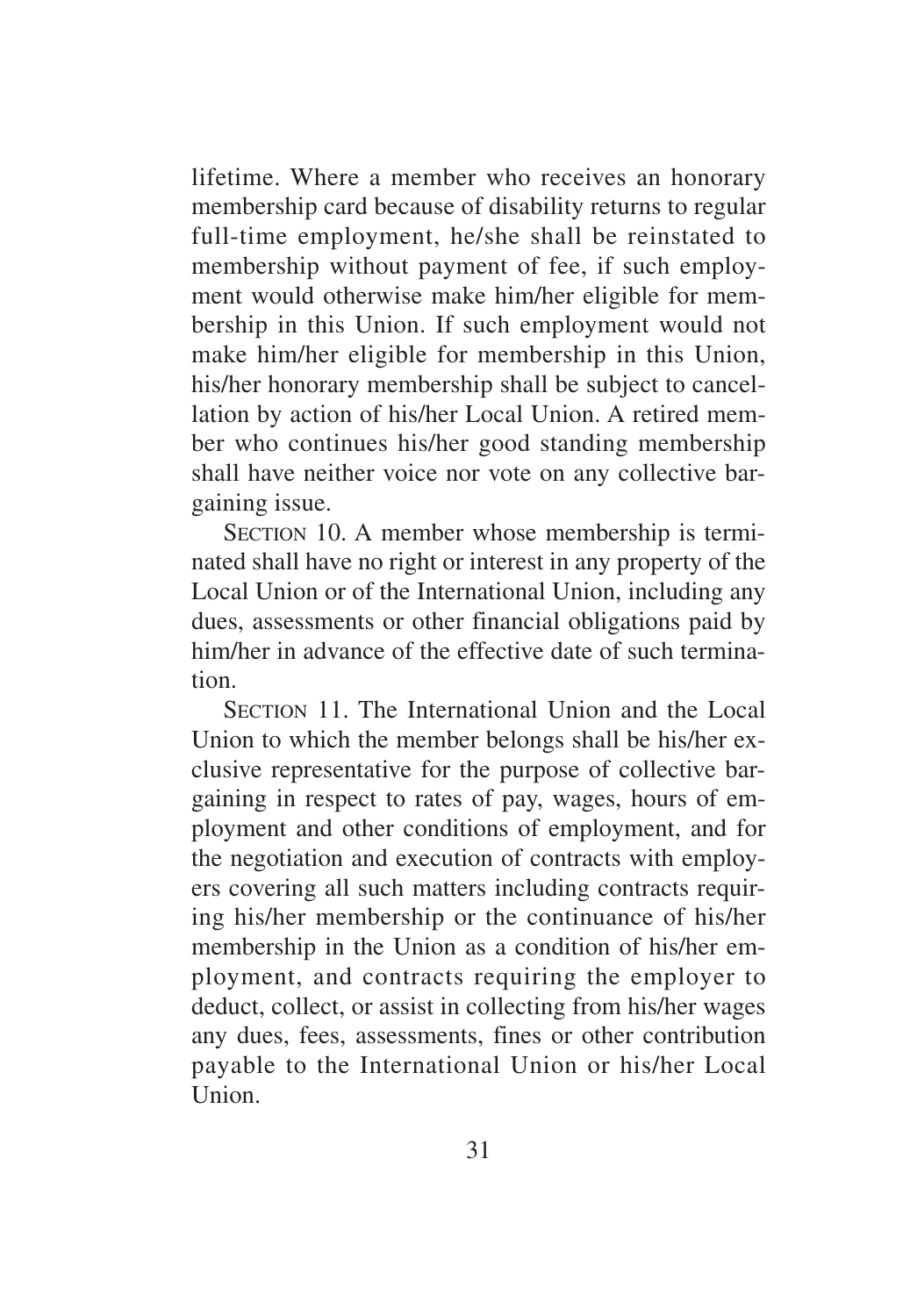SECTION 12. (a) A member in good standing who retires because of age or disability and who has not continued his/her good standing membership status shall be eligible to become an Associate Member in the International Union for the purpose of participating in Associated Member Organizations (see (d) below) and in the programs established for the members of such Associate Member Organizations. An Associate Member under this Section 12(a) who returns to regular employment shall be reinstated to membership without payment of fee, if such employment would otherwise make him/her eligible for membership in this Union.

(b) An individual who is not employed within a collective bargaining unit represented by the International or any of its locals and is not covered by a collective bargaining agreement to which the International or any of its locals is a party, but is within any category of employees defined by the International Administrative Committee and designated by the International Administrative Committee as appropriate for Associate membership, shall be eligible to become an Associate Member of the International Union for the purpose of participating in Associate Member Organizations and in the programs established for the members of Associate Member Organizations.

(c) An individual who is eligible to be an Associate Member shall become an Associate Member by joining one of the Associate Member Organizations created pursuant to (d) below. The International Administrative Committee shall assign any eligible individual who wishes to apply to become an Associate Member to the appropriate Associate Member Organization. Any eligible individual may join the appropriate Associate Mem-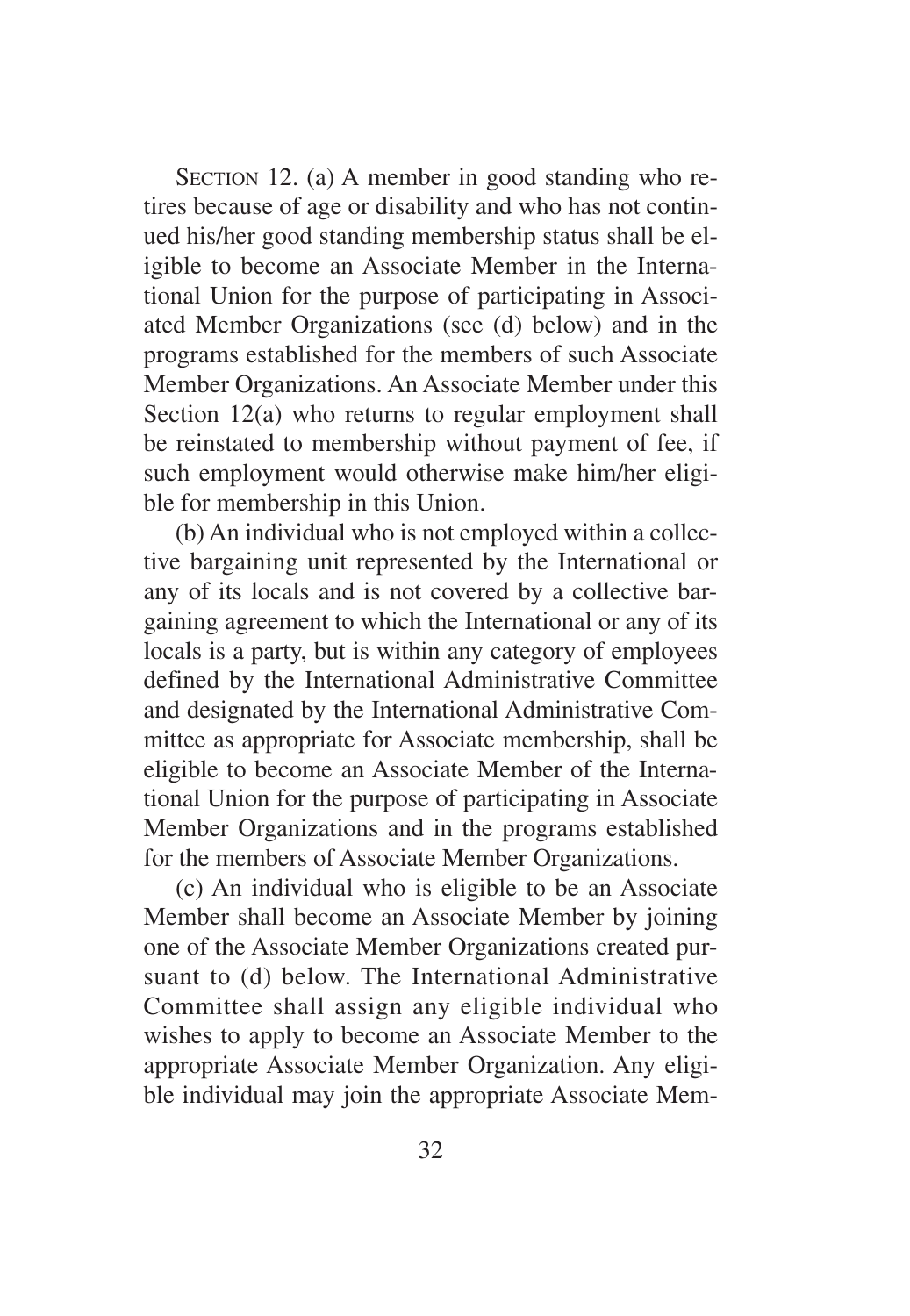ber Organization by filling out an application provided by the International Secretary Treasurer or the Associate Member Organization. An eligible individual who has applied for Associate Membership may maintain that status by paying dues of \$50 per year to be paid annually. The International Executive Council shall have the power to change the dues requirements for Associate Members, provided that any increase in dues for Associate Members approved by the International Executive Council shall be effective only until the next International Convention.

(d) The International Administrative Committee may issue charters for Associate Member Organizations based on a geographic, industry or any other basis, which charters shall contain such provisions as the International Administrative Committee may require. The International Administrative Committee may revoke a charter issued for an Associate Member Organization. Each Associate Member Organization shall be governed by its charter and the Organization's By-Laws, as approved by the International Administrative Committee. The By-Laws shall provide for the election of the Associate Member Organization's principal officers every three years by the Organization's Associate Members. An Associate Member shall be allowed to: (a) vote in any election for any elective office in the Associate Member Organization to which he/she was assigned, (b) be nominated for and elected to any such elective office or to hold any office (if appointed) in such Associate Member Organization, and (c) participate in member meetings in such Associate Member Organization, subject to the provisions of the By-Laws and charter. Only Associate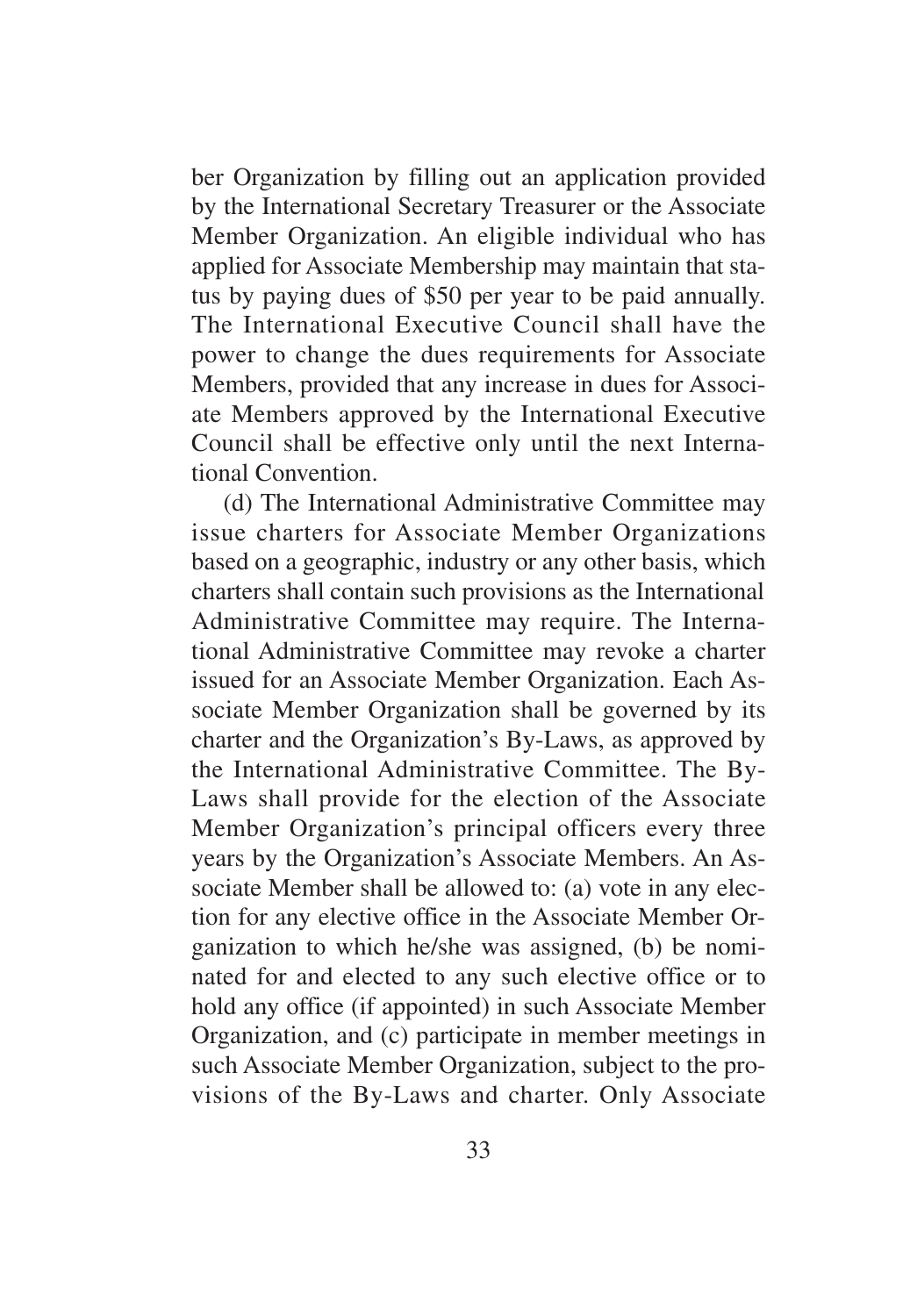members who are members of an Associate Member Organization may hold office in or vote in that Organization. An Associate Member Organization shall not become or function as the collective bargaining representative of any group of Associate Members or employees, nor deal with or attempt to deal with any employer concerning grievances, labor disputes, wages, rates of pay, hours or other terms of employment.

(e) Except as provided in Section 12(d), an Associate Member (1) shall have no vote in any election for any office in the International Union or any Local union, (2) shall not be eligible for nomination or election to any office in the International Union or any Local Union, nor may he/she hold any such office, and (3) shall have neither voice nor vote on any collective bargaining or other issue or any referendum of the International Union or any Local Union. An Associate Member is entitled to attend membership meetings sponsored by the International Union or held by the Local Union of which he/she was a member when he/she retired, provided that the International Administrative Committee may vote to exclude Associate Members from a membership meeting sponsored by the International Union and the Local Union Executive Board may vote to exclude Associate Members from Local Union meetings. Each Associate Member Organization shall be entitled to send one non-voting observer to the convention of the International Union.

#### **ARTICLE XIV.**

#### **Local Unions**

SECTION 1. Ten or more persons eligible for membership in the International Union shall constitute a Local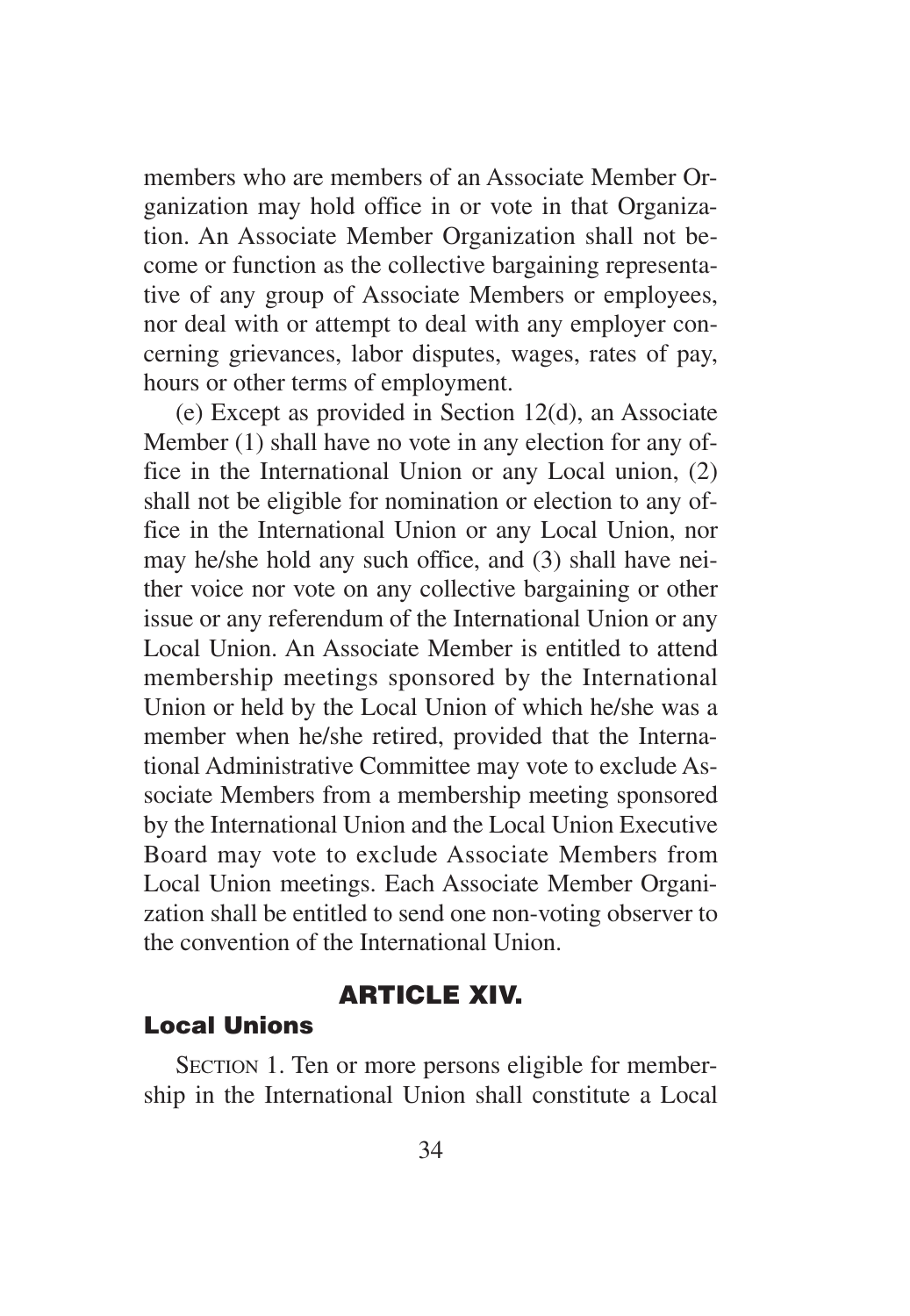Union upon receipt of a charter from the International Secretary-Treasurer under the terms herein provided.

SECTION 2. Upon approval of the charter application by the International Administrative Committee, the International Secretary-Treasurer shall issue to the applicants a Local Union charter which shall contain such provisions as the International Union may require; he/she shall also deliver to said applicants one Local seal and such other initial supplies as may be necessary to conduct the affairs of the Local Union. The grant of such charter shall be subject to the subsequent approval of the International Executive Council.

SECTION 3. No Local Union shall be dissolved, except with the approval of the International Executive Council.

The funds or property of a Local Union cannot be divided gratuitously among the members, but shall remain intact for the use of the Local Union for its legitimate purposes. Whenever the Local Union disbands or discontinues its affiliation or its charter is revoked, the charter, books, and records, and all funds, properties and assets of the Local Union shall be delivered forthwith, through the office of the International Secretary-Treasurer, to the International Administrative Committee as trustees for such Local Union, and it shall be the duty and responsibility of the Local Union officers to transmit all monies and books and other properties of the Local Union to the International Secretary-Treasurer, as Secretary-Treasurer of the trustees, or to his/her accredited representative upon demand. The International Administrative Committee, as trustees, shall discharge the liabilities of the Local Union to the extent possible, out of the funds, properties and assets so received, and in the event of a surplus shall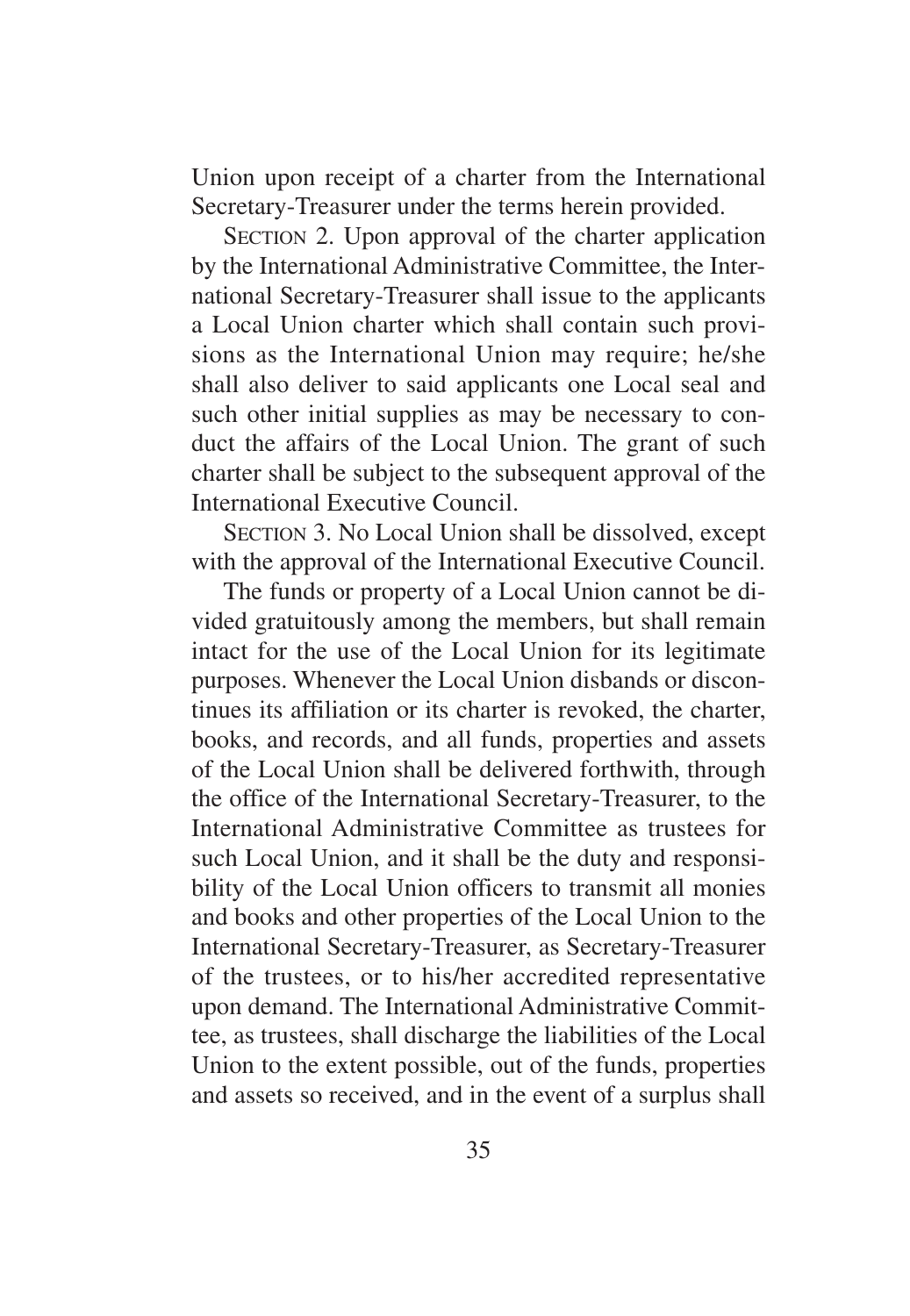apply such surplus to advance the interests of the members of the Division of which the Local Union was a part. In no event shall any such surplus become part of the assets of the International Union, nor shall the International Union be responsible for the debts and liabilities of such Local Union.

SECTION 4. Each Local Union shall be charged with the duty of enforcing this Constitution as affecting its membership.

SECTION 5. Each Local Union shall adopt by-laws which shall prescribe its structure and procedures and embody the rules which shall govern the operation of the Local and the conduct of its members. The by-laws shall conform to the provisions and the principles of this Constitution and to the established policies of the International Union, and shall be effective only when approved by the International Administrative Committee. No amendment to the by-laws shall be effective until so approved.

SECTION 6. Where reasonably possible, each Local Union shall hold monthly regular membership meetings. In Local Unions where general membership meetings are impractical, the Local Union shall provide in its by-laws for the establishment of sections or divisions, each to consist of members included on the basis of similarity of work, classification, divisional, or other logical grouping. Each such section or division should meet monthly. Local Unions in which general membership meetings are practical may also establish sections or divisions. The by-laws of each such Local shall set up proper procedures for the election of section or division officers.

SECTION 7. The officers of the Local Union shall be President, one or more Vice-Presidents as the Local by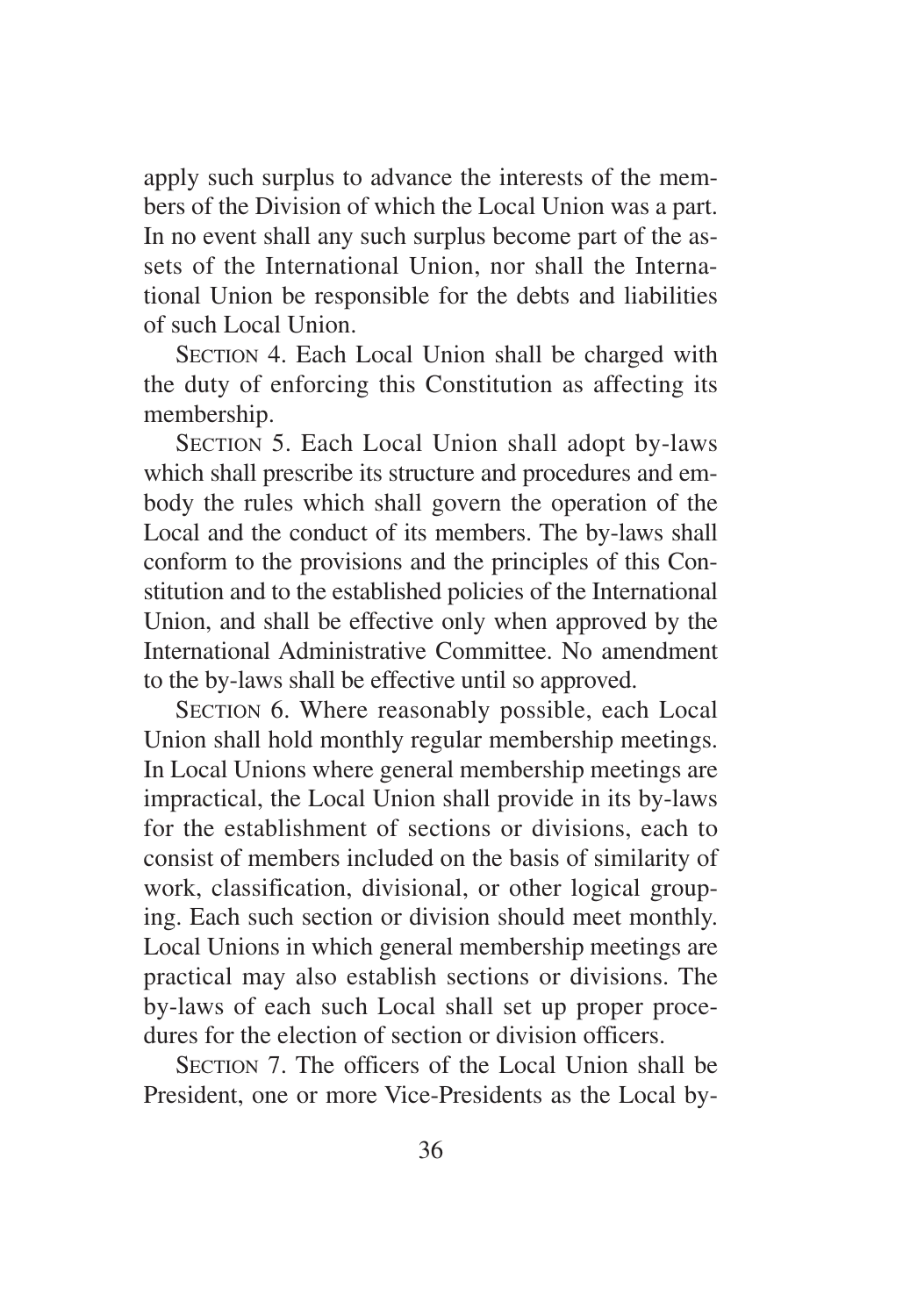laws may provide, a Recording Secretary and a Financial Secretary-Treasurer.

With the prior approval of the International Administrative Committee, the office and duties of Recording Secretary may be merged into the single office of Financial Secretary-Treasurer.

SECTION 8. The Local Executive Board shall consist of the Local officers and such members at large as are provided for in the Local's by-laws, within the limits fixed in this Section. Local Unions with less than three hundred (300) members shall have one (1) Executive Board Member at large; Local Unions with three hundred (300) or more members, but less than five hundred (500) members, shall have two (2) Executive Board Members at large. Local Unions with five hundred (500) or more but less than fifteen hundred (1,500) members shall have three (3) Executive Board Members at large; and Local Unions with fifteen hundred (1,500) members or more shall have one (1) additional Executive Board Member at large for every one thousand (1,000) members, or major fraction thereof, in excess of the first one thousand (1,000). With the approval of the International Administrative Committee, a Local Union with less than five hundred (500) members may have up to three (3) Executive Board Members at large. Local Executive Board members shall be elected at the same election as are the Local officers and pursuant to the same procedures. Where the Local by-laws provide for the election of Local Executive Board members other than at large, the by-law allocation shall be such as to ensure reasonably proportionate representation. The Local Executive Board shall meet at least once a month. A majority of the members of the Board shall constitute a quorum.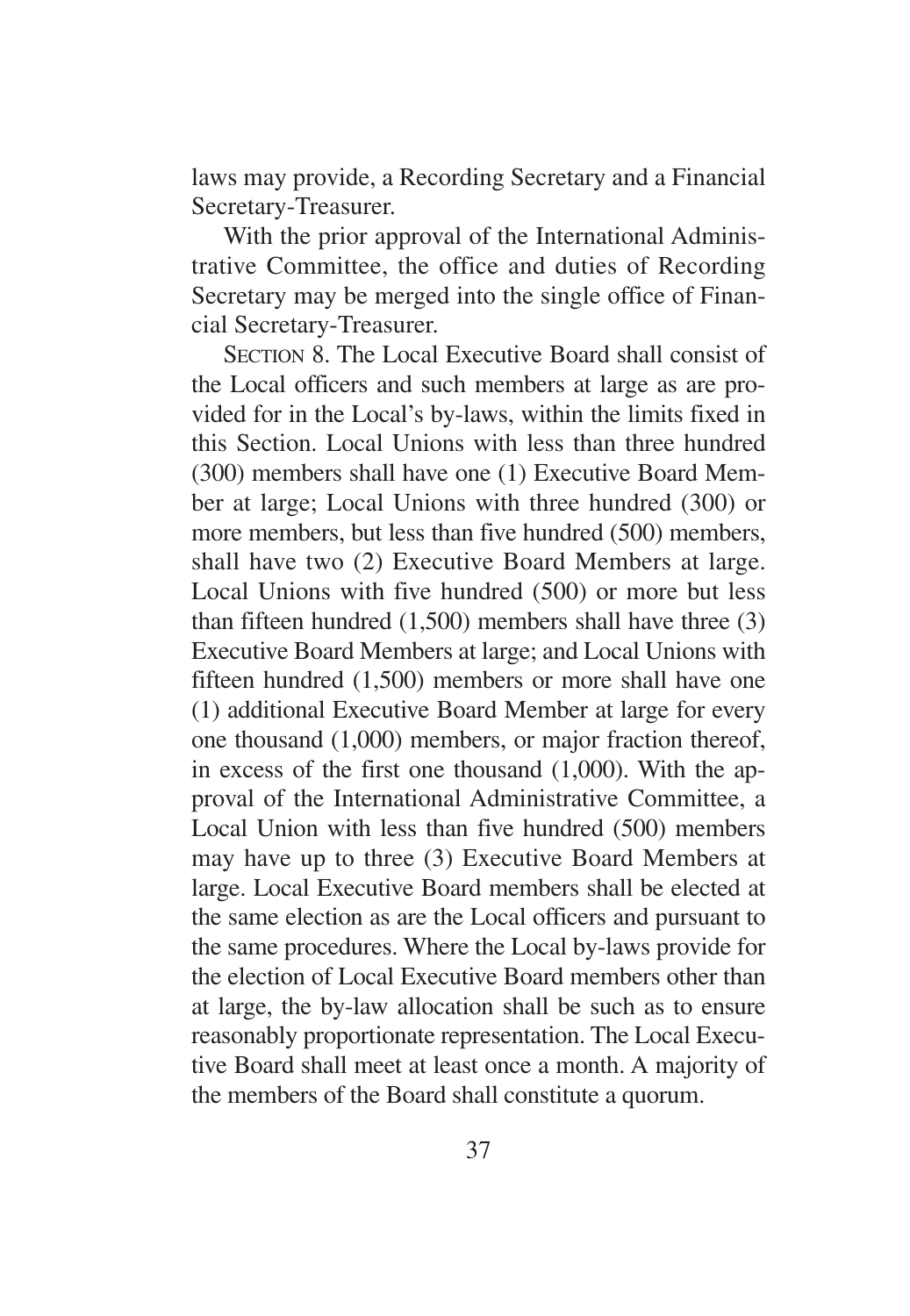SECTION 9. In Local Unions whose members are employed by different employers, the Local Union may in its by-laws establish branches, each to consist of members employed by the same employer. Where the number of members employed by one or more employer is small, such members should be combined in a single branch. In Local Unions where branches are established, the Local by-laws may provide for the allocation and election of Executive Board members by branches, except that in no case shall the number of Local Executive Board members, as calculated pursuant to SECTION 8 above, be exceeded.

SECTION 10. In Local Unions, where there are two  $(2)$ or more branches or three (3) or more sections, there may be established a Joint Executive Committee to consist of the officers of the Local Union, the members of the Local Executive Board, the officers of the Sections and of such additional delegates as the Local by-laws may provide.

SECTION 11. No Local Union shall ever be incorporated.

SECTION 12. The Executive Board of a Local Union shall have the power to rent, hire and/or lease such property as it may from time to time consider convenient or necessary for the proper functioning of the Local Union. The Local Executive Board shall have the power, subject to the prior approval of the International Administrative Committee, to purchase, either in the name of the Local Union, or in the name of a corporation formed for that purpose whose stock is held in the name of the officers of the Local as trustees for the Local Union, such real property as may be convenient or necessary for the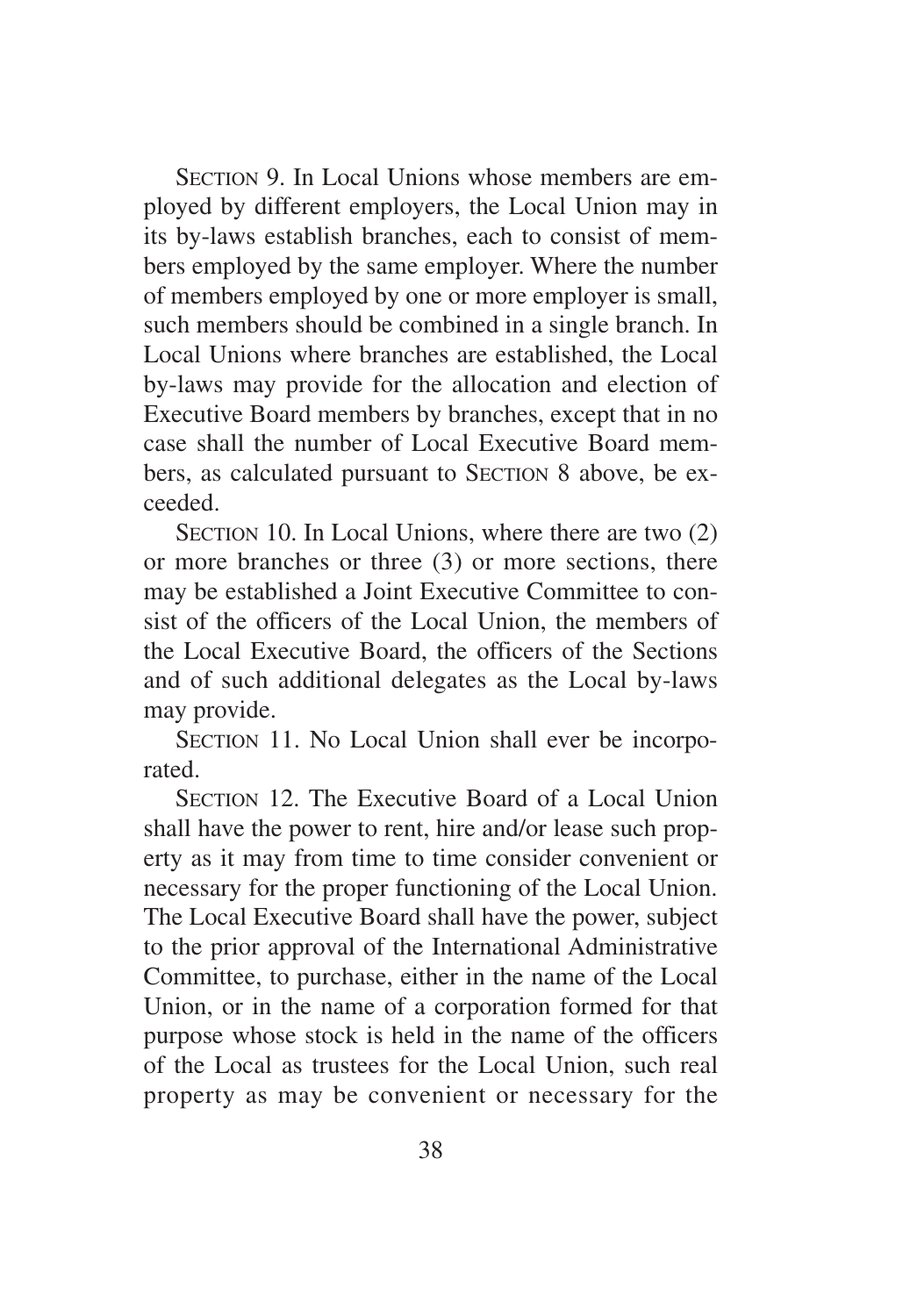proper functioning of the Local Union. The Local Executive Board shall have the power to rent out any portion of such property not needed for the use of the Local Union.

SECTION 13. The International Executive Council shall determine the policy on affiliations of Local Unions, and shall have the power to require any Local Union to comply with such policy. No Local Union shall enter into any affiliation outside such policy, except with the prior approval of the International Executive Council.

SECTION 14. No Local Union shall create a fund or trust, separate and distinct from the funds of the Local Union, without the prior written approval of the International Administrative Committee.

SECTION 15. No Local Union shall disaffiliate from the International Union. No Local Union, or its officers or Executive Board, shall take any steps to cause or attempt to bring about the disaffiliation or withdrawal of the Local Union or of any members or group of members from the International Union (including through a decertification effort), including by holding or planning to hold a vote connected to a disaffiliation or withdrawal effort, by spending or planning to spend monies of the Local Union on a disaffiliation or withdrawal effort, or by transferring or planning to transfer property or assets of the Local Union to a union not affiliated with the International Union or to any other third-party in connection with a disaffiliation or withdrawal effort. Notwithstanding the foregoing in this SECTION 15, the International Executive Council may, through written resolution, permit a Local Union to disaffiliate from the International Union and/or permit a Local Union, or its officers or Executive Board to take steps to cause or attempt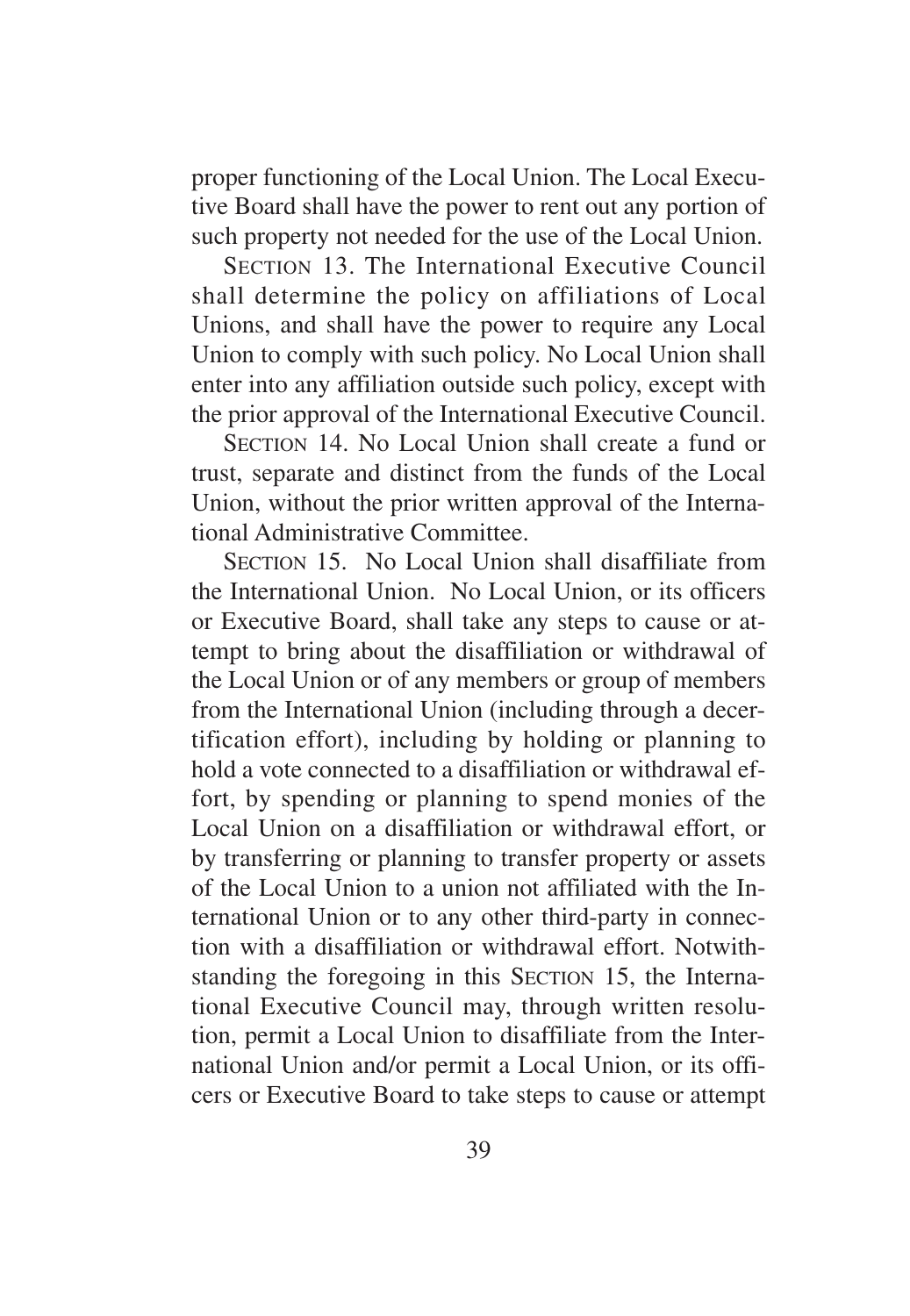to bring about the disaffiliation or withdrawal of the Local Union or of any members or group of members from the International Union.

# **ARTICLE XV. Local Union Elections**

SECTION 1. The term of office of Local officers and Executive Board members shall be three (3) years except that the International Administrative Committee shall have the authority to approve a by-law provision establishing, or maintaining, a two-year term for the officers and Executive Board members of any Local which petitions and submits satisfactory reasons for such approval, and except further such term may be extended for good cause shown to four (4) years where the law permits. Elections under this section shall be by a plurality of the secret ballot votes cast.

SECTION 2. Members of the Local Executive Board may be elected either at large or through branches, sections or divisions, or on such other basis set forth in the Local's by-laws as will ensure equitable representation.

SECTION 3. No member shall be eligible for nomination or election to any office unless he/she shall have been in continuous good standing in his/her Local Union for a period of twelve (12) months immediately preceding nomination. No member of a Local Union that has been in existence for less than twelve (12) months shall be eligible for nomination or election to office unless he/she shall have been in continuous good standing from the date of his/her admission to membership in said Local Union.

SECTION 4. No member shall be eligible for nomination or election to any office for three years after being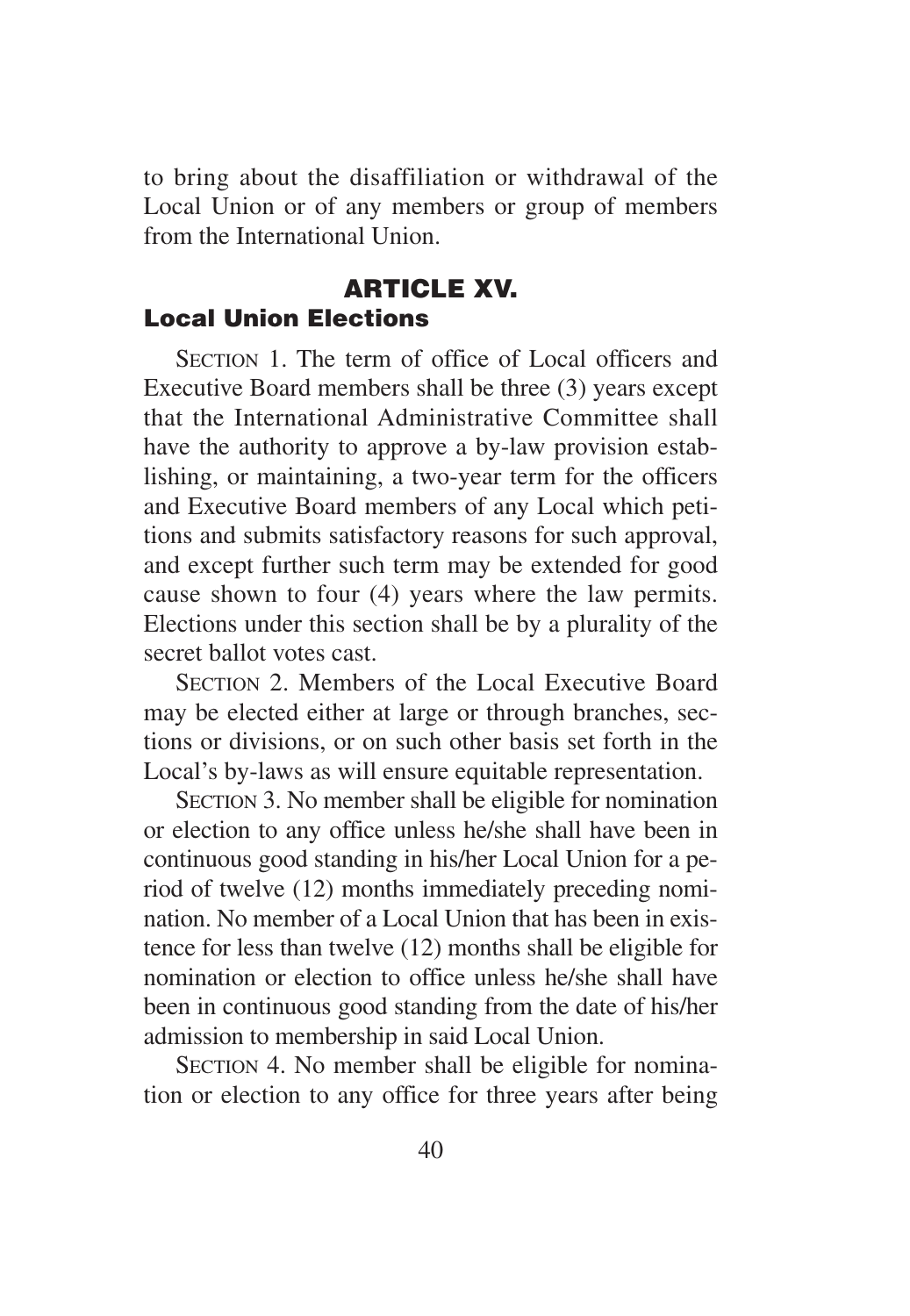found at trial, or admitting, to either (1) having worked in the interest of or accepted membership in any organization dual to the International Union or (2) having advocated or attempted to bring about the withdrawal or disaffiliation from the International Union of any Local Union or any member or group of members. Such ineligibility shall cease to apply if the trial determination is later reversed.

SECTION 5. Branch, section, and division officers in Local Unions shall be elected pursuant to the procedure set forth in the Local's by-laws.

SECTION 6. All ballots and such other records as pertain to the election of Local officers and of Convention delegates shall be preserved for at least twelve (12) months. Primary responsibility for their preservation shall be vested in the Financial Secretary-Treasurer, but it shall be the obligation of each member of the Local Executive Board to insure their preservation.

Not less than fifteen (15) days prior to the election of local officers, notice of such election shall be mailed to each member of the Local Union at his/her last known home address. The members of the Local Union shall also be given a reasonable opportunity to nominate candidates for Local office. Failure to meet either of the requirements of this Section shall invalidate the election.

SECTION 7. The failure of a member, otherwise in good standing, to attend a reasonable number of the meetings of his/her Local Union, or of the division, section or other unit thereof to which he/she belongs, may not be made the basis for disqualifying such member as a nominee for any elective position except Branch, section or division officer or officer of a Local Union whose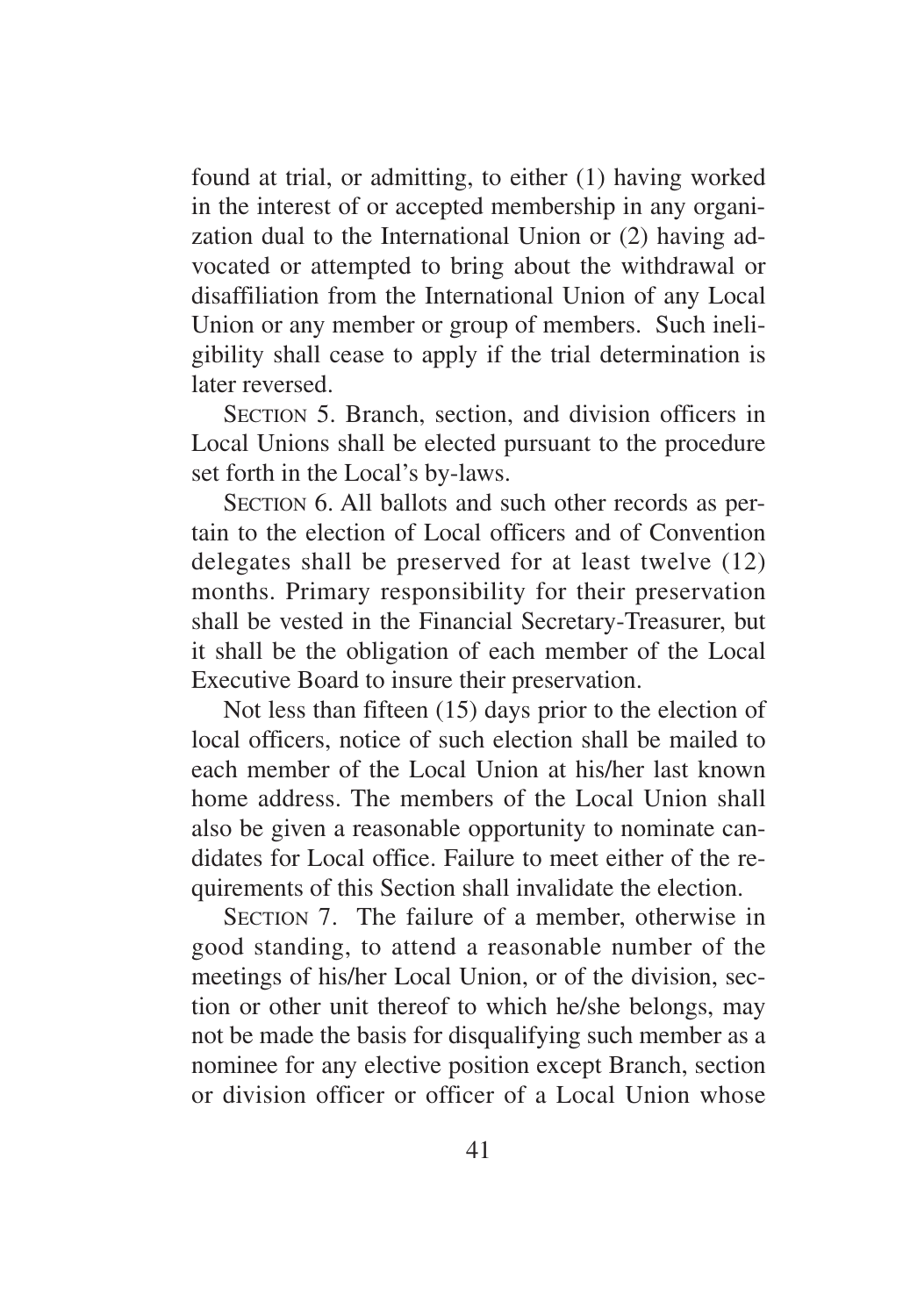membership is comprised entirely of public-sector employees. Any meeting attendance requirement permitted by this provision shall be effective only if incorporated in the Local's by-laws and the by-law provision may not be given retroactive effect. This section shall not be construed to preclude a Local Union from establishing in its by-laws any other reasonable penalty for a member's failure to attend Union meetings. The failure of a member to attend a meeting because of the requirement of his/her job or any other adequate reason shall not affect his/her eligibility to run for or hold any elective position, provided that within thirty (30) days after such non-attendance he/she files a written statement with the Local Recording Secretary of the reasons for his/her non-attendance. If the officers administrating the Local Union in accordance with this Constitution, or their designee, do not within 30 days of the receipt of such statement, challenge the truth or adequacy of the stated reasons, the member shall, for the purposes of this section, be deemed to have attended such meeting. Should the officers challenge the stated reasons, the member may appeal that determination to the Local Executive Board, which shall decide the appeal based on documents and other writings submitted to it by the Local officers and the member appealing their decision. The decision of the Executive Board may be appealed in accordance with Article XXII of the TWU Constitution. No member shall be regarded, for the purposes of eligibility for nomination to a given office, as having missed a given meeting where he is engaged in this process unless and until the Local Executive Board has rendered a decision rejecting his statement of reasons for missing the meeting in question.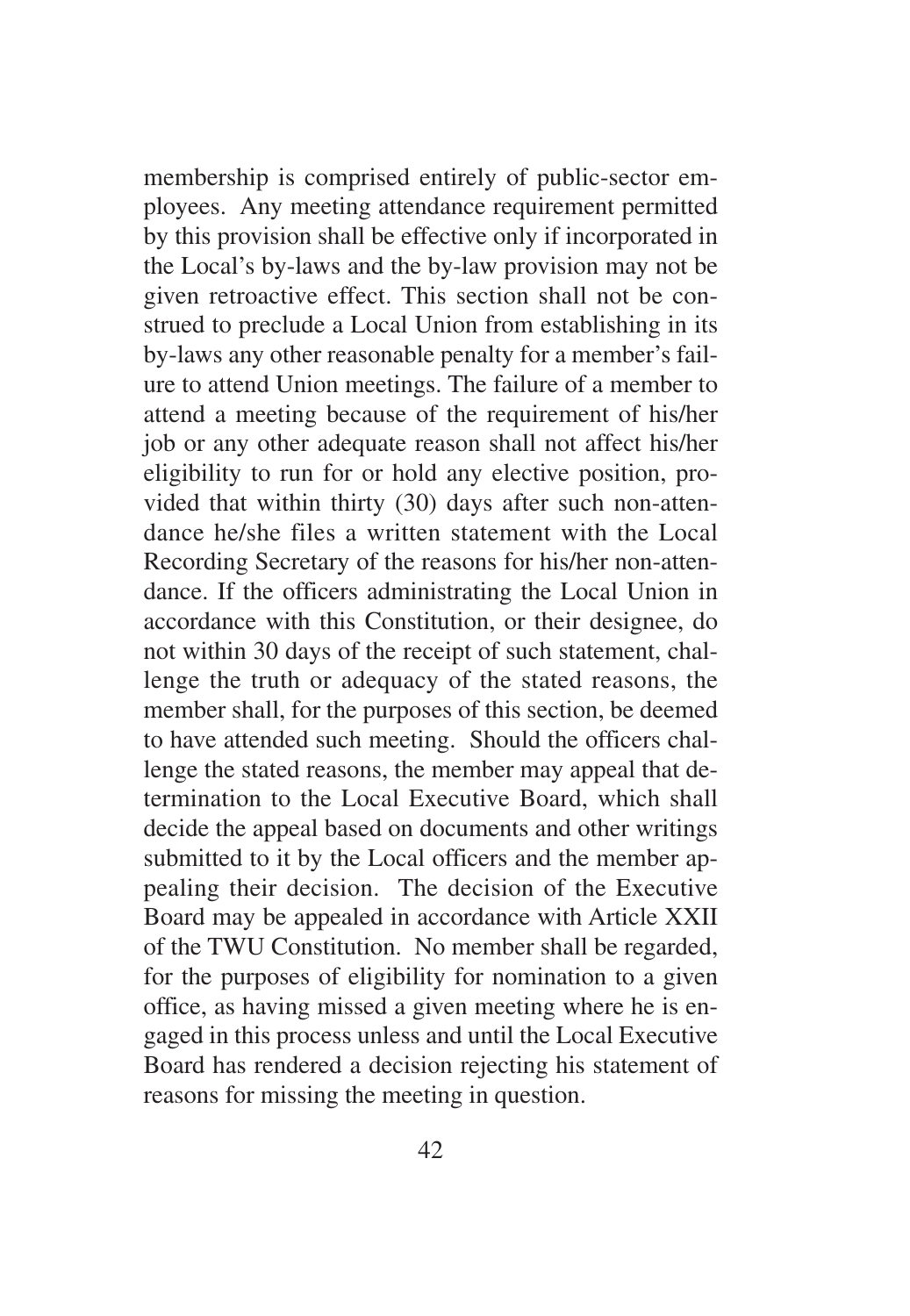SECTION 8. Any member in good standing who believes that he/she has been improperly denied the opportunity to be a candidate for an elective office or position may file a complaint with his/her Local Executive Board no later than fifteen (15) days after receiving notice of the denial. Any member in good standing who believes that an election in which he/she was a candidate was improperly conducted, may file a complaint with his/her Local Executive Board no later than fifteen (15) days after the results of the election have been made known. If he/she is dissatisfied with the action of the Local Executive Board on his/her complaint, he/she may, within 15 days thereafter, or within 30 days after filing his/her complaint with the Local Executive Board if the Board has not taken final action thereon within that time, file an appeal to the International Union pursuant to Article XXII of this Constitution.

# **ARTICLE XVI. Duties of Local Officers**

SECTION 1. The President shall preside at all meetings of the Local Union, the Local Executive Board and Joint Executive Committee. He/she shall sign all orders on the Financial Secretary-Treasurer authorized by the Local Executive Board and shall countersign all checks issued by the Financial Secretary-Treasurer against the accounts of the Local Union on authorization of the Local Executive Board. He/she shall enforce the provisions of this Constitution. He/she shall appoint all committees not otherwise provided for. He/she shall perform such other duties as the Local Union, or the Local Executive Board may assign to him/her; and except as to powers and du-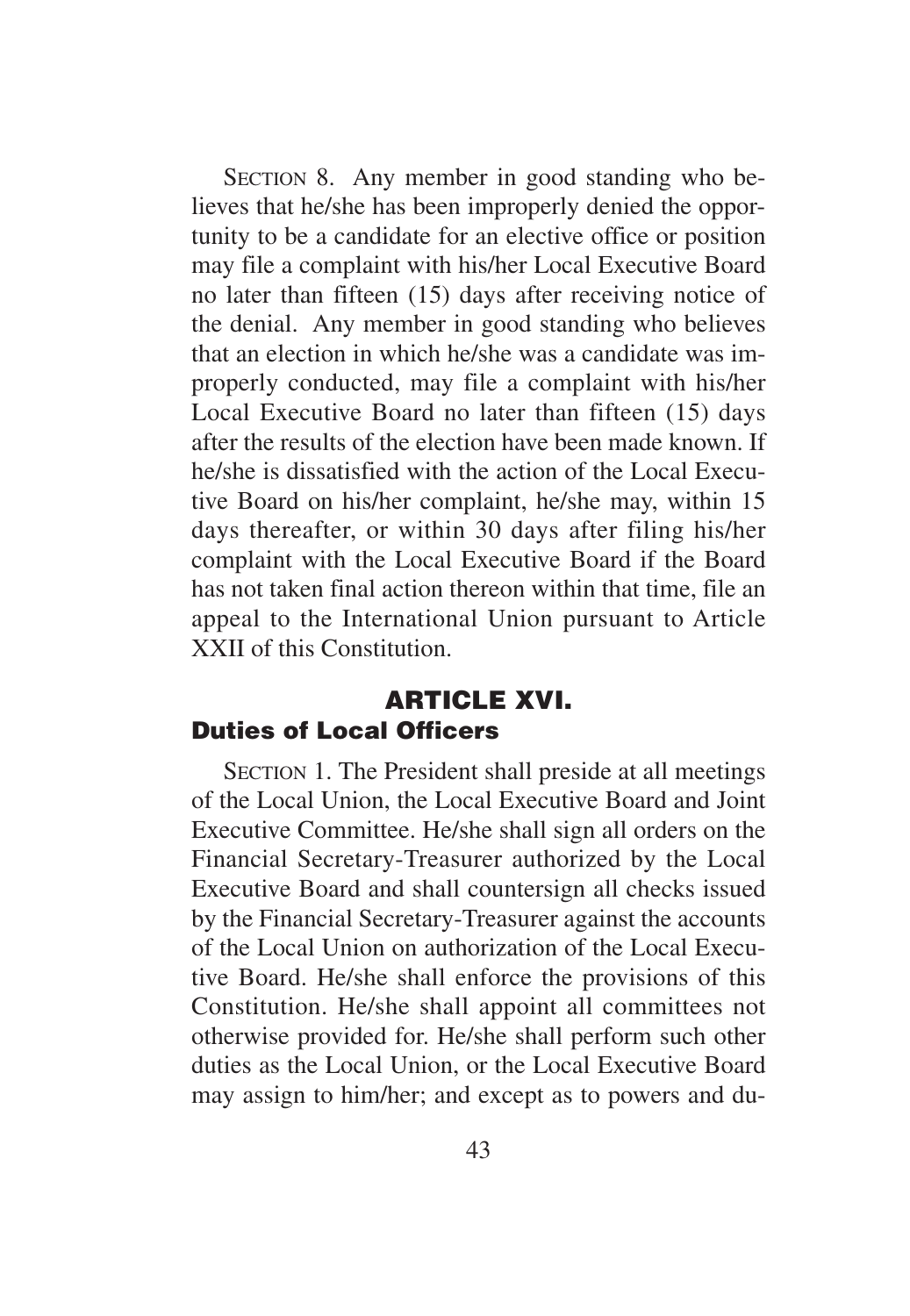ties specifically conferred on him/her by the Constitution, he/she shall adhere to all decisions and directions of, and be subject to, the Local Executive Board. He/she shall be, ex officio, a delegate to Convention of the International Union and of all organizations to which the Local is affiliated. He/she shall be responsible for the proper conduct of the affairs of the Local Union, and the compliance by his/her fellow officers with their obligations under the International Constitution and the Local by-laws. He/she shall be chairman of the Local's Committee on Political Education. He/she shall be chairperson of the Local's Organizing Committee.

SECTION 2. The Vice President shall assist the President in the discharge of his/her duties, and during his/her absence shall perform the duties of the President. In the event that a vacancy occurs in the office of President, the Vice President shall act as President for the unexpired term. Where the Local by-laws provide for more than one (1) Local Vice President and where the bylaws are silent as to which of the Vice Presidents shall perform the duties of an absent President or shall succeed to the Presidency in the event of a vacancy, the Local Executive Board may make such a designation. A president so designated shall not be ex officio a delegate to an International Convention, unless all of the Vice Presidents of the Local are ex officio delegates under the Local by-laws.

SECTION 3. The Recording Secretary shall keep correct minutes of all meetings of the Local Executive Board and of the Joint Executive Committee. He/she shall issue the Call for all meetings of the Local Union, of the Local Executive Board and of the Joint Executive Committee, as directed by the Local Executive Board. He/she shall per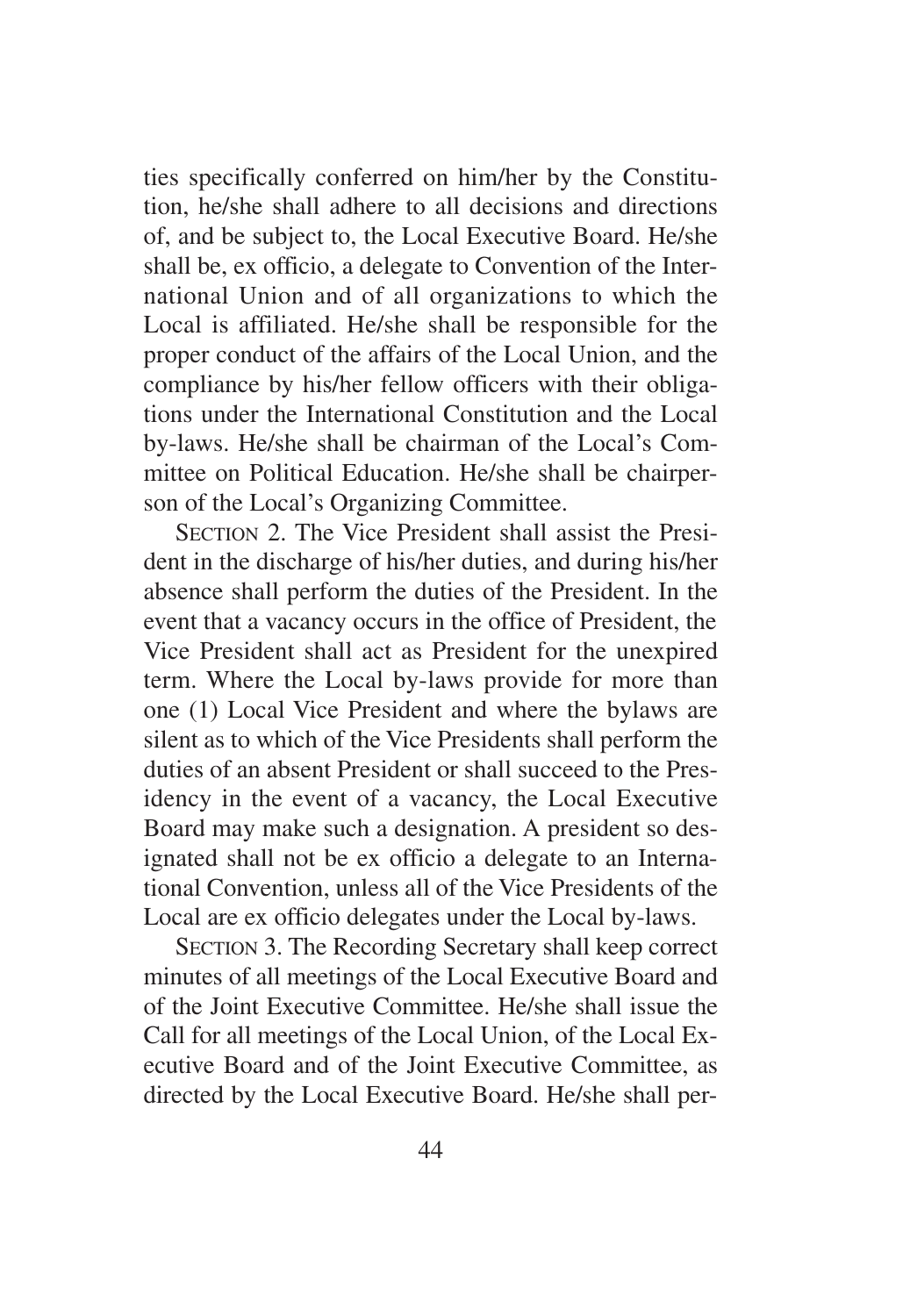form such other duties as are prescribed by this Constitution or by the Local Executive Board. In a Local Union where the office of Recording Secretary is merged with the office of Local Financial Secretary-Treasurer, the powers and duties of the Recording Secretary shall vest in the office of the Financial Secretary-Treasurer.

SECTION 4. The Financial Secretary-Treasurer shall receive all monies paid into the Local Union, including monies received for welfare or special funds, and give official receipts for all such monies received using the triplicate receipt book supplied by the International Union or a form approved by the International Administrative Committee.

He/she shall deliver the original receipt to the payer, a triplicate thereof to the International SecretaryTreasurer and shall retain the duplicate in the files of the Local Union. He/she shall deposit all monies received in the name and number of the Local Union in such bank or banks as the Local Executive Board may direct. He/she shall sign all checks.

He/she shall make no payments by cash, check or otherwise, unless such payment is supported by a voucher duly completed pursuant to the rules and regulations established by the International Administrative Committee. Such vouchers shall be preserved by him/her and his/her successor for at least five (5) years.

He/she shall keep regular books and records of the Local's finances pursuant to the rules and regulations established by the International Administrative Committee.

He/she shall report monthly to the Local Executive Board and to the International Secretary-Treasurer on the forms approved by the International Union. He/she shall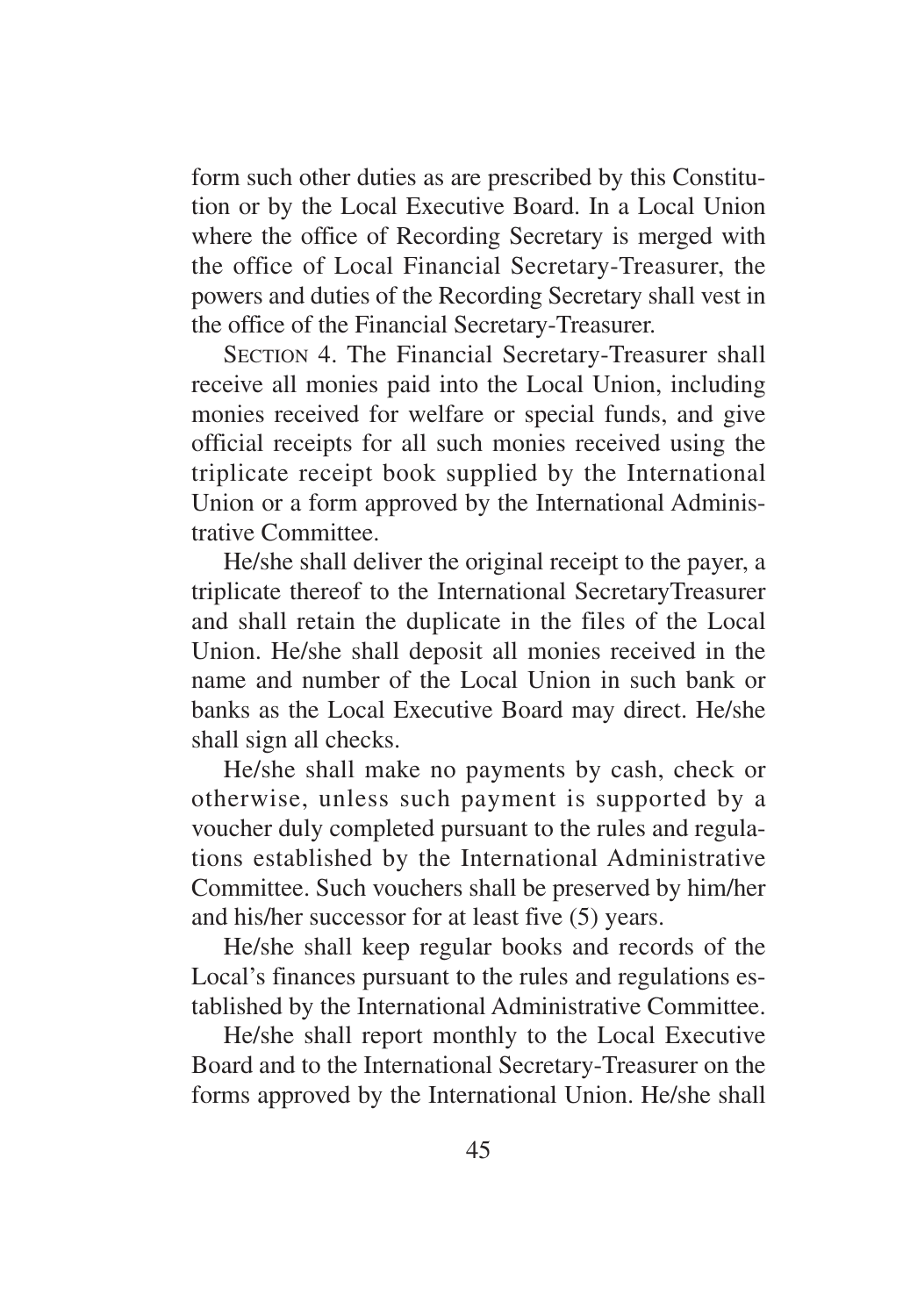submit, at least once each year, such books, records, vouchers and other supporting data for inspection and audit to a Certified Public Accountant, the cost of the audit to be borne by the Local Union. Should the audit report fail to comply with the requirements and specifications established by the International Secretary-Treasurer, the latter shall have the power to designate another Certified Public Accountant to make a further audit at the cost and expense of the Local Union. Not less than thirty (30) days before the start of any audit arranged for by a Local Union, the Local Financial Secretary-Treasurer shall forward to the International Secretary-Treasurer the name and address of the Certified Public Accountant who is to conduct the audit.

At the request of a Local Union, the International Administrative Committee shall have the power to waive the requirement that the audit be conducted by a Certified Public Accountant and substitute another form of audit satisfactory to the International Administrative Committee.

He/she shall be the custodian of the Seal of the Local Union.

He/she shall keep and supply to the International Secretary-Treasurer a correct record of the full names and addresses of all members, and promptly notify the International Secretary-Treasurer of the names and addresses of all members who leave the Local or who are suspended or expelled.

Before entering upon his/her duties, the Financial Secretary-Treasurer shall deliver a bond as required by the International Union and in an amount to be determined by the International Secretary-Treasurer based on the audit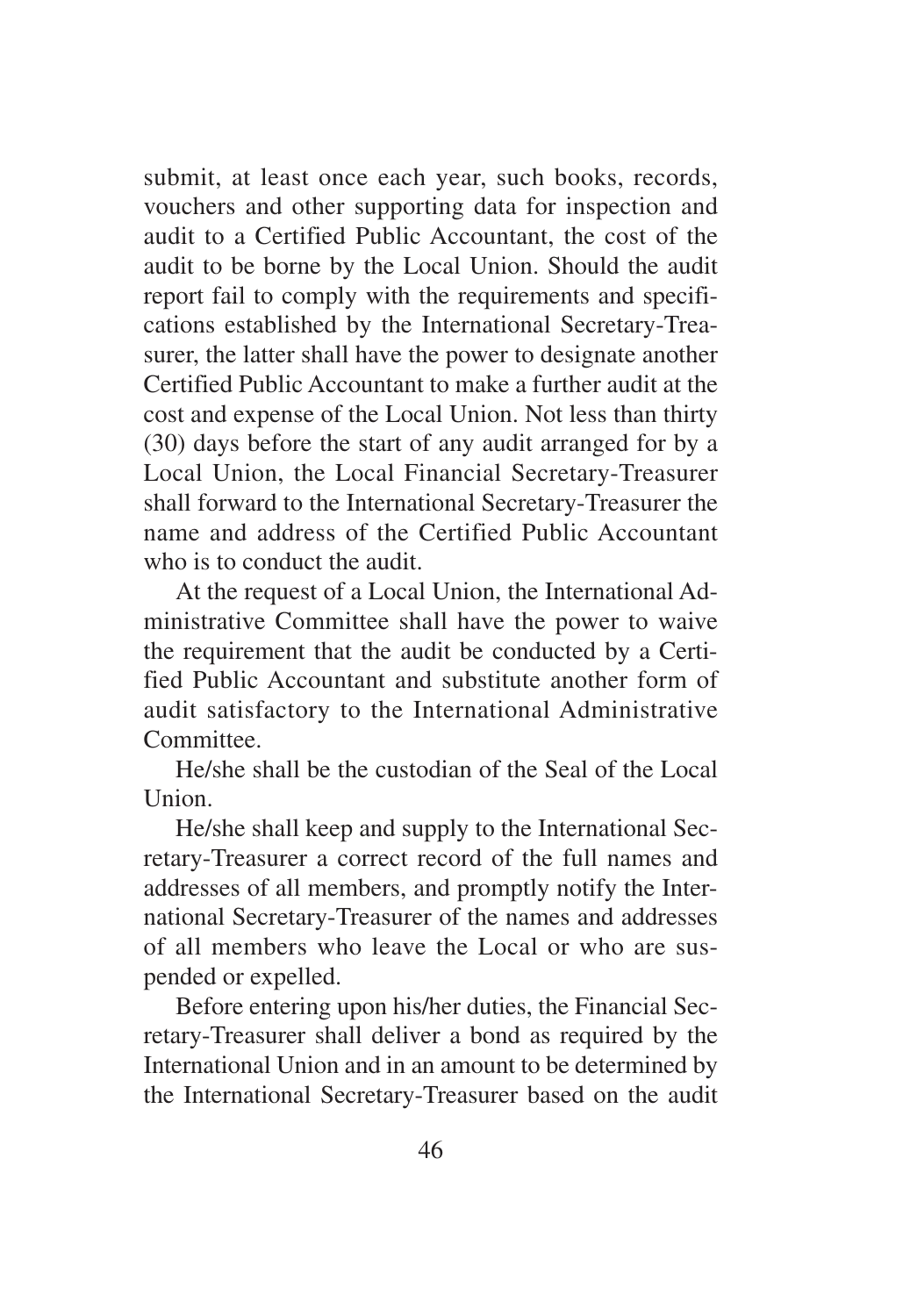report of the Certified Public Accountant, but not less than Five Hundred Dollars (\$500). The premium on said bond shall be paid out of the funds of the Local Union.

He/she shall deliver to his/her successor all monies and other property of the Local Union. On demand of the International Union, he/she shall make available all books and records including the records of any welfare or special fund for examination and audit.

SECTION 5. The officers of the Local Union shall be the Trustees of the property of the Local Union, subject to the direction of the Local Executive Board, and deliver such bond as required by law.

## **ARTICLE XVII.**

#### **Finances**

SECTION 1. (a) Effective January 1, 1978, the minimum monthly dues for membership in the Transport Workers Union shall be two times the hourly wage rate on the first day of the dues month, or \$10.50, whichever is greater. For members on a monthly pay base, the hourly wage rate shall be arrived at by dividing the monthly pay by 173.3.

(b) The hourly wage rate and the monthly pay shall include cost-of-living allowances and longevity pay, but shall exclude overtime and shift differentials.

(c) No member shall be required by the provisions of paragraph (a) above to pay a monthly dues rate during any one calendar year more than Four Dollars above his/her monthly dues date in effect on December 31, of the previous year, except to the extent that the increase above Four Dollars results from promotional, or longevity increases, or from a step-up in a wage scale.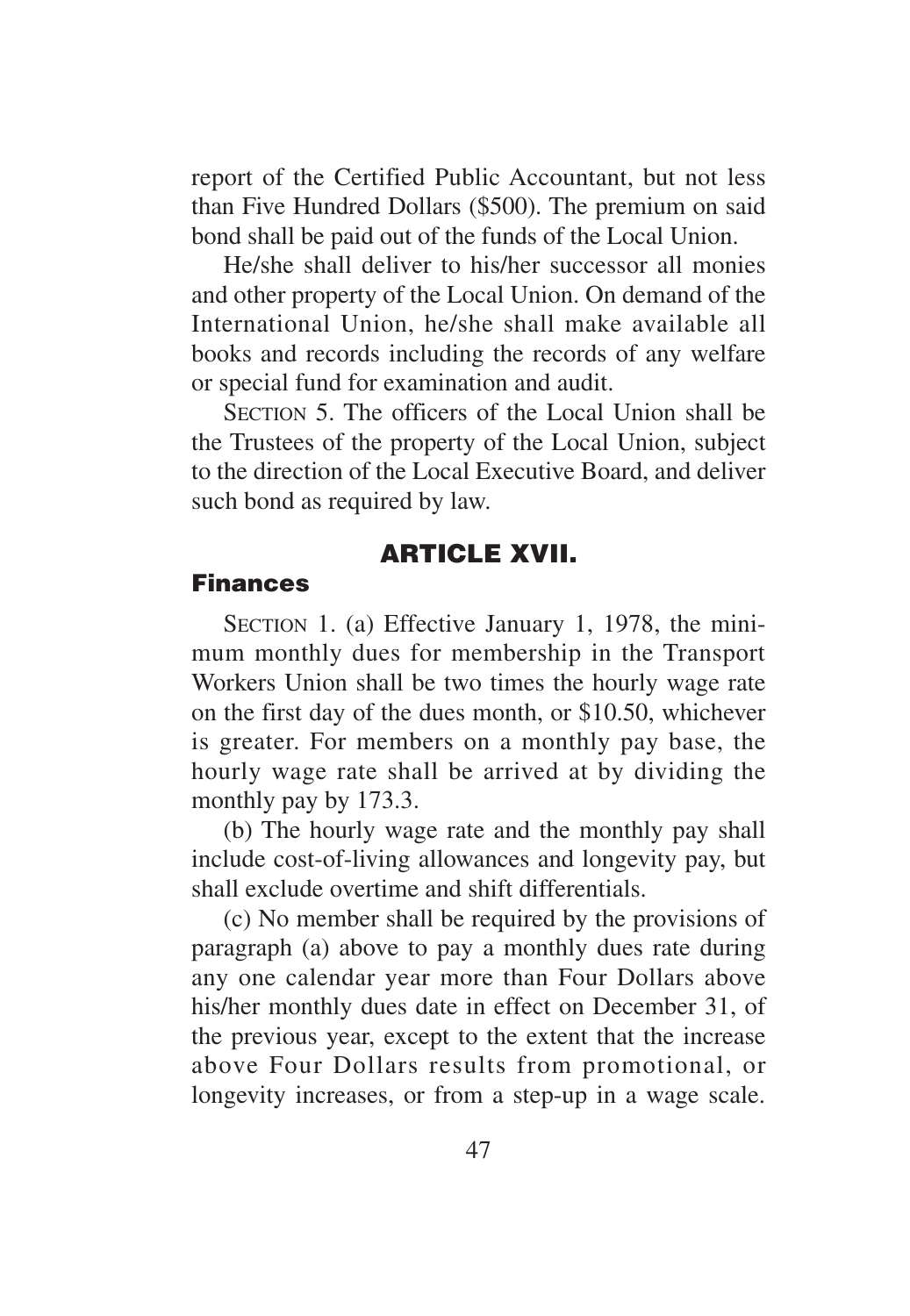The International Executive Council shall have the authority to grant the petition of a Local Union to retain a Two Dollar limitation where, in the judgment of the Council, the good of the Union requires it.

The International Administrative Committee is authorized and empowered to substitute, for the individual hourly rate of each member, the average or the weighted average or other reasonable equivalent of the hourly rates of any group of members in a bargaining unit, or Local Union unit, or any other appropriate unit basis.

Such action of the Committee shall be effective as of the date fixed by the Committee but shall be subject to review by the International Executive Council at its next succeeding meeting.

SECTION 2. An initiation fee or rate of dues in excess of the minimums specified in SECTION 1 above may be established only by a by-law provision.

SECTION 3. Effective January 1, 1982, the per capita tax payable for each calendar month by each Local to the International Union shall be thirty (30%) percent of the total of dues and agency shop fees received by the Local in each such month, and shall be forwarded to the International Secretary-Treasurer on or before the tenth (10th) day of the following month. Where implementation of this Section would require an increase, in any calendar year, of more than two percentage points in the per capita payments in the previous calendar year, such increase shall be limited to two percentage points.

SECTION 4. (a) Any member who is prevented by illness, injury, or lay-off from earning any wages in a calendar month shall be excused from paying dues for such month and such nonpayment shall not affect his/her good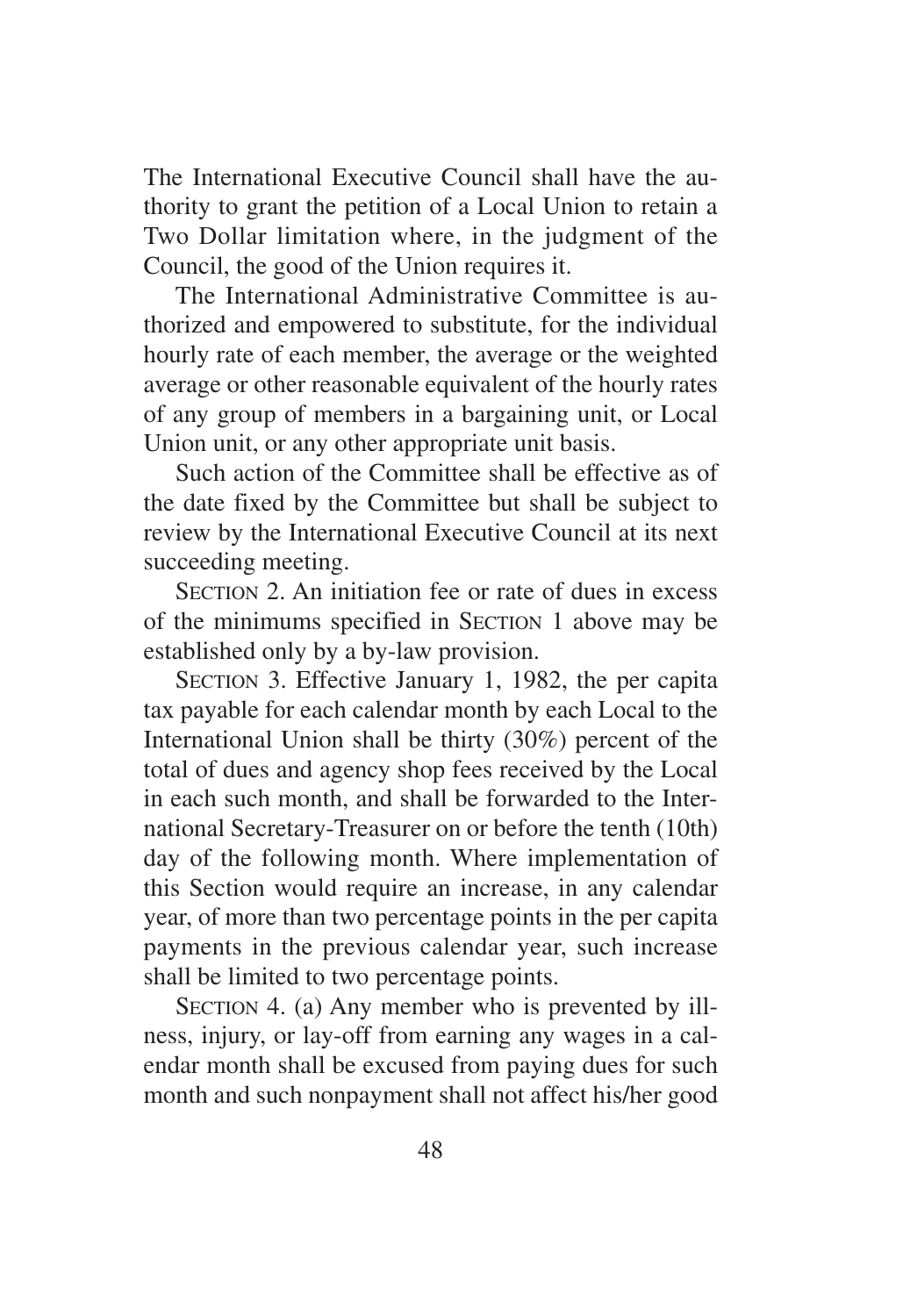standing. For the purposes of this paragraph, the word "wages" shall be construed to include any monetary compensation, totaling seventy-five *(75%)* percent or more of the member's regular monthly income from his/her employment, payable to an ill or injured worker under applicable law, and/or pursuant to a collective bargaining agreement. In order to be excused, such member shall be required to file with his/her Local Financial Secretary-Treasurer a request for exoneration on the official form supplied by the International Secretary-Treasurer.

The exoneration shall not be effective unless and until approved and countersigned by the Local Financial Secretary-Treasurer, and approved by the Local Executive Board. A substitute exoneration procedure may be adopted in any Local whose method of collecting and crediting dues payment makes a substitute procedure more practical or more efficient, provided that the substitute procedure is approved by the International Administrative Committee.

(b) After three consecutive months' approved exoneration because of lay-off, a laid-off member shall be required to pay his/her dues to retain his/her good standing membership, or to accept an honorary withdrawal card. After twelve consecutive months' approved exoneration because of illness or injury, any such ill or injured member shall be required to pay his/her dues to retain his/her good standing membership, or to accept an honorary withdrawal card. A member shall not be considered to be in good standing during any period for which he/she holds an honorary withdrawal card.

(c) Each exonerated member shall be listed by name, together with the reason for the exoneration on the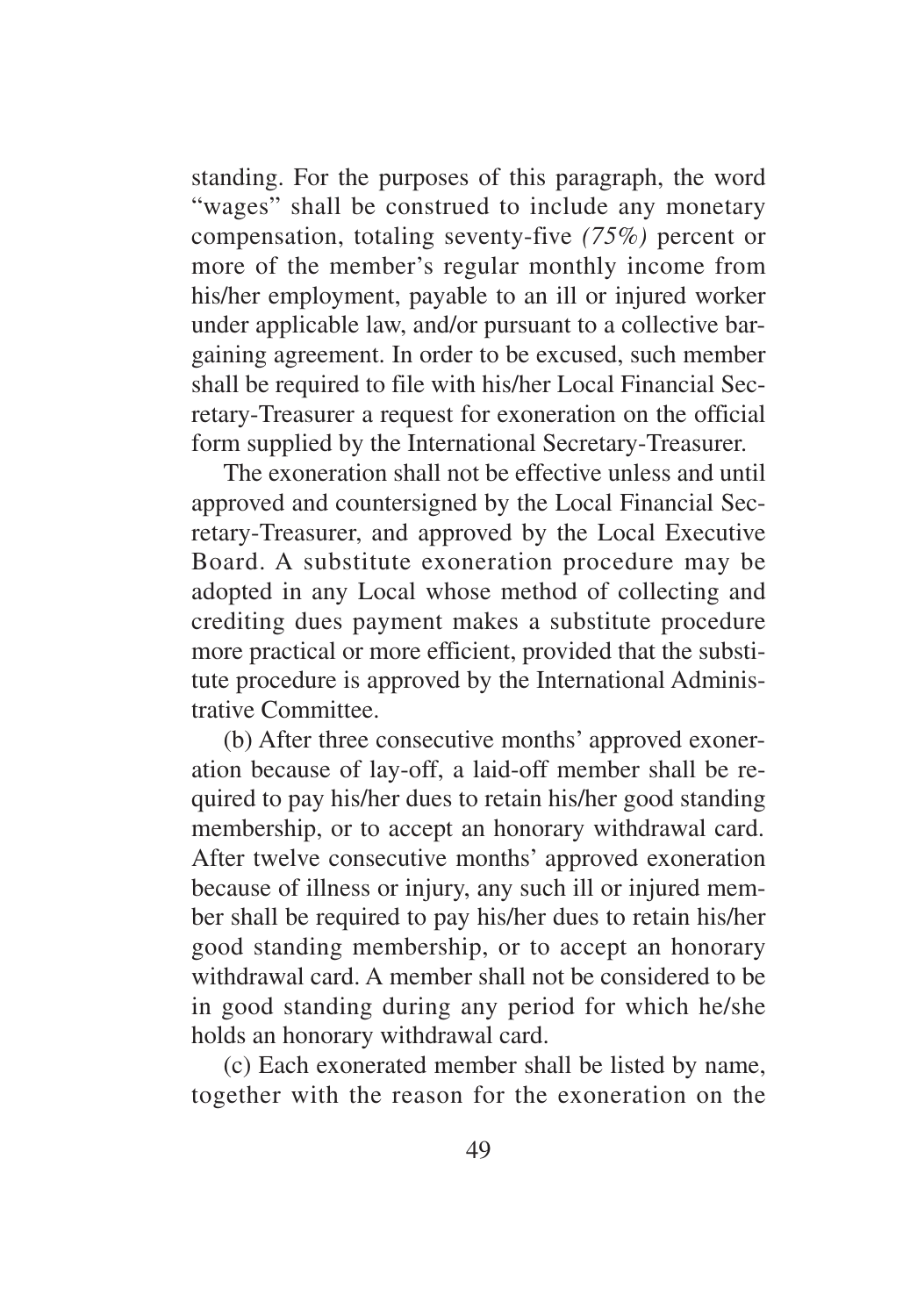monthly report of the Local Financial Secretary-Treasurer to the International Secretary-Treasurer.

SECTION 5. When any Local Union fails to report and remit to the International Secretary-Treasurer the full amount of initiation fees and dues and International assessments as provided for herein, the International Secretary-Treasurer shall notify the Local President and the Local Recording Secretary of the fact, and failing to receive a satisfactory response within thirty (30) days thereafter, the International Administrative Committee may suspend such Local Union. The International Secretary-Treasurer may publish and distribute a delinquent list of all such Local Unions so suspended.

SECTION 6. Local Unions placed on the delinquent list shall not be reinstated until they have filed all delinquent reports and have complied with any penalties prescribed by the International Executive Council.

SECTION 7. Should any Local Union fall more than sixty (60) days in arrears in the payment of its per capita tax, the International Administrative Committee shall have the authority to, and may require, those employers which deduct and forward employee dues and agency shop fees to such Local, to pay over the monies so deducted to the International Secretary-Treasurer. The International Secretary-Treasurer shall retain the per capita tax payable on such monies and all or part of the balance at his/her discretion until the Local's indebtedness to the International has been satisfied. Thereafter, the International Secretary-Treasurer shall pay over to the Local the amount periodically received from the employers, less the applicable per capita tax. The International Administrative Committee may restore the payment of the dues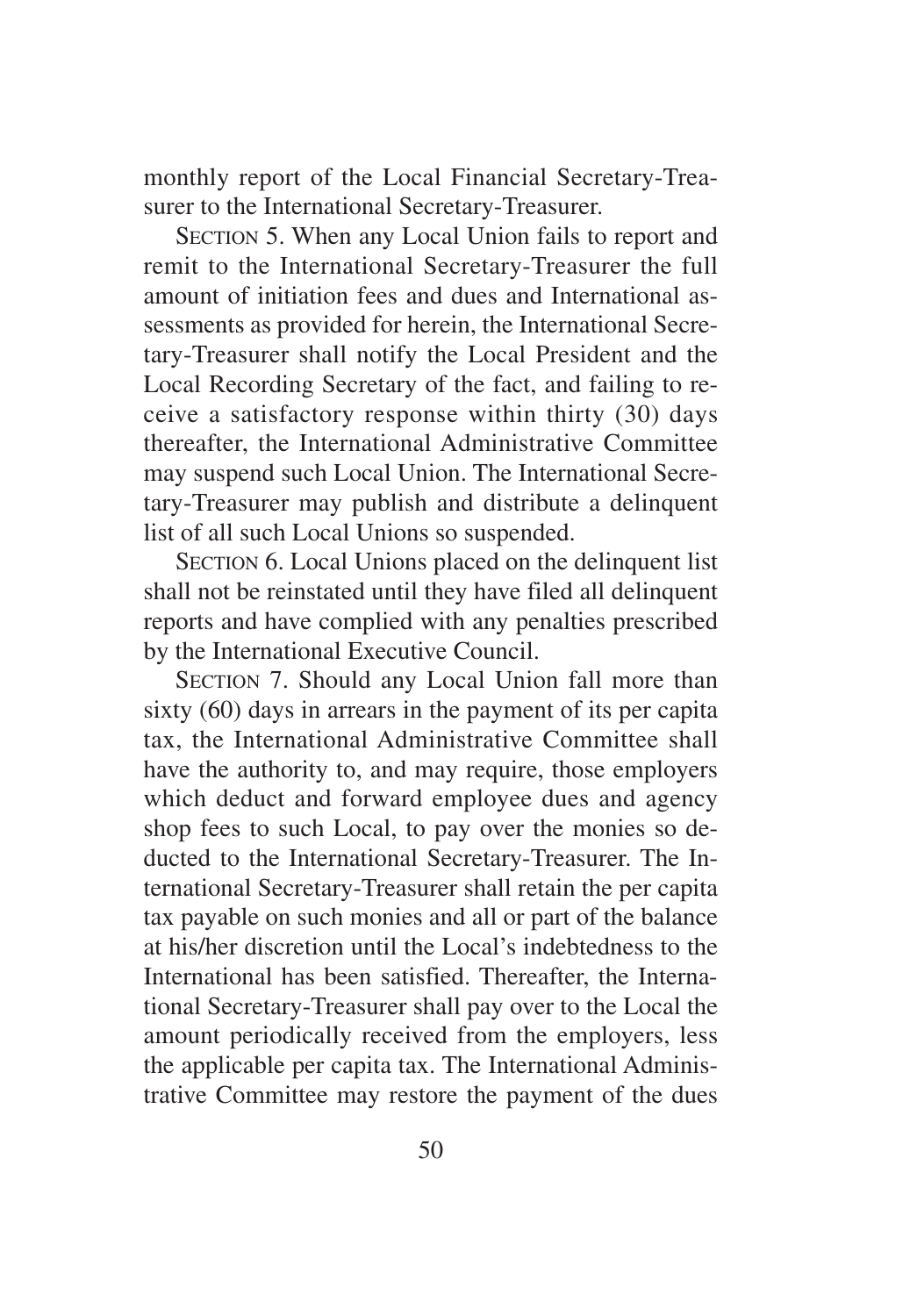and agency shop fees by the employers directly to the Local upon receipt of satisfactory assurances that the Local will meet its per capita obligations as they fall due.

SECTION 8. The International Executive Council shall have the power to relieve a Local Union or its members from the obligations or any of them imposed by this Article where the Council considers such relief necessary or advisable for the good of the Union.

## **ARTICLE XVIII. Non-Compliance with Constitution — Special Provisions**

SECTION 1. In the event of a suspension of a Local Union, the members thereof and the Local Union shall not be deemed to be in good standing during the period of suspension.

SECTION 2. After the charter of a Local Union has been revoked, the International Administrative Committee may charter a new Local Union having the same jurisdiction as the Local Union whose charter was revoked. The members of the Local Union whose charter was revoked may be readmitted only by action of the International Administrative Committee.

SECTION 3. Should any Local Union, its officers, or members, engage in activities in violation of this Constitution, or of the principles or objects set forth herein, the International Administrative Committee may, in an emergency, with approval in writing or by telegram of a majority of the individual members of the International Executive Council, appoint an Administrator of the affairs of such Local Union, who shall forthwith take over and conserve the assets of such Local Union and shall have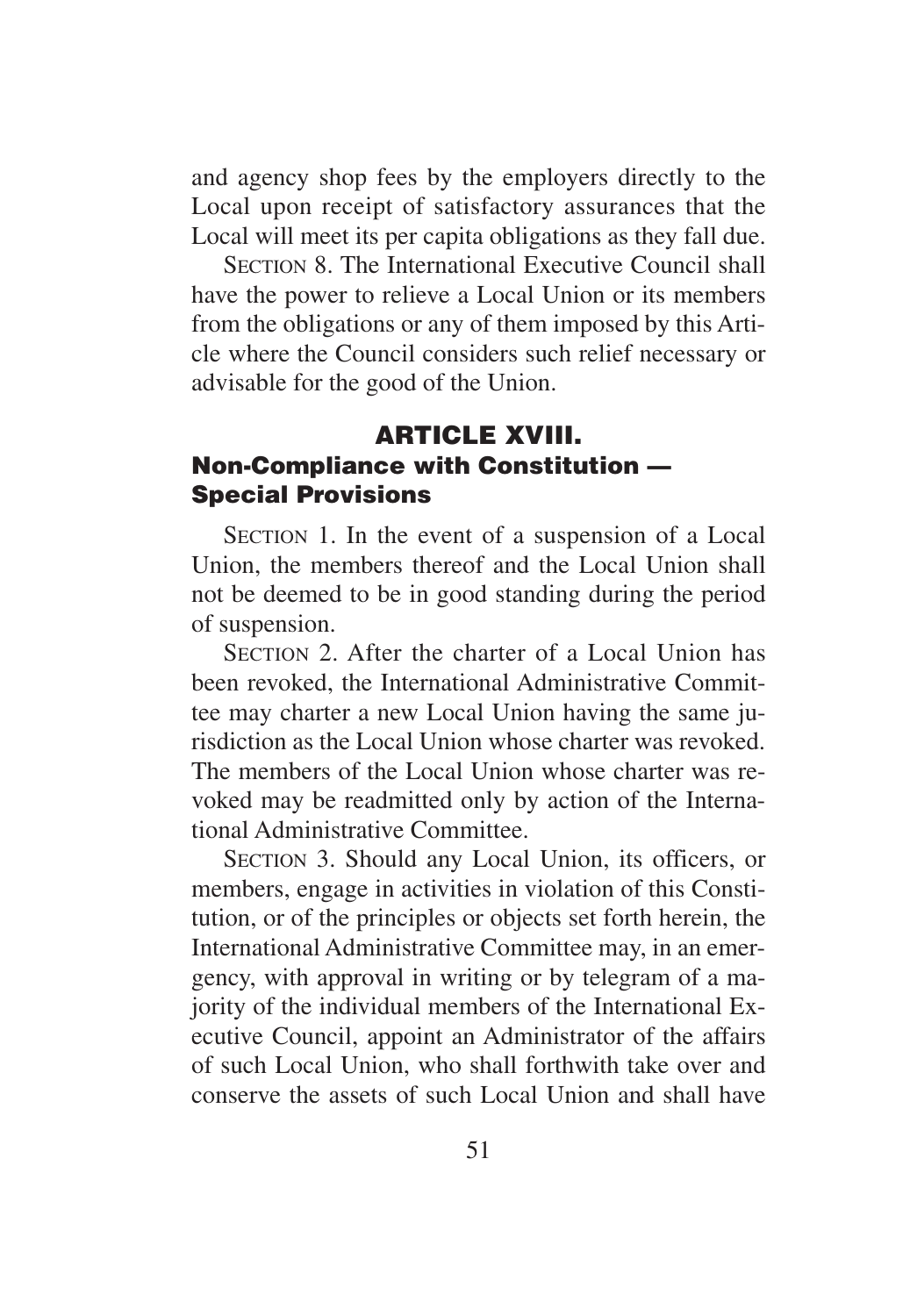sole and exclusive authority to speak and act for such Local Union and to administer its affairs pending conclusion of the procedure set forth in SECTION 4 or SECTION 5  $of$  ARTICLE V

# **ARTICLE XIX.**

#### **Discipline**

SECTION 1. A charge by a member or members in good standing that a member or members have violated this Constitution or engaged in conduct unbecoming a member of the Union must be specifically set forth in writing and signed by the member or members making the charge. The charge must state the exact nature of the alleged offense or offenses and, if possible, the period of time during which the offense or offenses allegedly took place. Two (2) or more members may be jointly charged with having participated in the same act or acts charged as an offense or with having acted jointly in commission of such an offense and may be jointly tried.

SECTION 2. Charges must be submitted to the Recording Secretary of the Local Union within sixty (60) days of the time the complainant first became aware, or reasonably should have been aware, of the alleged offense, provided, that if the charges are against the Recording Secretary, they shall be submitted to the President of the Local Union, and provided further that charges preferred against one for acts or conduct detrimental to the interest of the Union or its members, committed while he/she was out of the Union on withdrawal card, shall be submitted within sixty (60) days from the time of the deposit of his/her withdrawal card. Notwithstanding the foregoing, charges alleging conduct under Sections 5(c) and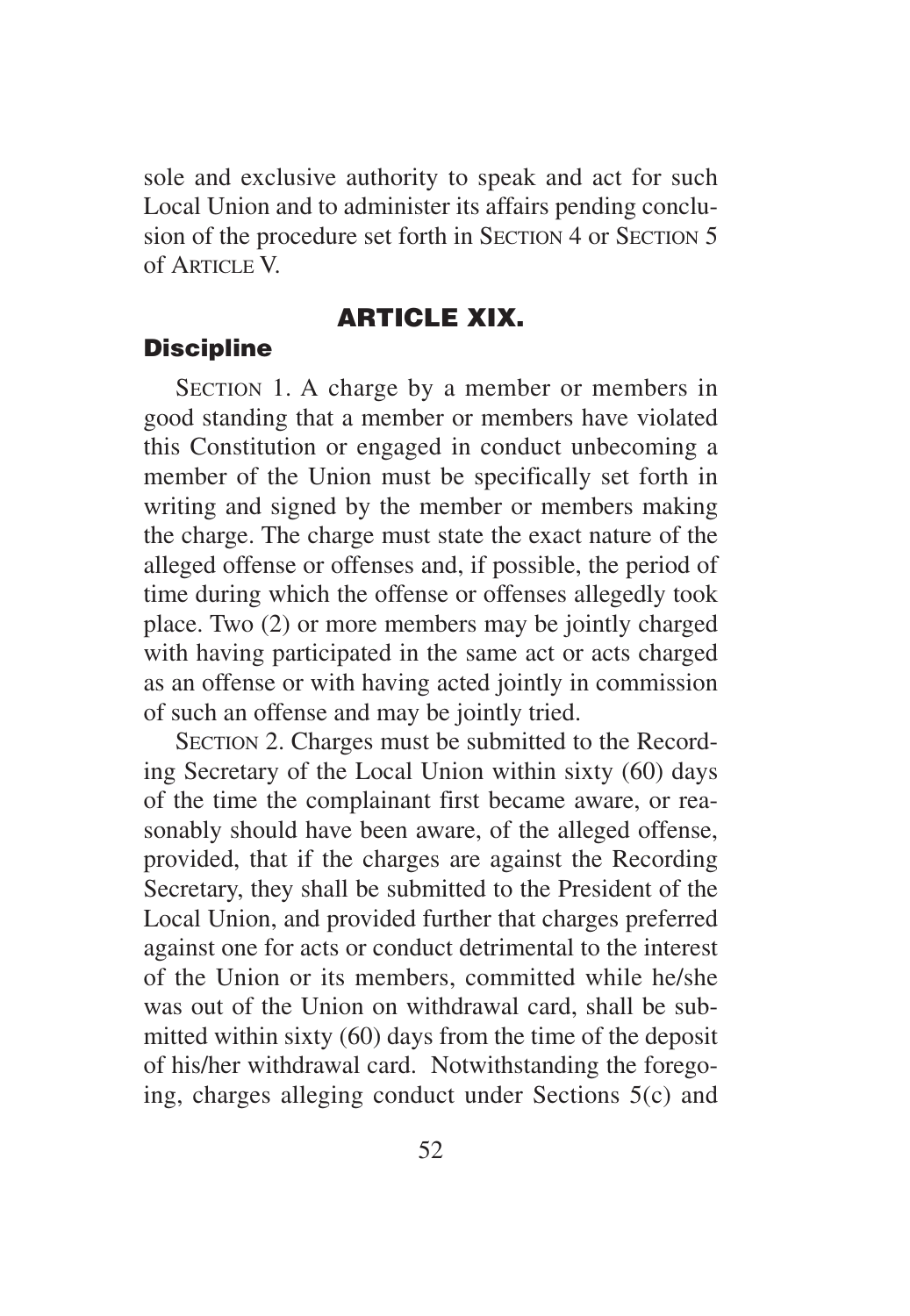5(e) of this Article must be submitted within four (4) years of the time the complainant first became aware, or reasonably should have been aware, of the alleged offense.

SECTION 3. Upon charges being submitted, it is mandatory that a trial be held unless the charges are withdrawn by the accuser or considered by the Local Executive Board to be improper under this Article. Prior to the notification to a member that charges have been filed against him/her, the Local Executive Board shall review the charges and consider them improper if:

(a) The charges do not state the exact nature of the alleged offense as required by SECTION 1 of this Article;

(b) The charges are untimely under SECTION 2 of this Article;

(c) The act complained of does not sustain a charge of a violation of the Constitution or conduct unbecoming a member of the Union:

(d) The charges involve a question which should be decided by the membership at a membership meeting and not by the trial procedure.

If, pursuant to the above, the charges are determined to be improper, the charging member shall be so notified in writing. The Local Executive Board's decision may be appealed to the Committee on Appeals.

SECTION 4. A member against whom charges have been filed may be suspended pending trial from any elective or appointive office or position he/she may hold in his/her Local Union by a two-thirds (2/3) vote of the Local Executive Board.

SECTION 5. The following enumerated acts are set forth as typifying conduct unbecoming a member of the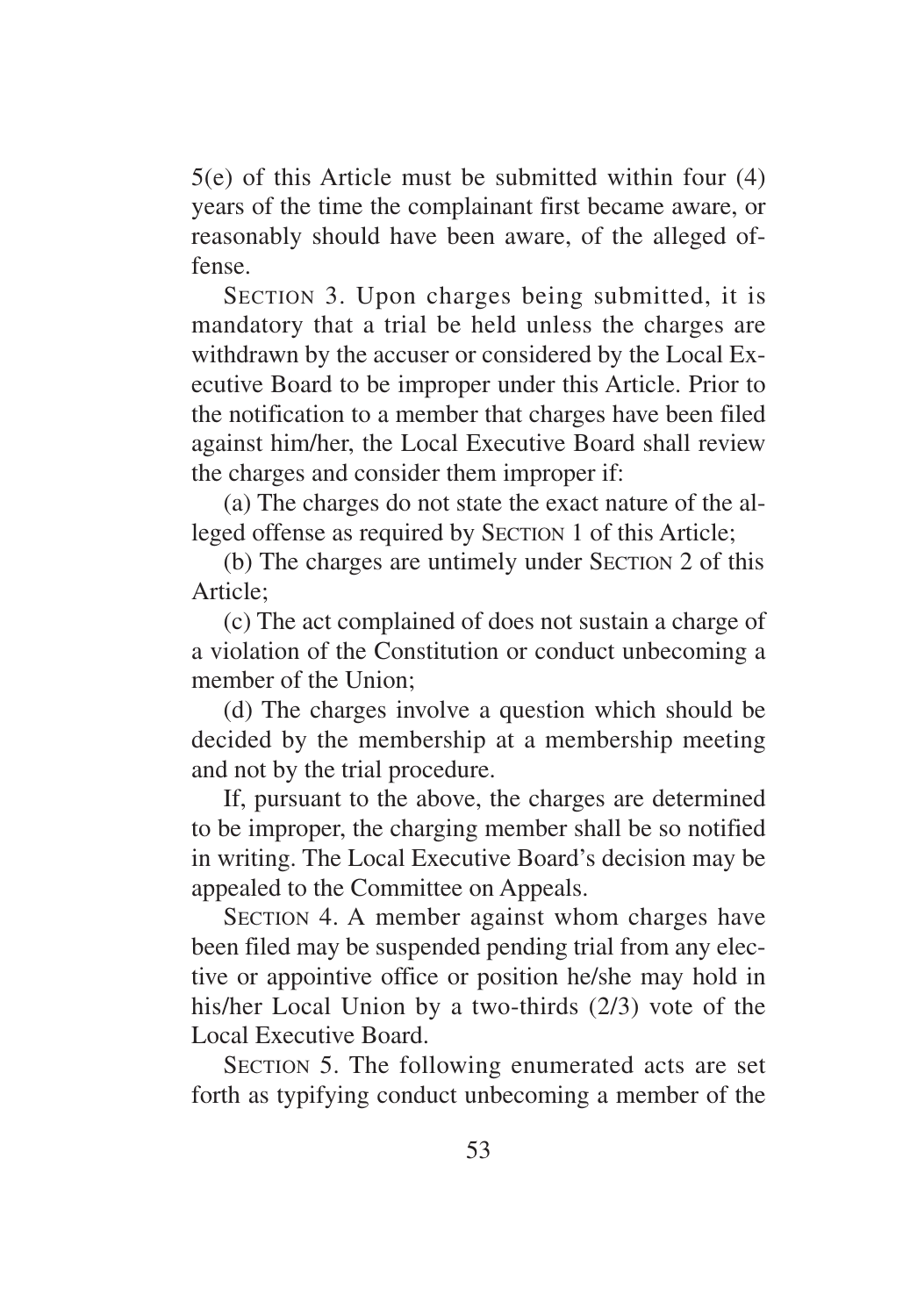Union. This enumeration shall not be construed to exclude from disciplinary action other forms of unbecoming conduct.

(a) Violation of any of the provisions of this Constitution, any collective bargaining agreement, or working rule of the Local Union;

(b) Obtaining membership through fraudulent means or by misrepresentation;

(c) Advocating or attempting to bring about the withdrawal or disaffiliation from the International Union of any Local Union or any member or group of members;

(d) Maliciously publishing or circulating among the membership false reports or misrepresentations;

(e) Working in the interest of or accepting membership in any organization dual to the International Union;

(f) Willfully wronging a member of the International Union;

(g) Using abusive language or disturbing the peace or harmony of any meeting in or around any office or meeting place of the International Union or Local Union;

(h) Fraudulently receiving any money due the organization or misappropriating the monies of the organization;

(i) Charging interest directly or indirectly in excess of the legal rate of interest to fellow employees;

(j) Using the name of the Local Union or of the International Union, or its emblem, for any unauthorized purpose;

(k) Furnishing a complete or partial list of the membership of the International Union or of any Local Union to any person or persons other than those whose official position entitles them to have such a list;

(l) Deliberately interfering with any official of the International Union in the discharge of his/her duties;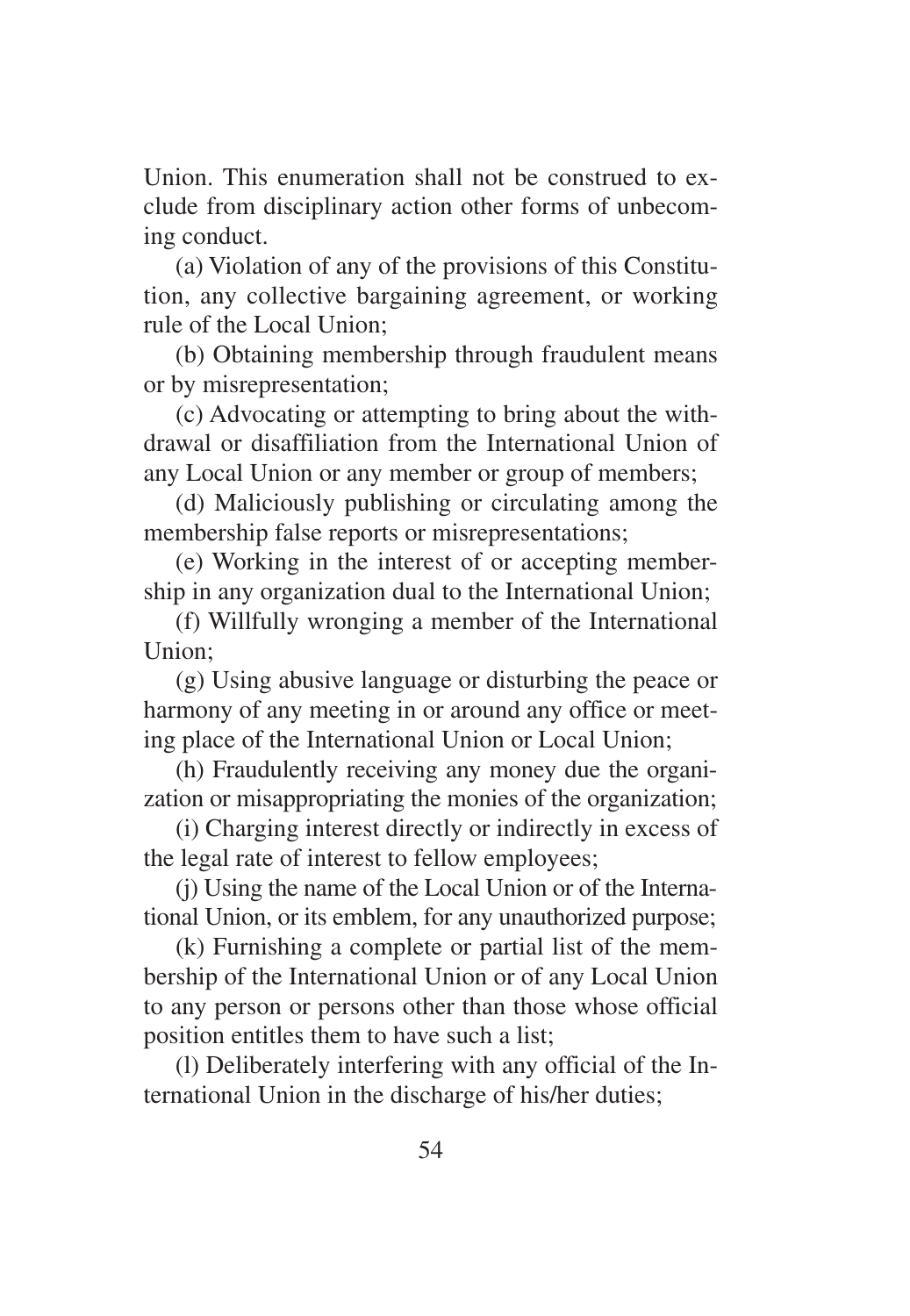(m) Being a member, consistent supporter of or active participant in the activities of the Communist Party, or of any Fascist, Totalitarian or other subversive organization which opposes the democratic principles to which our Nation and our Union are dedicated;

(n) By act, omission or conduct prejudicing or damaging the interests and welfare of the International Union or of his/her Local Union.

# **ARTICLE XX.**

## **Trial of Members**

SECTION 1. In the event that the Local Executive Board decides that the charges warrant a trial, the Local Executive Board shall elect a Trial Committee of three members in good standing and shall designate a member in good standing to present the charges before the Trial Committee. The members of the Trial Committee shall be selected by the Executive Board specifically for the trial of such charges and no officer or member who is a party or directly interested in such charges shall act as member of the Trial Committee.

SECTION 2. Promptly after the selection of the Trial Committee, the Recording Secretary shall mail a copy of the charge, by registered mail, to the accused member at his/her last known address, together with a statement containing the names of the Trial Committee and the time and place of the hearing, which shall be not less than one (1) week nor more than four (4) weeks after the mailing of the notice. Such information shall also be given to the member or members who prefer charges.

SECTION 3. The accused may challenge any member of the Trial Committee on the ground that he/she is a party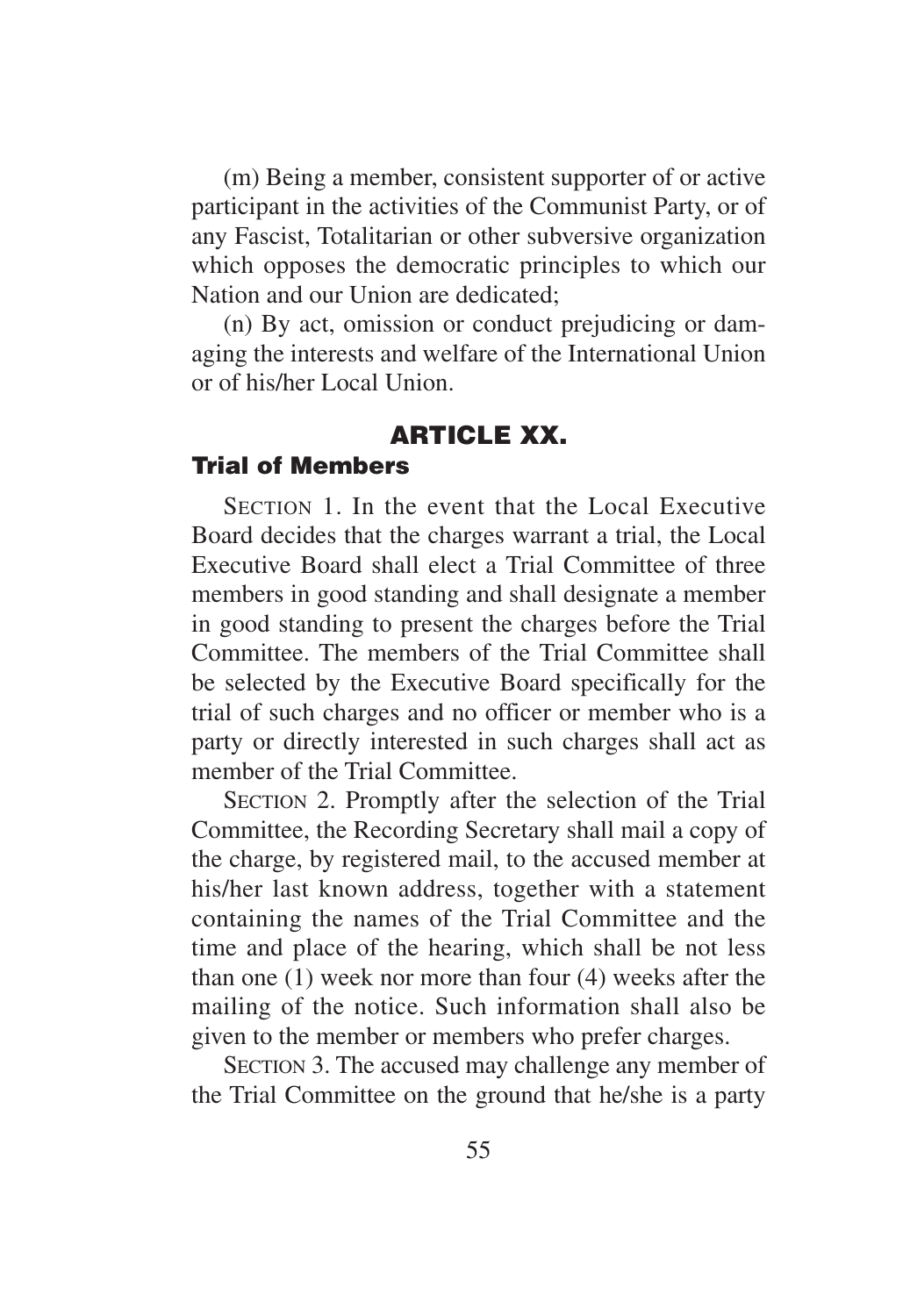to or directly interested in such charges. The challenge must be made to the Local Executive Board within one (1) week after notification to the accused of the names of the Trial Committee. If the challenge is sustained, the Local Executive Board shall replace the challenged member of the Trial Committee and a new trial date set if necessary to afford the accused reasonable notice.

SECTION 4. The accused shall have the right to be represented before the Trial Committee by any member of the Local Union in good standing. In the event that the accused fails to appear at the hearing at the time and place provided in the notice served upon him/her, and presents no acceptable excuse for absence, the hearing shall proceed with the same force and effect as if he/she were present.

SECTION 5. Within seven (7) days after the conclusion of the hearing, the Trial Committee shall report its findings and recommendations to the Local Recording Secretary.

SECTION 6. The Local Executive Board shall take such action on the report of the Trial Committee as it may deem proper, and, in the event the accused is found guilty of the charges preferred against him/her, shall impose such uniformly applied penalties as in its judgment it may deem fitting and proper and including ineligibility to hold any office or appointive position in the Local or International Union for a period not exceeding three years.

SECTION 7. If any officer of the Local Union is found guilty of charges preferred against him/her, the Local Executive Board may remove him/her from office in addition to any other uniformly applied penalty it may impose including ineligibility to hold any office or ap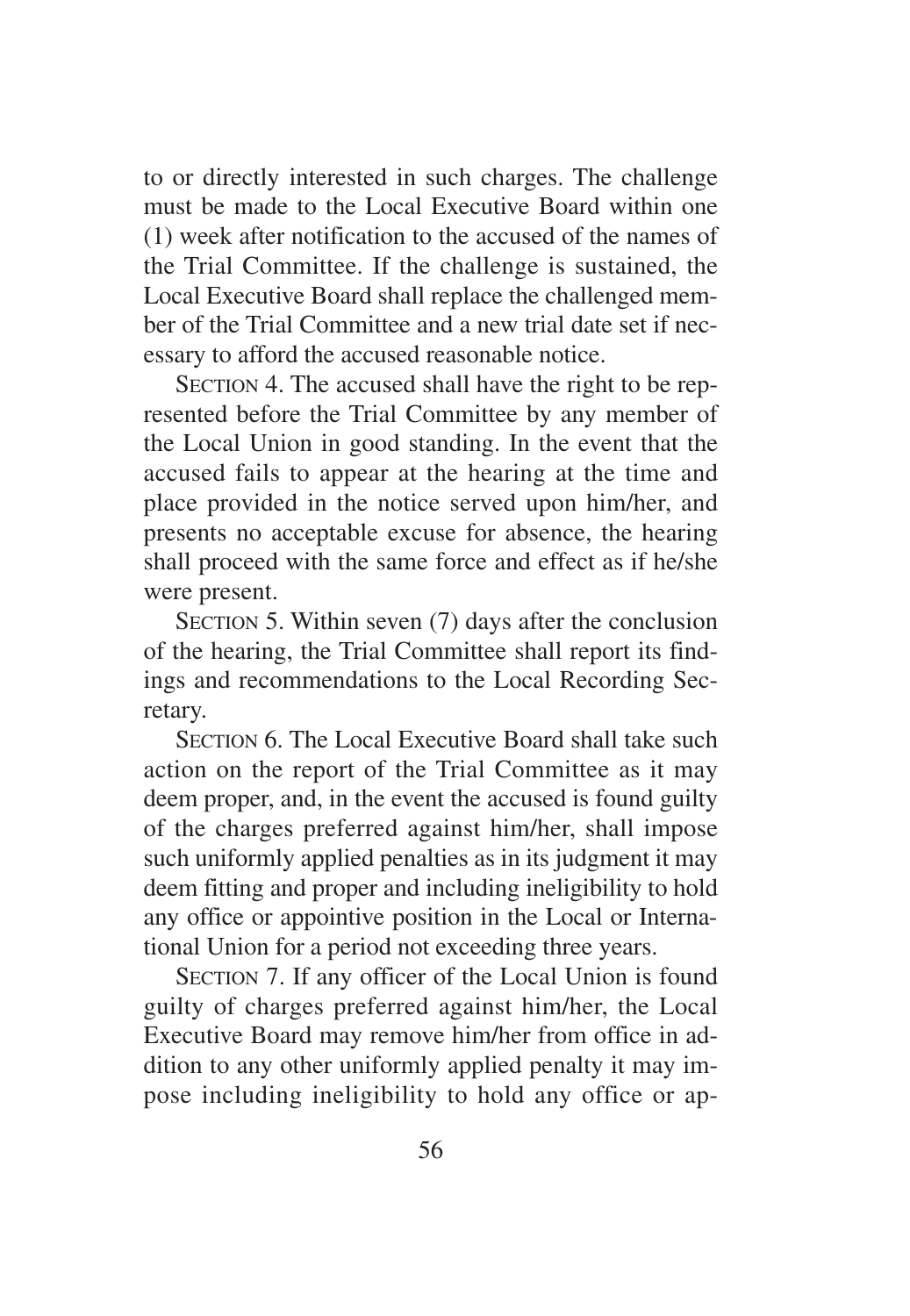pointive position in the Local or International Union for a period not exceeding three years.

SECTION 8. The decision of the Local Executive Board shall be communicated in writing, registered mail, by the Recording Secretary to the accused within seven (7) days after the meeting of the Board.

SECTION 9. A member who has been found guilty of charges preferred against him/her pursuant to this Article shall have the right to appeal to the International Committee on Appeals, provided that he/she files a notice of appeal with the International Secretary-Treasurer within fifteen (15) days after receipt of the decision of the Local Executive Board. The notice of appeal shall consist of:

(a) a copy of the charges preferred against him/her;

(b) a copy of the decision of the Local Executive Board; and

(c) the appellant's statement of reasons why the decision of the Local Executive Board should be set aside or the penalty modified.

SECTION 10. Any higher body to which an appeal from the decision of the Local Executive Board is made shall have the authority to affirm or reverse the decision, or to modify the decision, or to order a new trial.

SECTION 11. A member who is under suspension from membership, including a temporary suspension pending hearing or trial, shall be required to pay all dues during the period of suspension.

## **ARTICLE XXI. Suspension of Local Officers**

SECTION 1. Any officer of a Local Union, or of a branch, section, or division thereof, who fails or refuses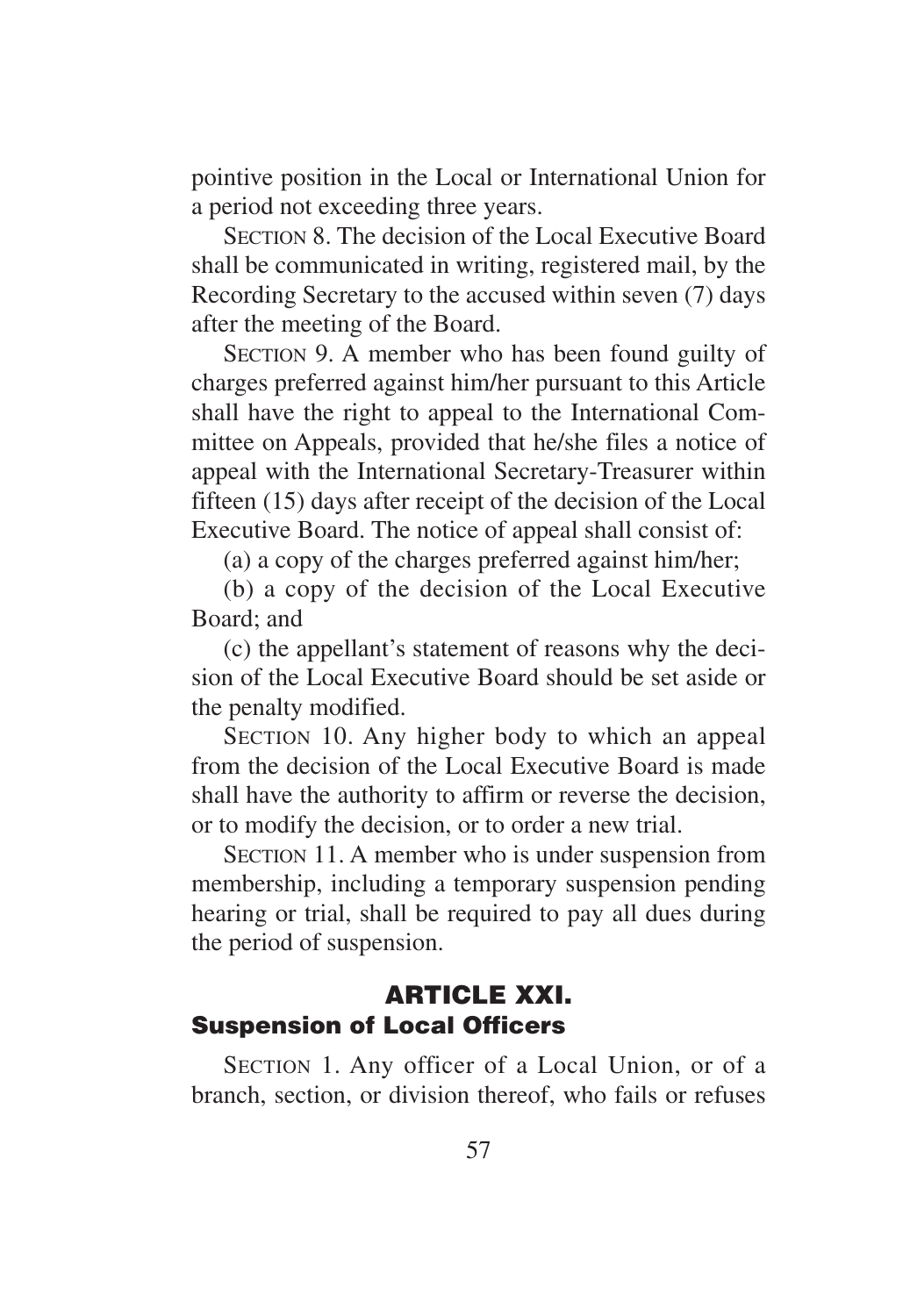to adhere to, or carry out, the instructions, directions, or decisions of the Local Executive Board or of the Local Union or of the International Executive Council, or who acts in violation of the Constitution, may be suspended forthwith by the Local Executive Board, or by the International Executive Council.

Within five days of such suspension, the suspended officer shall be given a written statement of the reasons for his/her suspension, and within fifteen (15) days thereafter, he/she shall be given the opportunity to appear and explain his/her conduct to such Board or Council. He/she shall have the right to call any member of the Local Union as a witness and shall have the right to cross-examine any witness or any member of the Local Union or of the International Executive Council who speaks against him/her. A stenographic record shall be made of the proceedings of such hearing, a copy of which shall be furnished to the suspended officer. Upon the conclusion of such hearing the Board or Council shall decide whether the evidence warrants removal of the officer and shall either reinstate the accused to his/her office or remove him/her from his/her office, or may take other appropriate action.

The officer thus removed may follow the appellate procedure set forth in ARTICLE XXII.

# **ARTICLE XXII.**

### **Appeals**

SECTION 1. The International Executive Council shall appoint a Committee on Appeals to consist of five (5) members of the Council or the International Executive Board. The Committee on Appeals shall have the power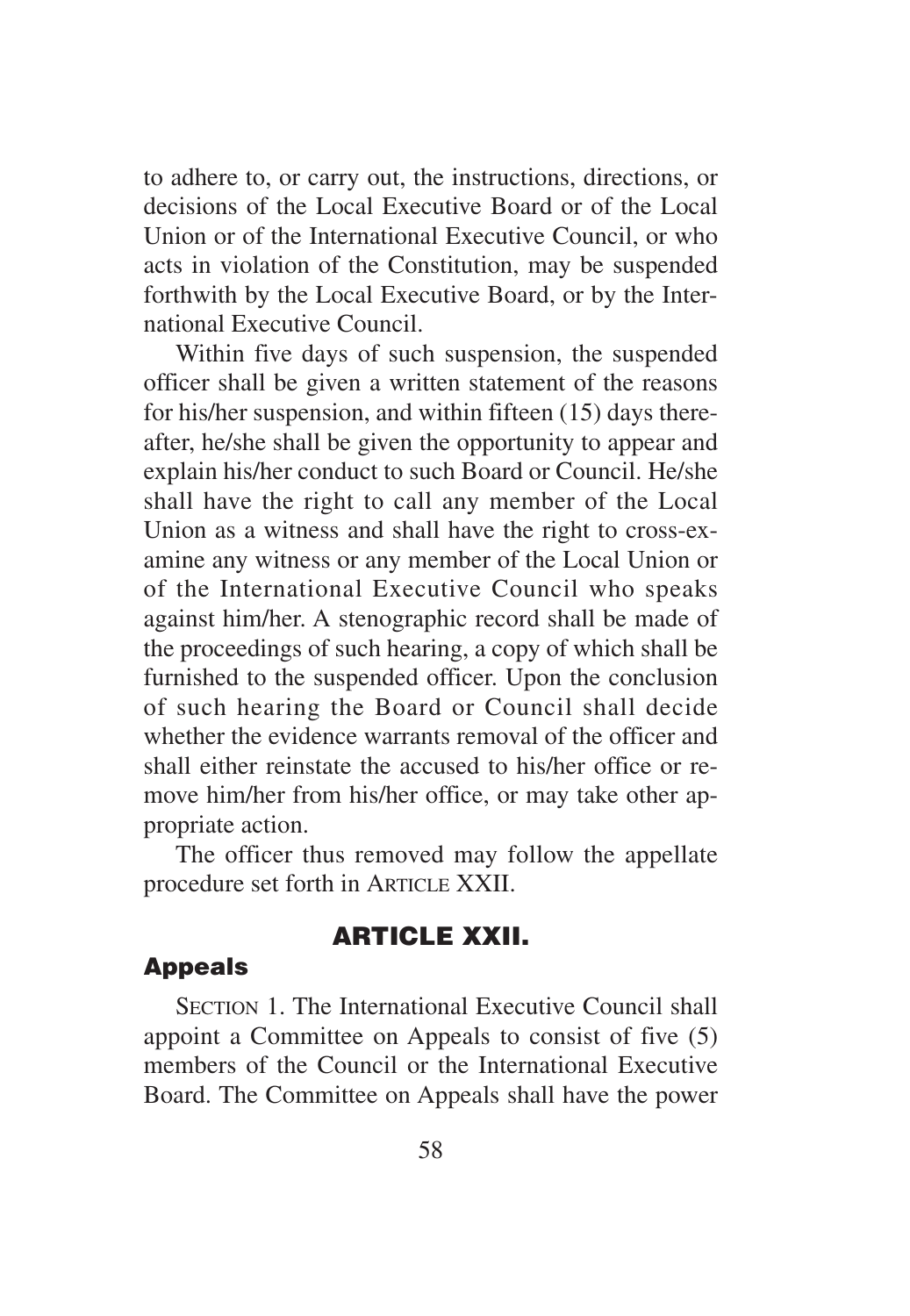to decide all appeals from Local Unions and their members in any matter relating to the application of this Constitution or the by-laws of the Local Union. When the decision of the Committee on Appeals is unanimous, such decision may be appealed only to the next International Convention, except only that the Council may, on its motion, decide to review the appeal, and upon such review, may affirm, overrule or modify the decision of the Committee on Appeals. When the decision of the Committee on Appeals is not unanimous, any party to the dispute may, as a matter or right, appeal such decision to the full Council. The decision of the Council may be appealed only to the International Convention.

SECTION 2. Any member in good standing may, after exhausting available remedies in his/her Local Union, appeal to the International Union (a) from any action or decision of his/her Local Union which he/she believes to be in violation of this Constitution or of the by-laws of his/her Local Union; or (b) from any decision of his/her Local Union pursuant to ARTICLE XX or ARTICLE XXI of this Constitution; or (c) from any other act or decision which, under this Constitution or his/her Local by-laws, is subject to appeal to the International Union.

SECTION 3. Unless otherwise provided in this Constitution or in his/her Local by-laws, the appellant must file his/her appeal in writing with the International Secretary-Treasurer within thirty (30) days after the decision or action from which the appeal is taken, except only that the Committee on Appeals may extend such filing period for good cause.

SECTION 4. An appeal to the International Executive Council shall be filed no later than twenty (20) days after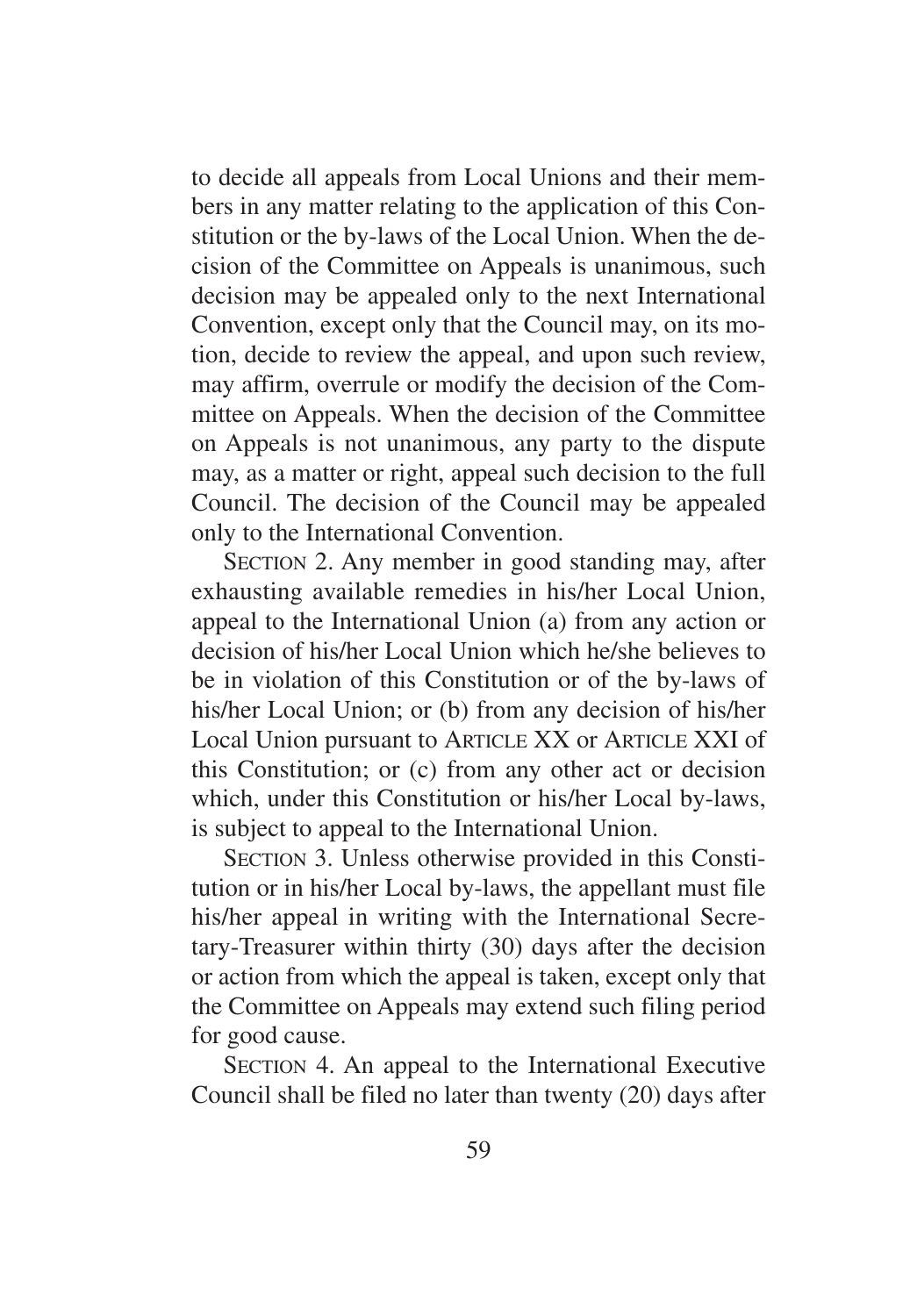notice of the decision of the Committee on Appeals. An appeal to the International Convention shall be filed no later than thirty (30) days after notice of the decision being appealed.

SECTION 5. When any act or decision of a Local Union is reversed or modified on appeal, the International Executive Council may in its discretion require the Local Union to compensate the appellant for any loss incurred as a result of the reversed or modified decision.

# **ARTICLE XXIII. Exhaustion of Remedies**

Any member, Local officer or Local Union aggrieved by any action, inaction, ruling, interpretation or decision of the International Union or of any International officer shall exhaust all available remedies provided by this Constitution before filing any legal proceeding concerning the matter in any court or other forum against the International Union or any International Officer. If this Constitution does not provide a specific remedy for challenging the action, inaction, ruling, interpretation or decision, the member, Local Officer or Local Union must exhaust the following procedure before filing any legal proceeding concerning the matter against the International Union or any International Officer: The complainant shall file a written complaint concerning the matter with the International Secretary-Treasurer within thirty (30) days after the complainant learned or reasonably should have learned of the action, inaction, ruling, interpretation or decision being challenged. The International Secretary-Treasurer shall refer the matter to the International Executive Council. The International Execu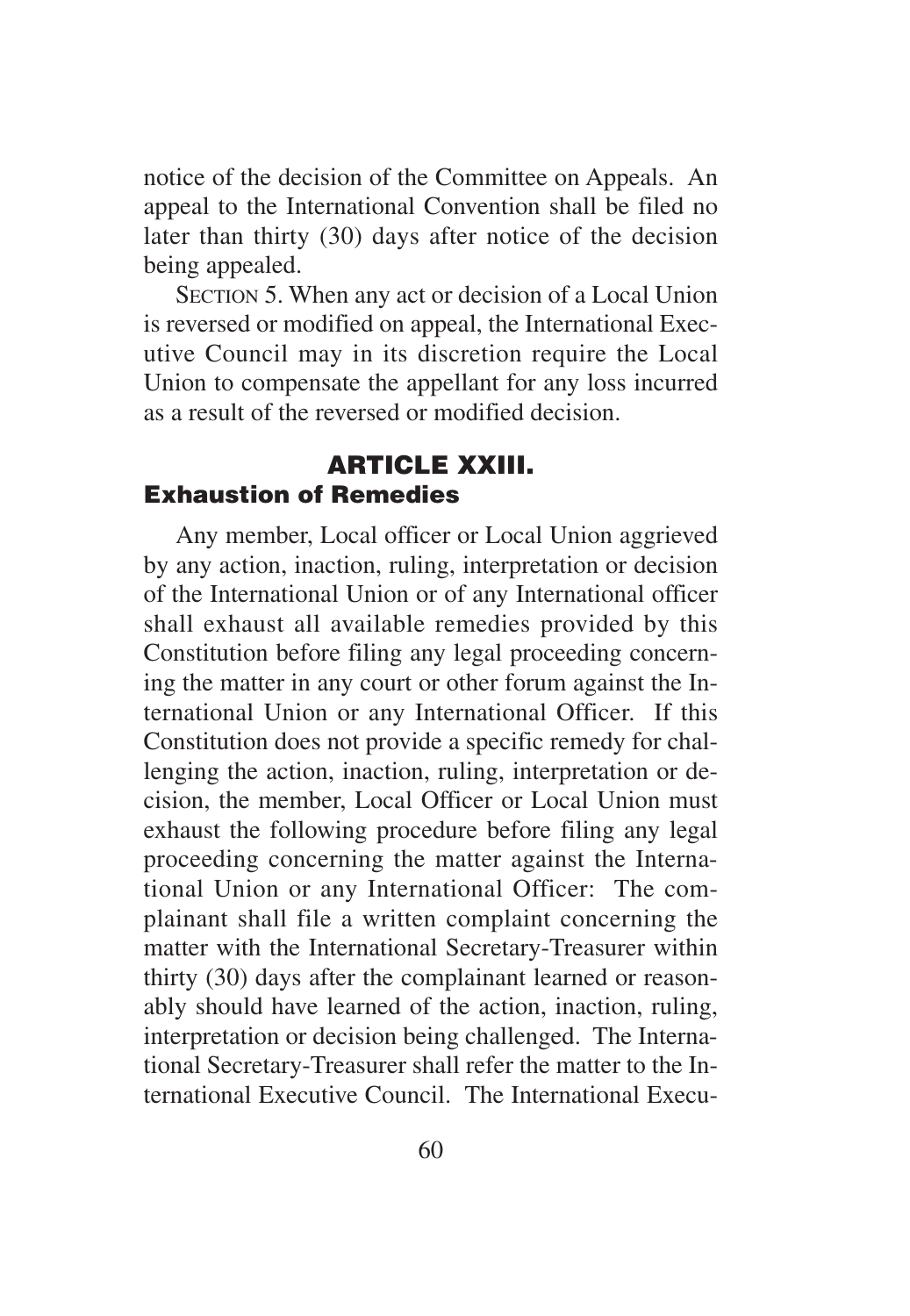tive Council, or a subcommittee thereof designated by the International Executive Council or by the International Administrative Committee, may hold a hearing and a subcommittee so designated may issue a recommended decision to the International Executive Council. The International Executive Council is authorized to render a decision on the matter. The decision of the Council may be appealed only to the International Convention. Any such appeal shall be filed no later than thirty (30) days after notice of the Council's decision.

## **ARTICLE XXIV.**

### **Grievances**

SECTION 1. Filing Complaints: Any member of a Local Union or the section of a Local Union where sections are established, feeling that he/she has been unjustly dealt with by the employer or the employer's agents, shall file with the Local Union or section or such officer as may be designated, his/her complaint, the form for which shall be furnished by the Local Union. Such complaint shall be referred to the section committee or Local Union representative for determining its merits and the handling of same with the management for adjustment.

SECTION 2. Reports: The officer or officers handling the complaints with the management shall report their conclusions to the Local Union or section as the case may be. In the event the handling with the management is not satisfactory, it shall be the duty of the Local Union or section involved to consider the matter.

SECTION 3. Action: The Local President or his/her representative shall be called upon to adjust any griev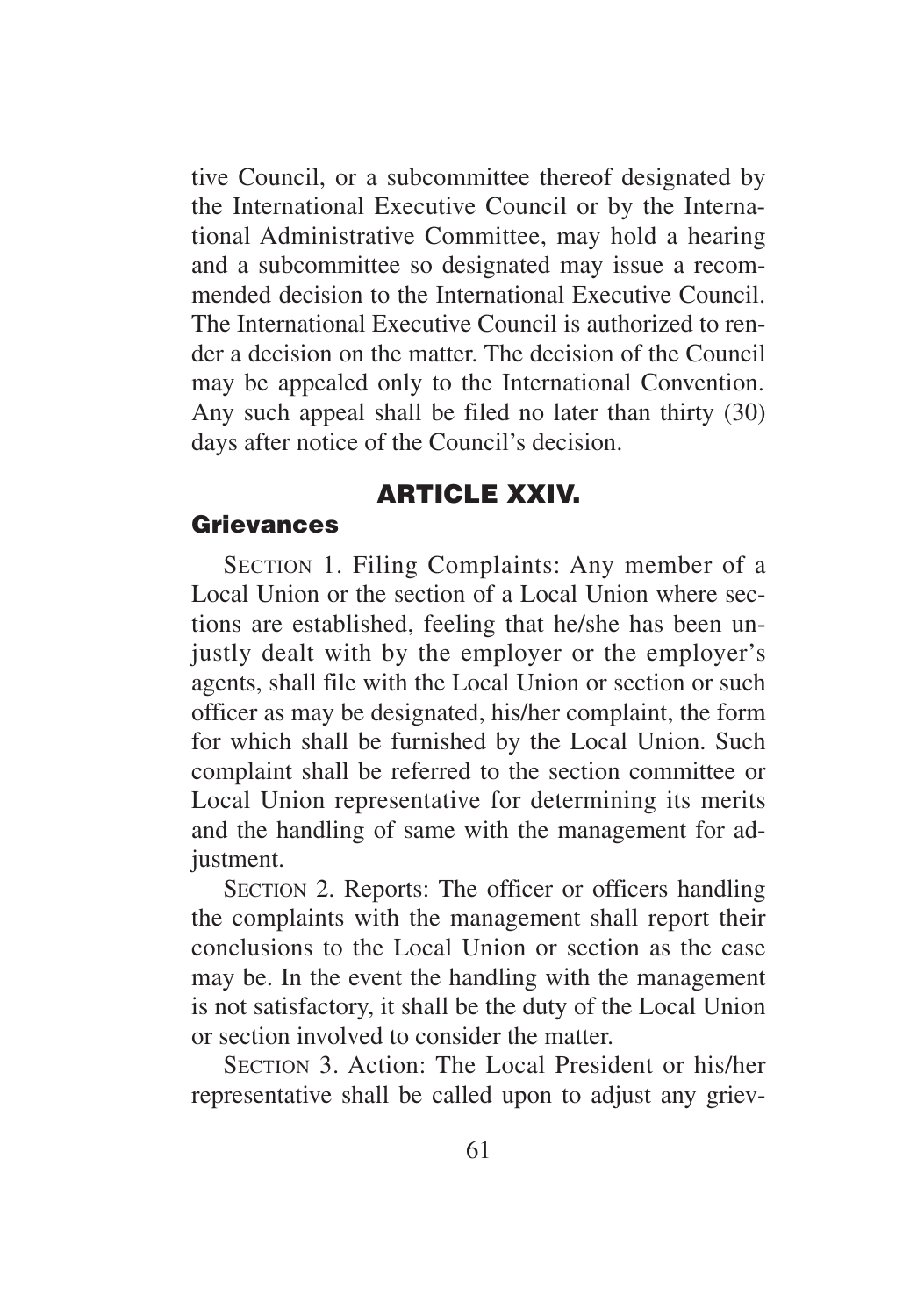ances that the section is unable to settle satisfactorily. It shall be the policy of the International Union to provide, where it is lawfully possible, for an expedited arbitration procedure with a permanent neutral for the purpose of resolving grievances against management.

SECTION 4. (a) The Local Union to which the member belongs shall act exclusively as his/her agent to represent him/her in the presentation, maintenance, adjustment and settlement of all grievances and other matters relating to terms and conditions of employment or arising out of the employer-employee relationship, unless the International Union is a party to the collective bargaining agreement.

(b) This Section imposes no obligation on the International Union, or on the Local Union, to process every grievance or complaint, or to take any particular grievance to arbitration, or to sue on behalf of, or defend any member in any court proceeding. The obligation is to represent fairly and in good faith free from hostile discrimination.

# **ARTICLE XXV. Collective Bargaining and Contracts**

SECTION 1. Collective bargaining on behalf of any membership group shall be guided by the collective bargaining program and policy of the previous Convention.

SECTION 2. Any proposed agreement shall be subject to ratification by the members covered by such proposed agreement.

SECTION 3. No member or members shall negotiate or confer with any management or agents thereof, without due authority, on matters pertaining to wages, hours or working conditions.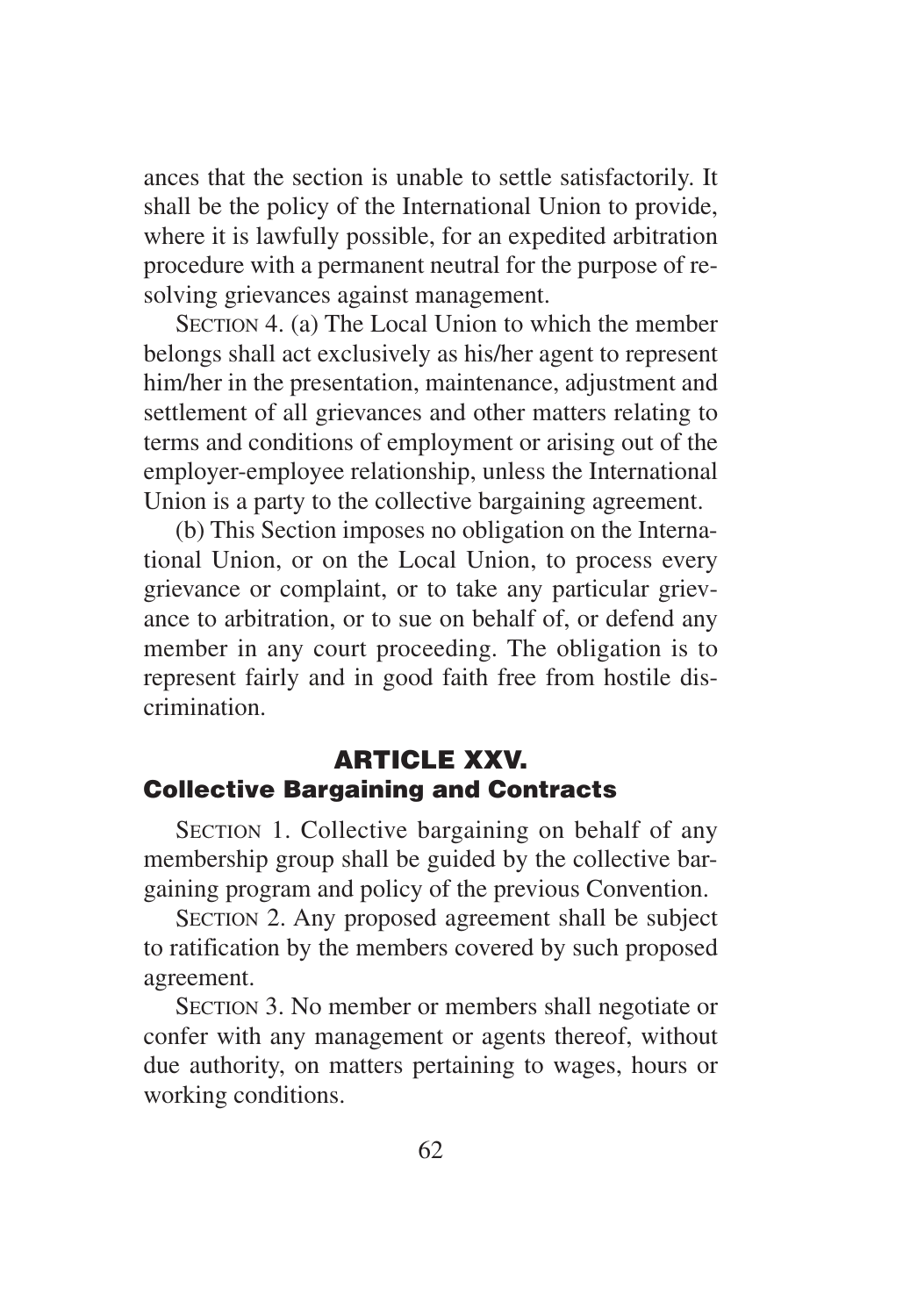SECTION 4. (a) The International President shall be notified of all collective bargaining negotiations; copies of all proposed demands shall be forwarded to him/her in advance of the negotiations; he/she or any representative designated by him/her shall have the right to participate in any negotiations to the extent of having a voice therein, but shall not have a right to vote in any decision of a Local Union in connection with negotiations.

(b) Every collective bargaining agreement shall require the written approval of the International President before becoming a binding obligation on any member or on any Local Union. Such approval may be given in the name of the International President by his/her authorized designee.

SECTION 5. No officer, member, representative or agent of the International Union or of any Local Union or of any subordinate body of the International Union shall have the power or authority to counsel, cause, initiate, participate in or ratify any action which constitutes a breach of any collective bargaining contract duly entered into.

SECTION 6. No Local Union or other subordinate body, and no officer, agent, representative or member thereof shall have the power or authority to represent, act for, commit or bind the International Union in any matter except upon express authority having been granted therefor by this Constitution or in writing by the International President or the International Executive Council.

### **ARTICLE XXVI.**

#### **Strikes**

SECTION 1. A strike of members of this Union shall not be authorized or approved except under the following conditions: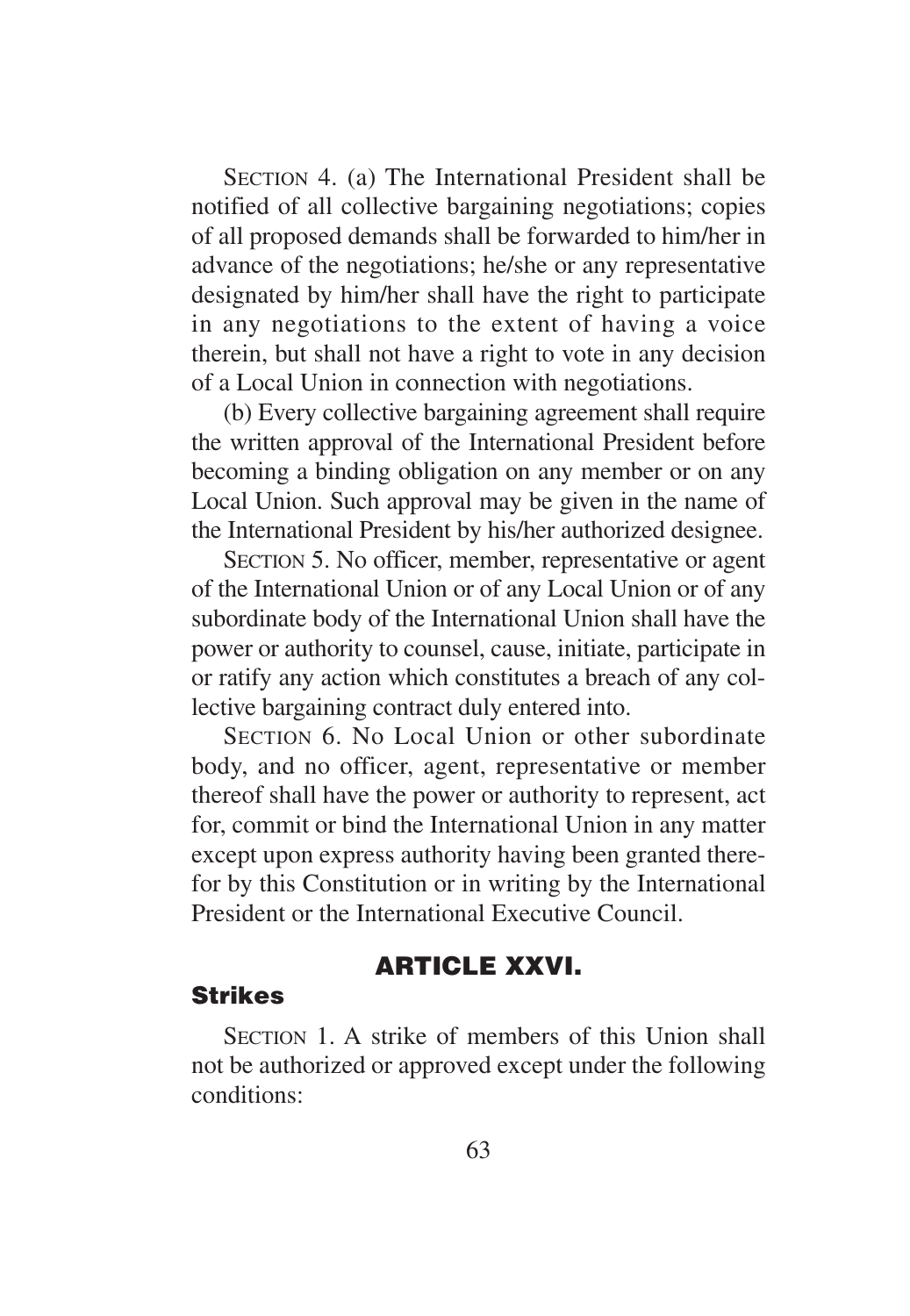(a) A vote is taken among those members who would be direct participants in the strike and the strike action is approved by a majority of those voting.

(b) The International President has been kept fully informed of the conditions leading up to the strike decision and has approved the calling of the strike.

(c) Where all of the members who would directly participate in the strike are members of a single Local Union, the strike is approved by the Local Executive Board of such Local Union.

(d) Where the members who would directly participate in such strike are members of more than one Local Union, the strike action is approved by the International Administrative Committee.

SECTION 2. Once a strike of members of a single Local Union has been called, it can be declared off only by the Local Executive Board of the Local Union. Where members of more than one Local Union are direct participants in the strike action, the strike can be called off only by the International Administrative Committee.

SECTION 3. Neither a Local Union nor any member thereof shall receive any strike aid or other strike benefits in any case where the foregoing provisions of this Article have not been complied with

# **ARTICLE XXVII.**

## **General Provisions**

SECTION 1. No member shall draw two (2) salaries from the Transport Workers Union of America and/or any Local or any subdivision thereof.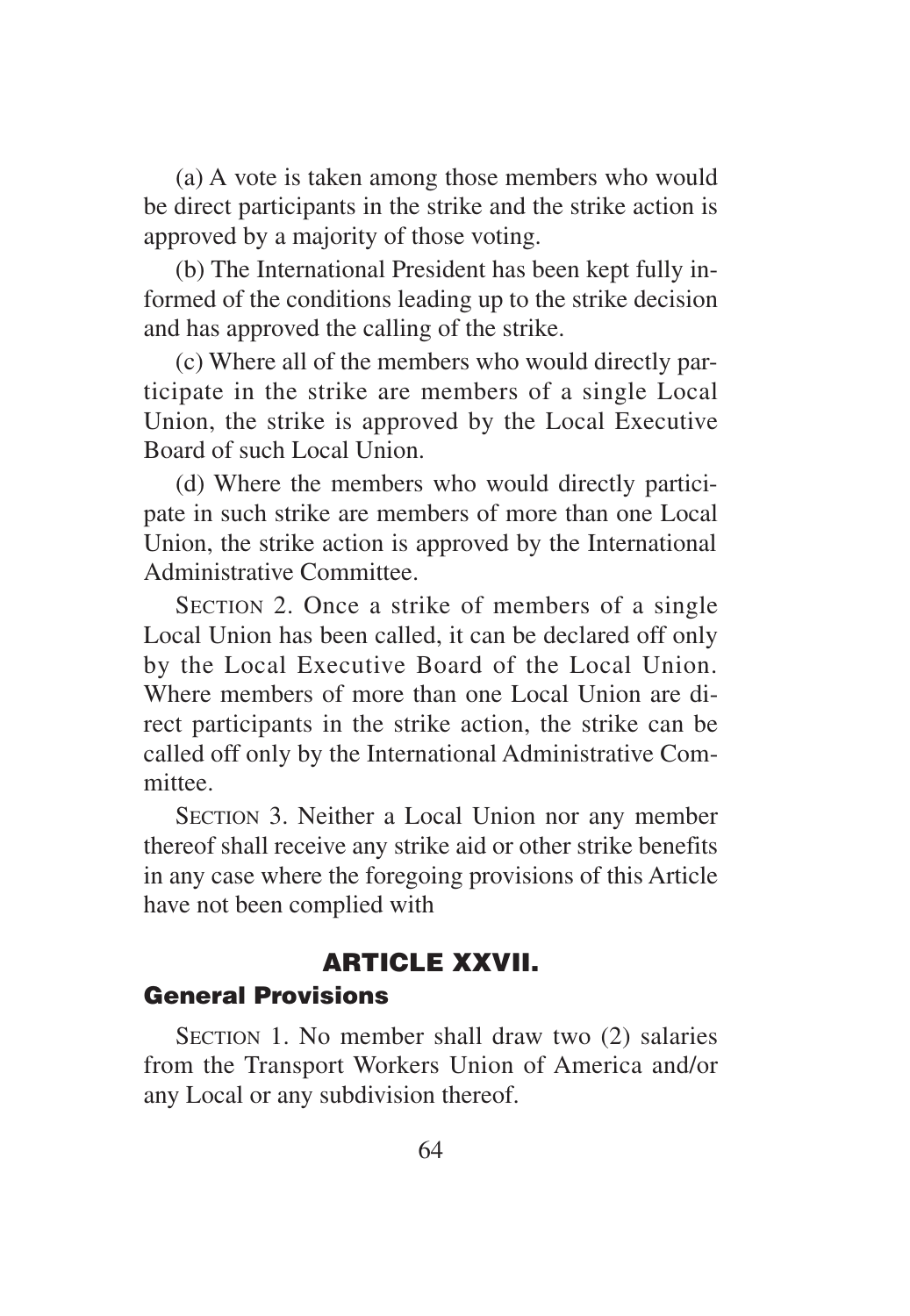SECTION 2. All announcements appearing on pages of the official Transport Workers Union publication shall be considered due and proper notice.

# **ARTICLE XXVIII.**

#### **Referendum**

SECTION 1. When the International Executive Council decides to submit any matter or question to a referendum of the membership of the International Union, either pursuant to the requirements of this Constitution, or to the requirements of any law, or in the exercise of the Council's judgment, the Council shall decide whether to conduct the referendum directly or through the Local **Unions** 

SECTION 2. In either event, the Council shall appoint a Referendum Committee, to promulgate the rules and procedures to govern the referendum and to supervise the conduct of the referendum. The referendum shall be conducted in such a manner as to ensure that the member expressing his/her choice with respect to the issue submitted cannot be identified with the choice expressed.

SECTION 3. *Direct Referendum—*Where the Council has decided on a direct referendum, the International Secretary-Treasurer shall promptly require each Local Union to submit to him/her, within fifteen (15) days from receipt of the request, an up-to-date, corrected list of the names and addresses of its members in good standing, certified by the Local President and Financial Secretary-Treasurer. The ballots shall be uniform and shall be mailed within a single twenty four (24) hour period by the International Secretary-Treasurer to the members of the International Union in good standing. The dates for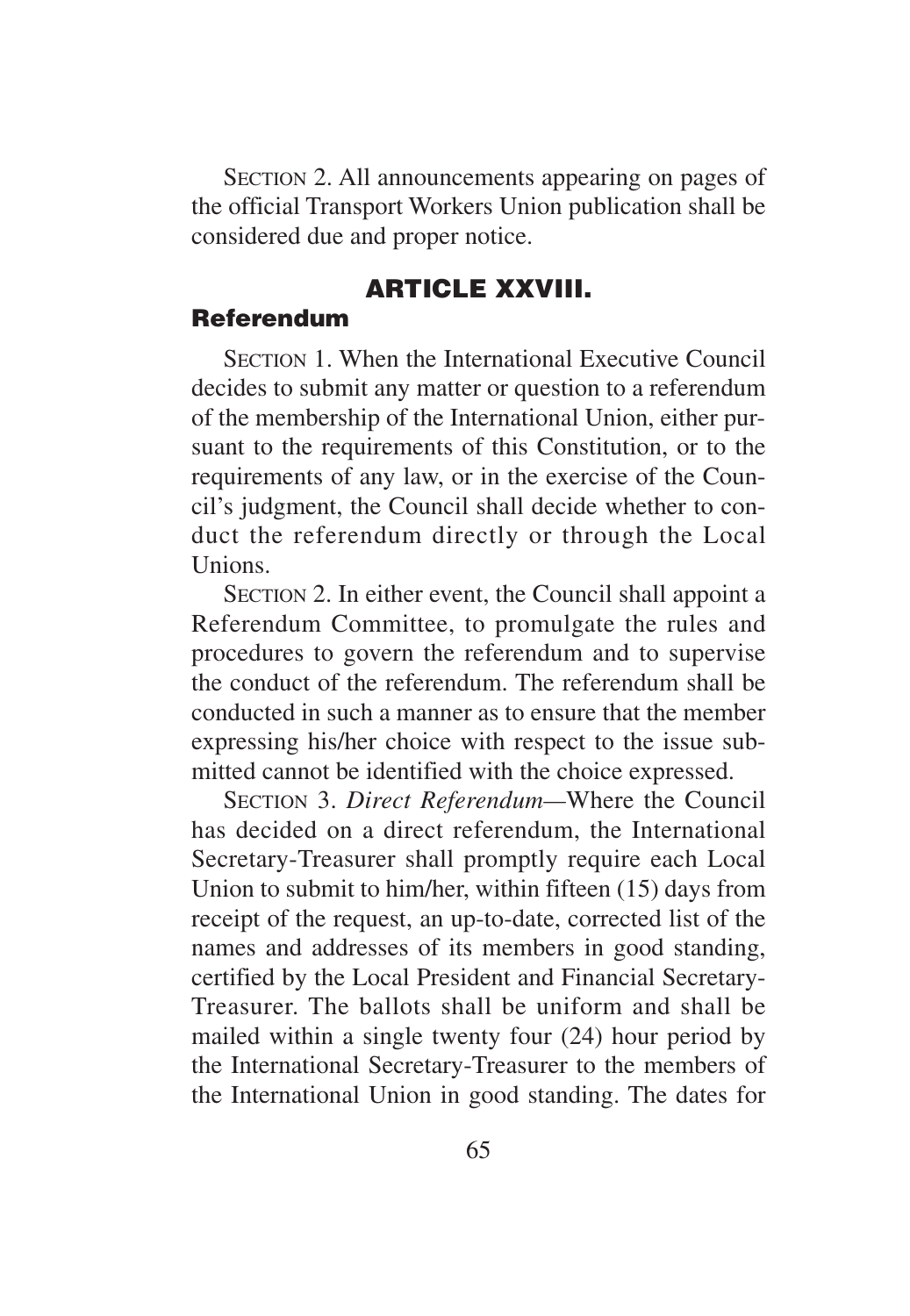the returning and for the counting of the ballots shall be fixed by the Referendum Committee, which shall be responsible for the proper counting of the ballots and the certification of the result. The International Secretary-Treasurer shall preserve for at least one (1) year the ballots and all other records of his/her office and of the Referendum Committee pertaining to the referendum.

SECTION 4. *Referendum by Local Union*—When the Council decides to conduct the referendum through the Local Unions, the International Secretary-Treasurer shall send by registered mail to each Local Union as many ballots as there are, according to his/her records, members in good standing in each respective Local Union. The ballots shall be uniform. The Referendum Committee shall fix the date and manner of voting in each Local Union and shall determine the manner in which the votes shall be counted. The tally of the voting in each Local Union shall be signed and certified by the Local President and the Local Financial Secretary-Treasurer, and all ballots, valid, soiled and unused, shall be delivered to the International Secretary-Treasurer who shall preserve them for at least one (1) year, together with all other records of his/her office and of the Referendum Committee, pertaining to the referendum. The Referendum Committee shall tally and certify the results of the voting.

# **ARTICLE XXIX.**

#### **Education**

SECTION 1. Education shall be an integral part of the business of the International Union and of each Local Union, particularly education in labor history, labor problems, the objectives of the International Union, the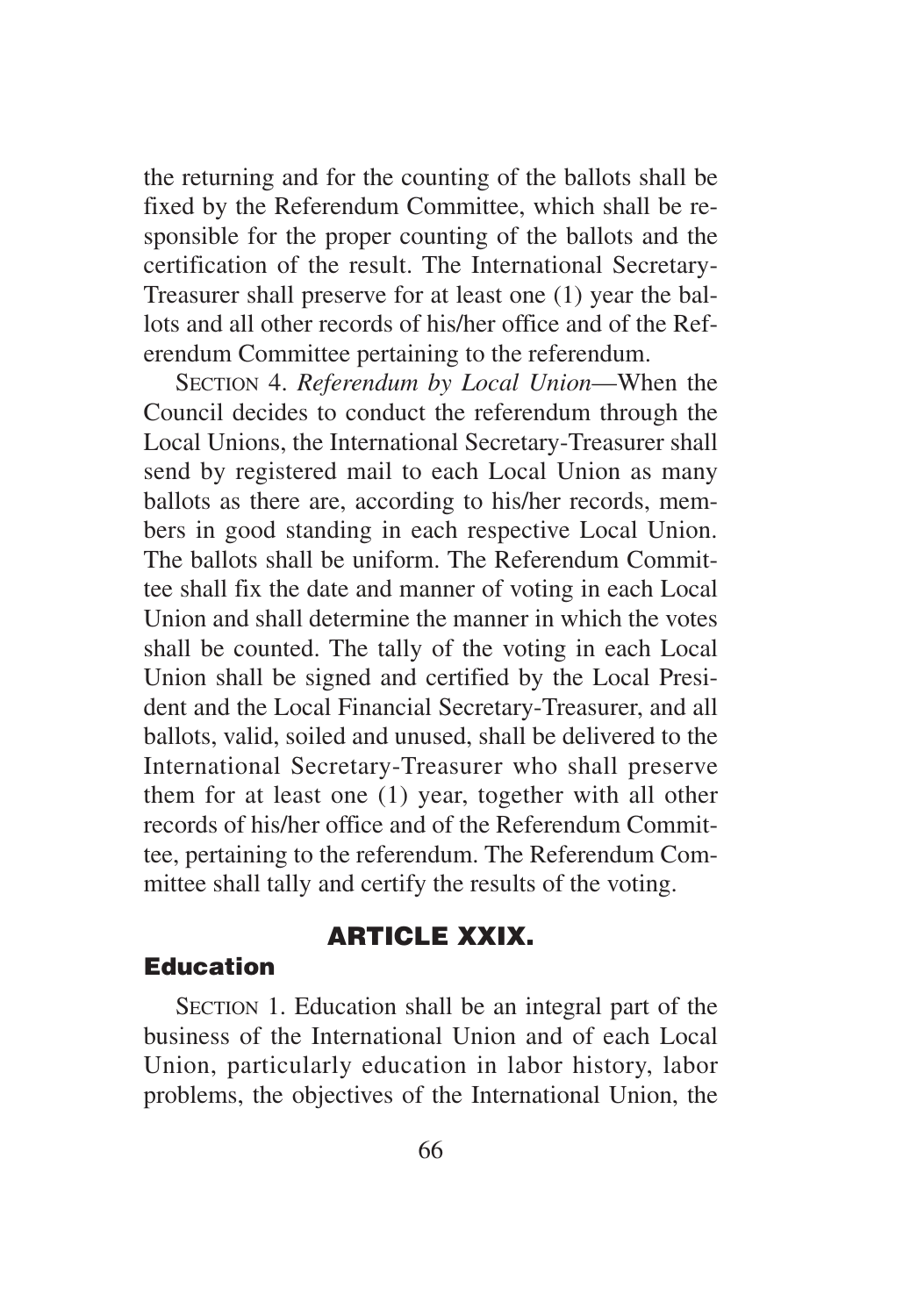problems of the International Union, its members and their families and the areas of the welfare of our country on which the welfare of labor has the greatest impact. To this end, and to the development of a sound and informed loyalty to the Transport Workers Union of America and the labor movements in general, there shall be maintained an International Education Department.

SECTION 2. The International President shall have the power to appoint an Education Director and fix his/her compensation and expenses subject to the approval of the International Administrative Committee.

SECTION 3. Each Local Union shall set up and maintain an Education Committee under the direction of the International Education Director. The duties of this Committee shall be to promote all branches of education affecting the welfare of the individual members, the Local Union, the International Union, and the labor movement.

It shall be the duty of the International Representatives to see that this provision of the Constitution is carried out in the areas in which they serve.

SECTION 4. Each Local Union shall designate a member whose duty it shall be to report the news and activities of the Local Union to the official International publication.

# **ARTICLE XXX. Civil and Human Rights Department**

SECTION 1. There is hereby created a department to be known as the Civil and Human Rights Department of the International Union.

SECTION 2. The President shall appoint a Director and a Committee. The Committee shall be composed of In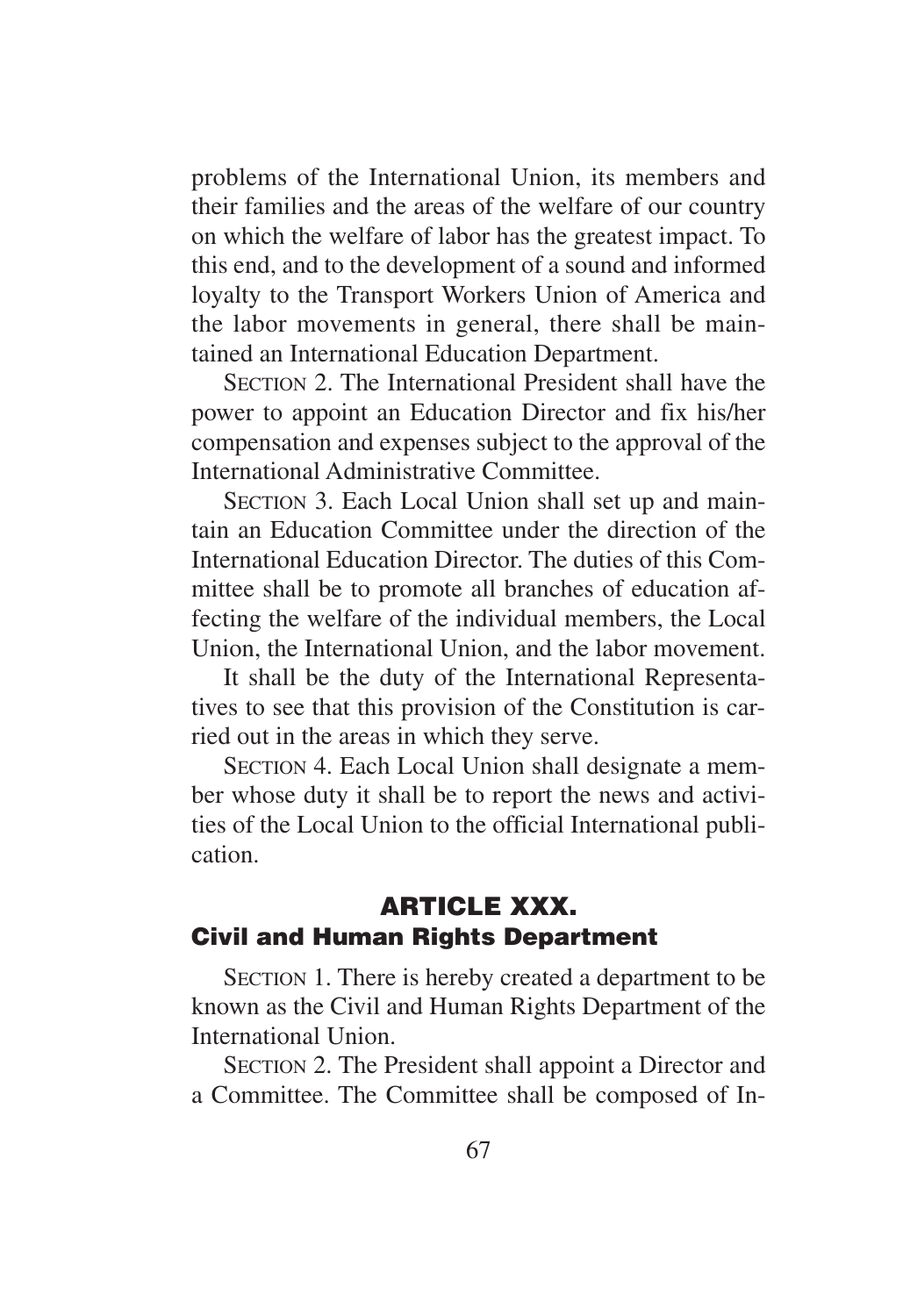ternational Executive Board Members and Local Officers to handle the functions of this department. The Committee shall be educated and trained in the field of interracial, inter-faith and inter-cultural relations, to assist in the implementation of the policies of the International Union dealing with discrimination based on race, sex, sexual orientation, gender, religion, national origin, age and disability.

SECTION 3. The Department shall be charged with the duty of implementing the policies of the International Union dealing with discrimination, as these policies are set forth in the International Constitution and as they may be evidenced by action of the International Executive Board and of International Conventions, and to give all possible assistance and guidance to Local Unions in the furtherance of their duties as set forth in this Article, and to carry out such further duties as may be assigned to it from time to time by the International President.

SECTION 4. The duties of this Department shall be to promote fair employment practices and endeavor to eliminate discrimination affecting the welfare of the individual members of the Local Unions and the International Union, the labor movement and the AFL-CIO.

SECTION 5. Within the Department there shall be established the TWU Working Women's Committee. The TWU Working Women's Committee shall be composed of representatives from each division, Airline, Transit, Utility, University & Service, and Railroad. The International President shall appoint the Chairperson of the TWU Working Women's Committee. The TWU Working Women's Committee shall meet at least once a year during the Civil and Human Rights conference to engage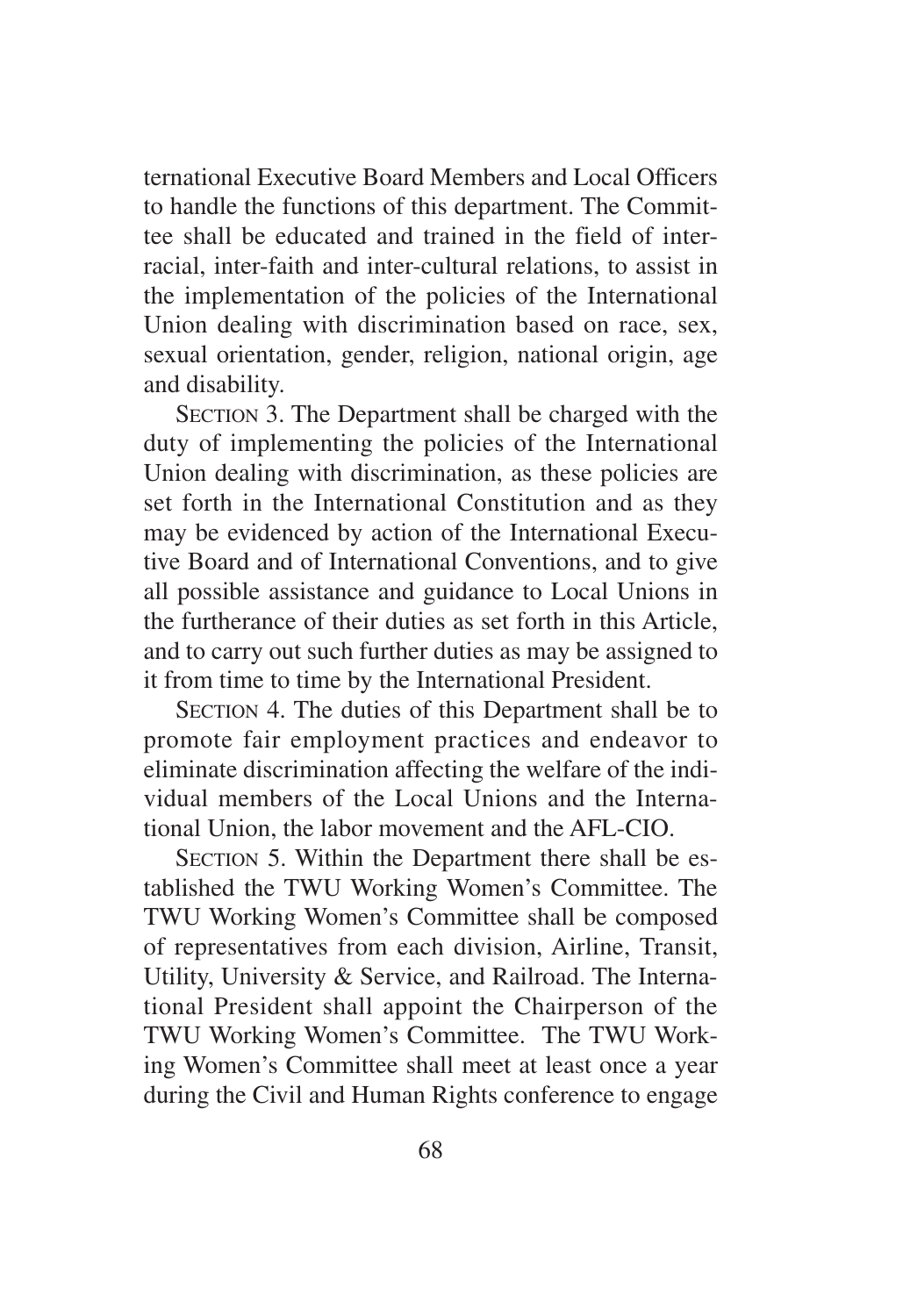and educate the women of the TWU on issues that affect working women today. The Chairperson to the TWU Working Women's Committee, along with the Director of the Civil and Human Rights Department, shall develop the program and agenda for the TWU Working Women's Committee.

SECTION 6. The Director, with the approval of the President, shall create constituency groups and approve all priorities and programs.

SECTION 7. The Civil and Human Rights Department shall meet once a year along with all constituency groups:

- APRI—A. Philip Randolph Institute
- APALA—Asian Pacific American Labor Alliance
- PAW—Pride at Work
- CLUW—Coalition of Labor Union Women
- CBTU—Coalition of Black Trade Unionists

• LCLAA—Labor Council for Latin American Advancement

- ARA—Alliance for Retired Americans
- and other groups if deemed necessary.

### **Article XXXI. Retiree Organizations**

The International Administrative Committee may charter a retiree organization or organizations consisting of former members of the Union who retired and who at the time of retirement were good standing members of the Union. Each such organization shall adopt appropriate by-laws, subject to the approval of the International Administrative Committee.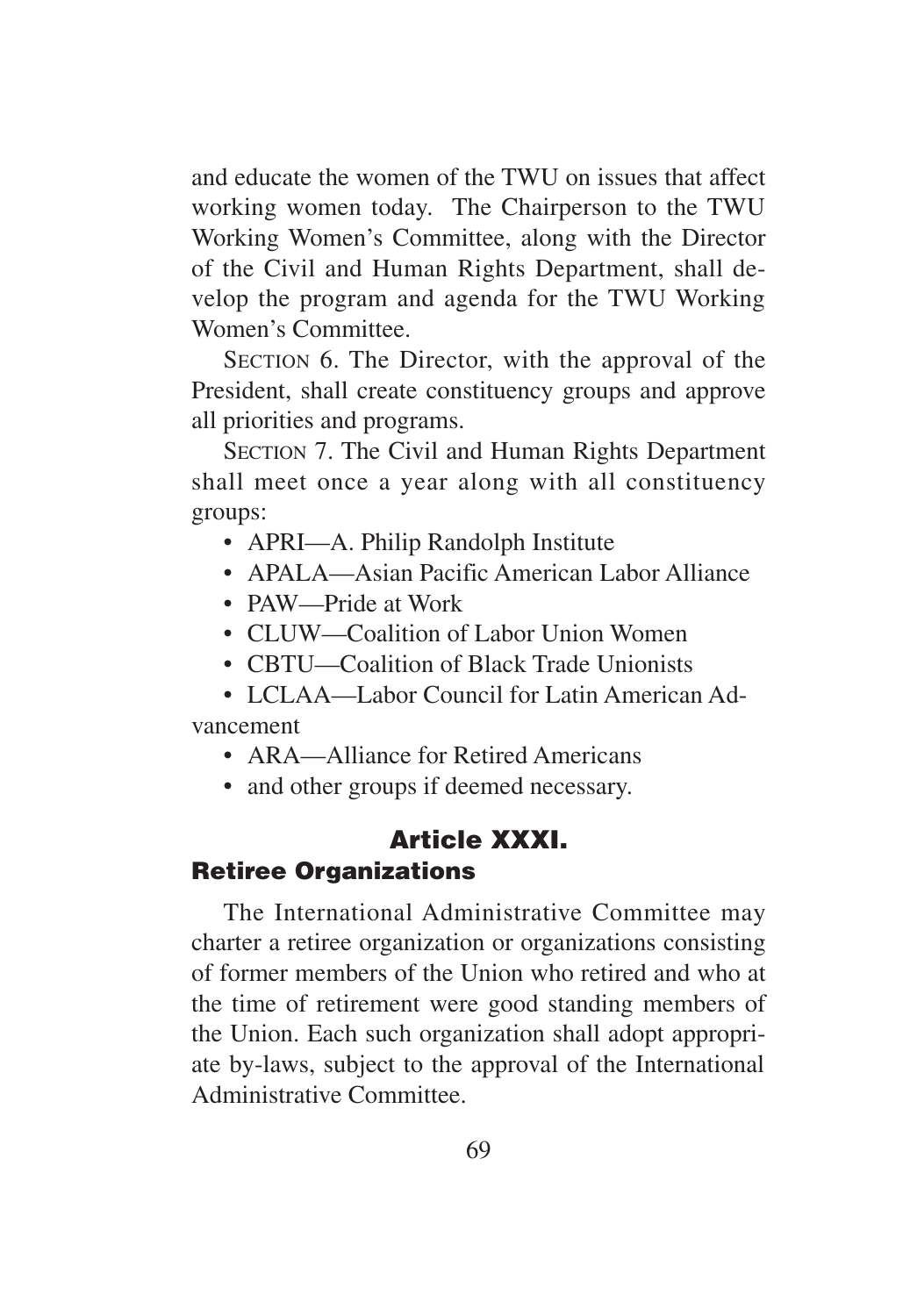## **ARTICLE XXXII**

#### **COPE**

SECTION 1. A Local Union with a Local COPE Fund may maintain and continue that COPE Fund only if the Local Union enters a written agreement with the International Administrative Committee regarding the appropriate level of and mechanism for contributions by the Local Union COPE Fund to the TWU COPE Fund. The Local Union must enter into such an agreement within six (6) months of receiving notice from the International Administrative Committee that the Local Union must enter such an agreement. In determining an appropriate level of contributions by the Local COPE fund to the TWU COPE Fund, the International Administrative Committee shall consider among other things (1) the importance to the Local Union members of contributions from the Local COPE Fund to political candidates at the state or local level, (2) the history of contributions by the Local COPE Fund to the TWU COPE Fund, (3) the amount of funds in the Local COPE Fund and the political contribution needs of the Local Union, and (4) the political contribution needs of the International Union and TWU COPE Fund.

SECTION 2. No Local COPE fund may make a contribution to a candidate for federal office without prior written approval of the International Administrative Committee.

#### **ARTICLE XXXIII**

#### **Amendments**

SECTION 1. This Constitution may be amended by either of the following methods: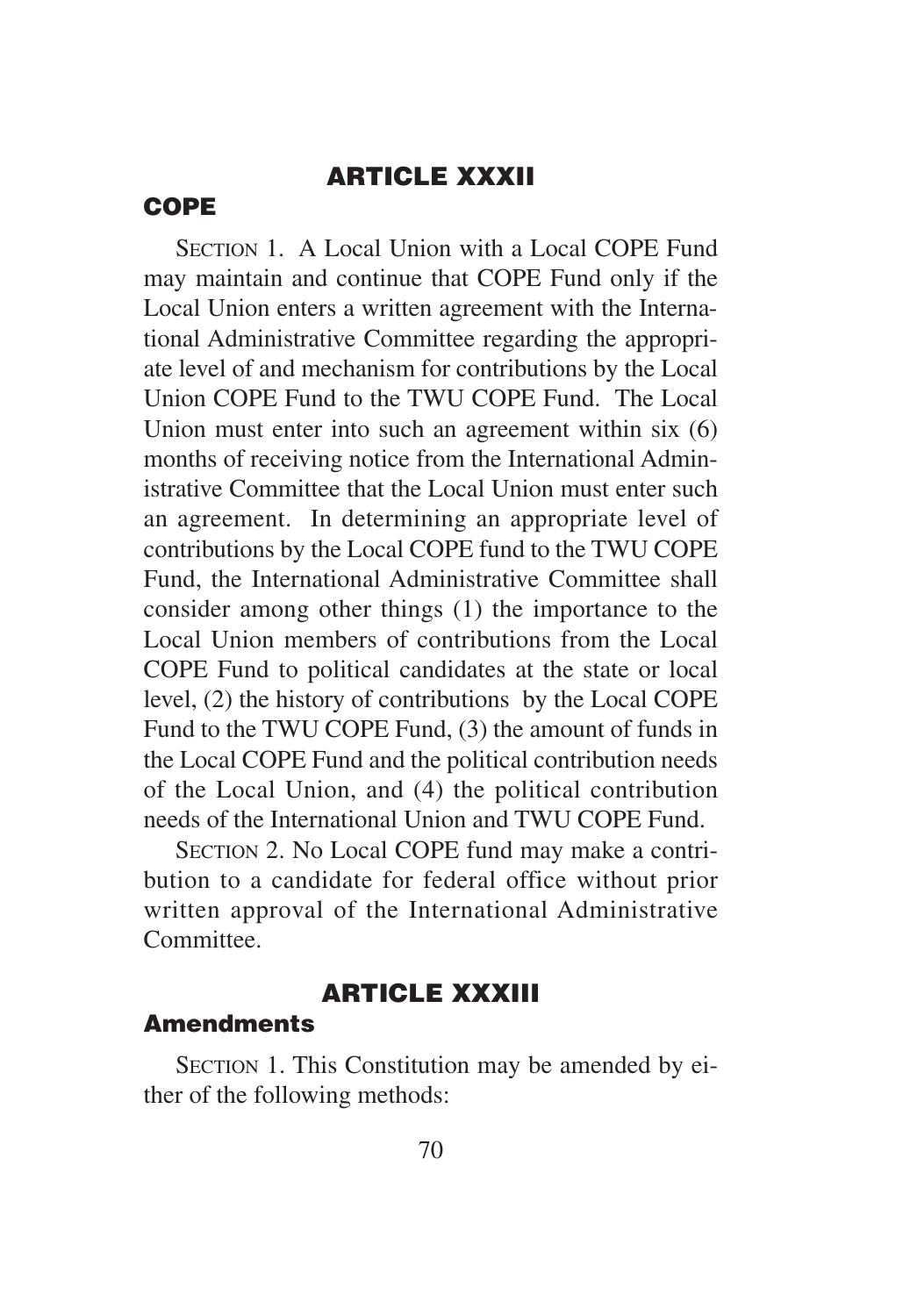1. By any regular Convention, or by any Special Convention called specifically for such purpose, by a vote of two-thirds (2/3) of the delegates voting on the Amendment.

By a majority of those voting in a referendum of the membership of the International Union. The International Executive Council shall conduct such a referendum on its own motion, or if at least one-third (1/3) of the Local Unions, representing one-third (1/3) of the membership, approve the proposed amendments and request such referendum.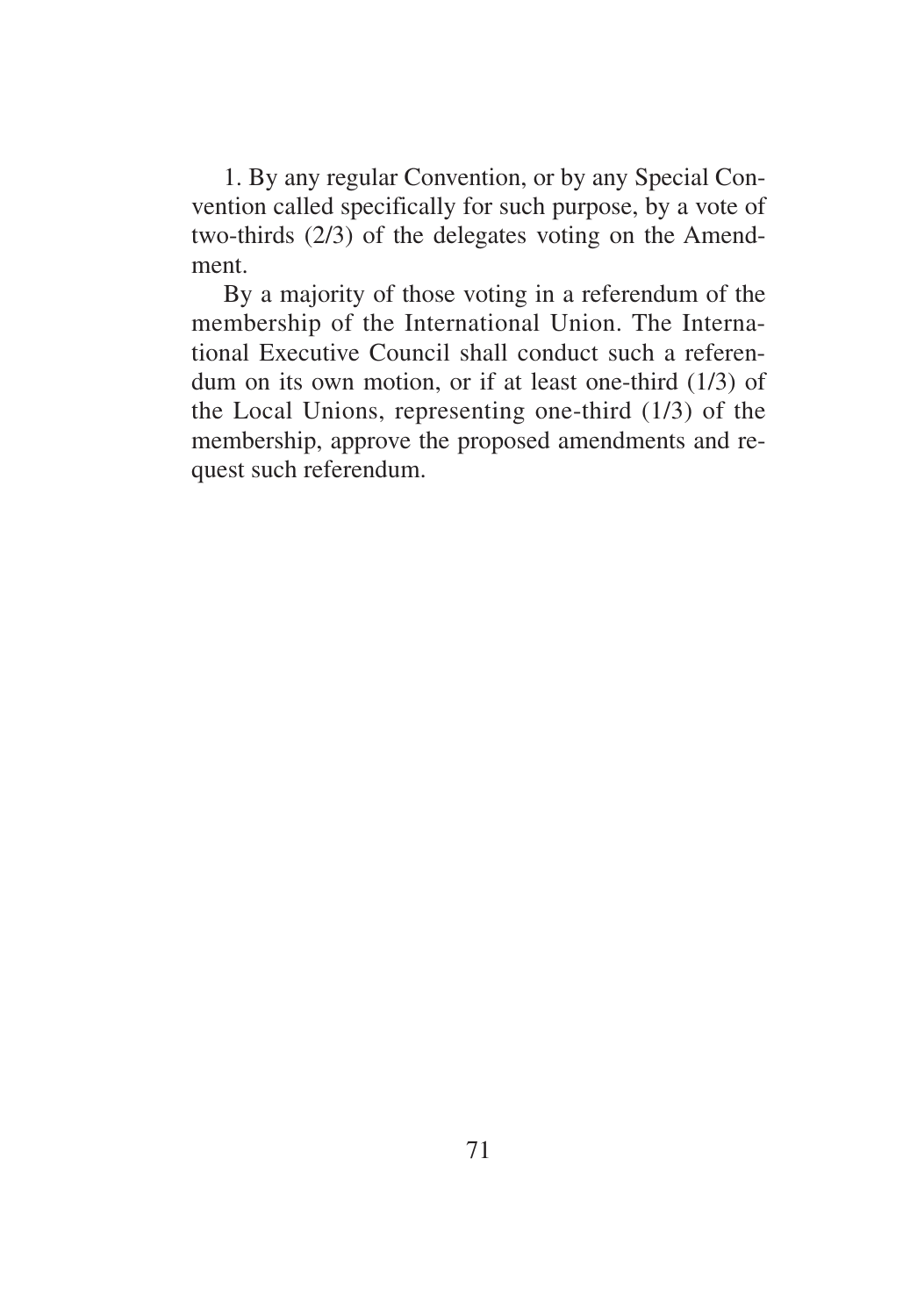### **LIST OF MOTIONS WITH PECULIAR CHARACTERISTIC**

### **Things You May Do When Another Member Has the Floor**

1. Rise to a point of order, point of information, or question of privilege.

2. Object to the consideration of a question.

3. Move to reconsider.

### **Motions That Cannot Be Amended.**

1. To adjourn (if the motion is to adjourn at a particular time it can be amended).

2. To table, or take from the table.

3. To reconsider.

4. To call for the "previous question."

5. To suspend the rules.

6. To object to the consideration of a question.

7. To postpone indefinitely.

### **Motions That Cannot Be Debated.**

1. To fix a time to adjourn, or to adjourn.

- 2. To object to the consideration of a question.
- 3. To table, or to take from the table.

4. To call for the previous question.

5. To limit or extend debate.

6. To appeal from the decision of the chair (except for chairman and member appealing).

7. To withdraw a motion.

8. To suspend the rules.

### **Motions That Do Not Require a Second.**

1. To object to the considerations of a question.

2. To withdraw a motion.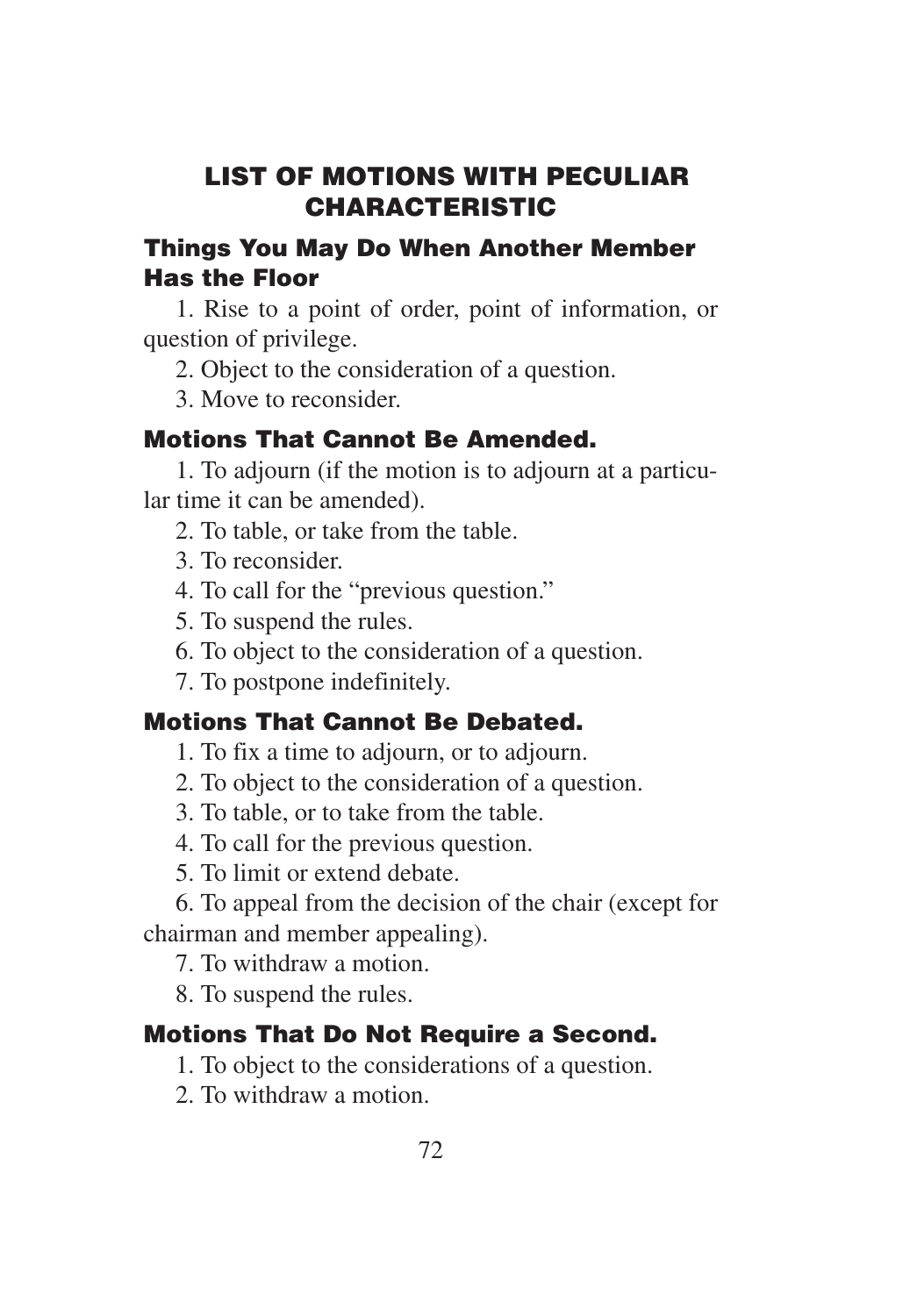3. To call for the division of the house on a vote.

4. To nominate a member for office.

#### **Motions That Require a Two-Thirds Vote.**

1. To suspend the rules.

2. To sustain an objection to the consideration of a question.

3. To rescind (except as noted in the text).

### **Suggested ORDER OF BUSINESS for the guidance of Local Unions.**

1 — Call to order by President.

2 — Pledge of allegiance to the flag of the United States. (For *Local Unions in the United States.)*

- 3 Roll call of officers.
- 4 Reading of Minutes of previous meeting.
- 5 Report of Membership Committee.
- 6 Acceptance and obligation of new members.
- 7 Reading of communications.

8 — Reading of bills or accounts by Secretary or Treasurer.

9 — Executive Board report.

10 — Treasurer's report on receipts and expenditures.

- 11 Report of committees.
- 12 Unfinished business.
- 13 New business.
- 14 Good and welfare.
- 15 Adjournment.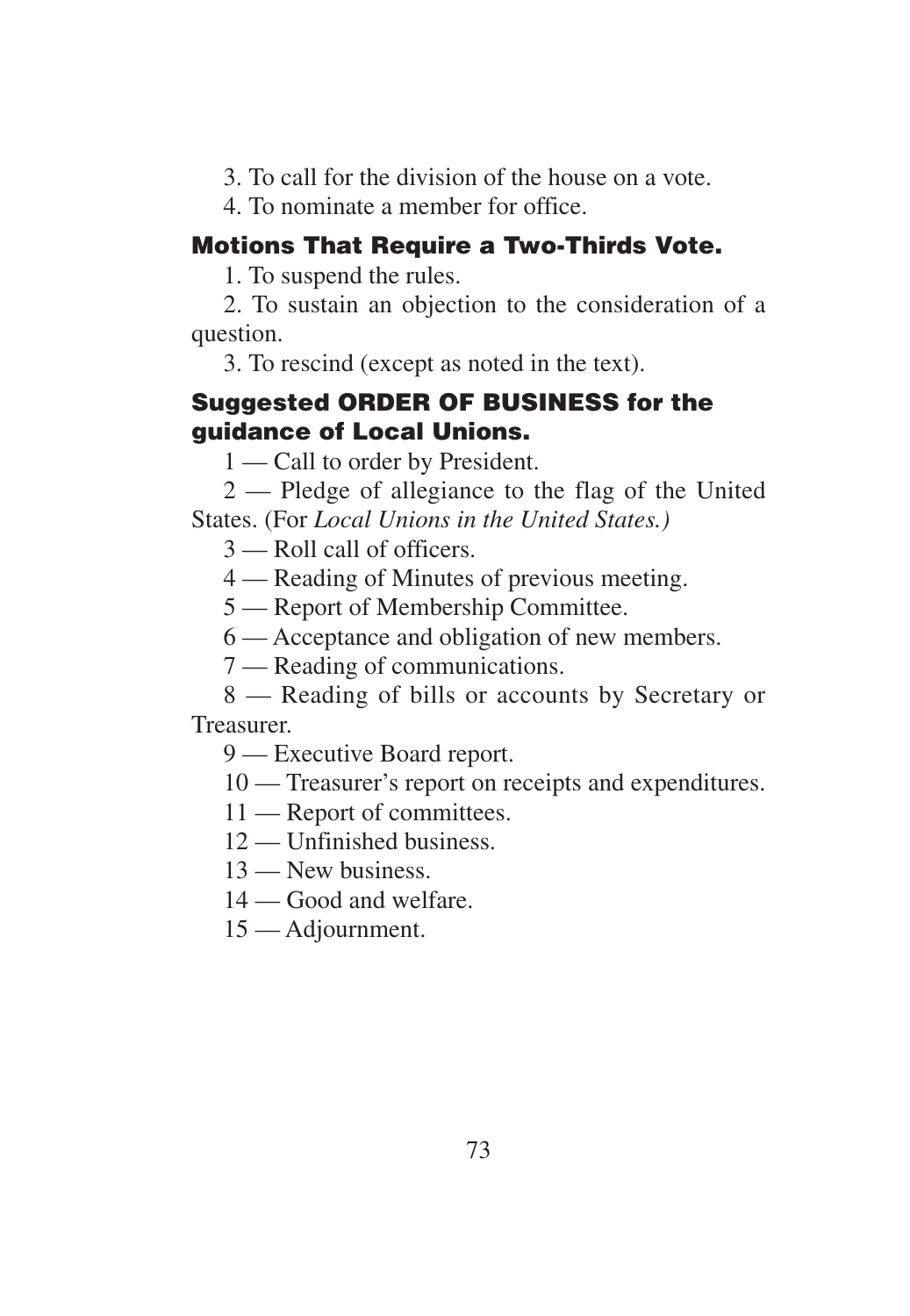|                                                 |           |        |                      | ALL OF THE RULES AT A GLANCE                       |                  |         |                                                 |                                            |
|-------------------------------------------------|-----------|--------|----------------------|----------------------------------------------------|------------------|---------|-------------------------------------------------|--------------------------------------------|
|                                                 |           | Amend- |                      | Vote                                               | In Order<br>When | Can be  | Motions                                         | Motions                                    |
| Motion                                          | Debatable | able   | Requires<br>a Second | Required                                           | Another          | Recon-  | to Which                                        | Which<br>Apply                             |
|                                                 |           |        |                      |                                                    | Speaking         | sidered | t Applies                                       | $\frac{1}{2}$                              |
| <b>Time for Next Meeting</b>                    |           |        |                      |                                                    |                  |         |                                                 |                                            |
| (when privileged)                               | ş         | Yes    | Yes                  | Majority                                           | ş                | ş       | None                                            | Amend                                      |
| Adjourn                                         | ş         | ş      | Yes                  | Majority                                           | ş                | ş       | None                                            | None                                       |
| Recess                                          | ş         | Yes    | Yes                  | Majority                                           | ş                | ş       | None                                            | None                                       |
| (treat as Main Motion)<br>Question of Privilege | Yes       | Yes    | Yes                  | Majority                                           | Yes              | Yes     | None                                            | ₹                                          |
| Orders of the Day                               | ş         | ş      | ş                    | 2/3 to postpone<br>None; it takes<br>special order | Yes              | ş       | special<br>order<br>Any                         | None; except<br>to postpone<br>orders      |
| Appeal                                          | ş         | $\geq$ | Yes                  | Majority                                           | Yes              | Yes     | Any decision                                    | Close debate<br>Lay on table<br>Reconsider |
| Point of Order                                  | ş         | ş      | $\frac{1}{2}$        | appealed; then<br>None; unless<br>Majority         | Yes              | ş       | Any motion<br>or act                            | None                                       |
| Objection to Consideration<br>of Questions      | ş         | ş      | ş                    | 23                                                 | Yes              | Yes     | Main questions<br>and questions<br>of privilege | Reconsider                                 |
| Reading Papers                                  | ş         | ş      | Yes                  | Majority                                           | $\frac{1}{2}$    | Yes     | None                                            | None                                       |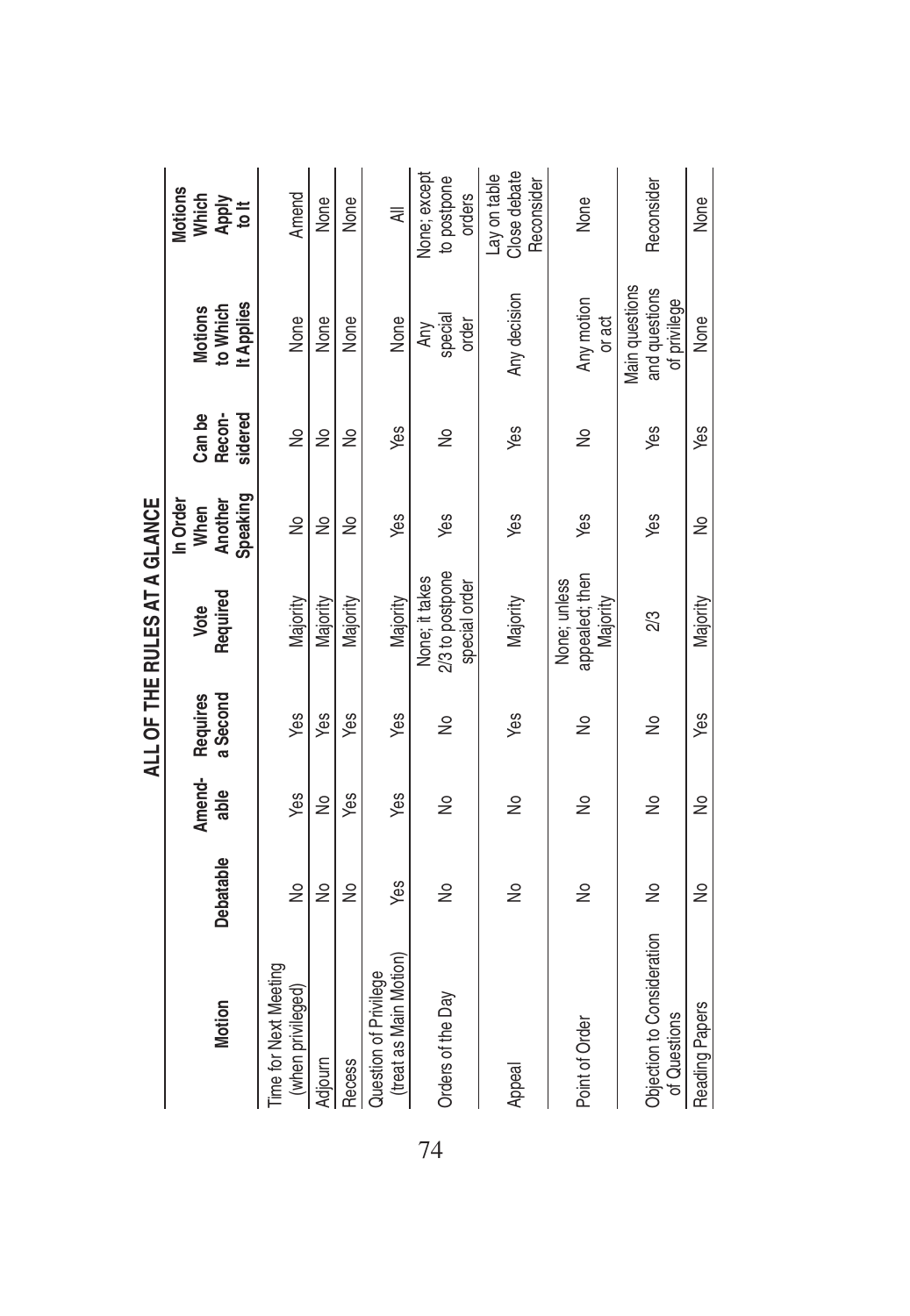|                                      |           |        |          | ALL OF THE RULES AT A GLANCE (Continued) |          |         |                                                                  |                                                          |
|--------------------------------------|-----------|--------|----------|------------------------------------------|----------|---------|------------------------------------------------------------------|----------------------------------------------------------|
|                                      |           |        |          |                                          | In Order |         |                                                                  | Motions                                                  |
|                                      |           | Amend- | Requires | Vote                                     | When     | Can be  | <b>Motions</b>                                                   |                                                          |
| Motion                               | Debatable | able   | a Second | Required                                 | Another  | Recon-  | to Which                                                         | Which<br>Aph<br>to <sup>tt</sup>                         |
|                                      |           |        |          |                                          | Speaking | sidered | It Applies                                                       |                                                          |
| <b>Withdrawal of Motion</b>          | ş         | ş      | ş        | Majority                                 | ş        | Yes     | Any Motion                                                       | Reconsidered                                             |
| Suspension of Rules                  | ş         | ş      | ş        | 2/3                                      | ş        | ş       | where needed<br>Any Motion                                       | None                                                     |
| Lay on the Table                     | ş         | $\geq$ | Yes      | Majority                                 | $\geq$   | ş       | Main questions,<br>appeals, ques.<br>of privilege,<br>reconsider | None                                                     |
| Previous Questions<br>(close debate) | ş         | ş      | Yes      | 23                                       | ş        | Yes     | Any debatable<br>motion                                          | Reconsider                                               |
| Limit or Extend Limits<br>of Debate  | ş         | Yes    | Yes      | 23                                       | ş        | Yes     | Any debatable<br>motion                                          | Reconsider                                               |
| Definite Time<br>Postpone to a       | Yes       | Yes    | Yes      | Majority                                 | ş        | Yes     | Main motion,<br>privilege<br>ques. of                            | <b>Close Debate</b><br>Reconsider,<br>Amend<br>Limit or  |
| Refer or Commit                      | Yes       | Yes    | Yes      | Majority                                 | ş        | Yes     | Main motion,<br>privilege<br>ques. of                            | <b>Close Debate</b><br>Reconsider,<br>Amend,<br>Limit or |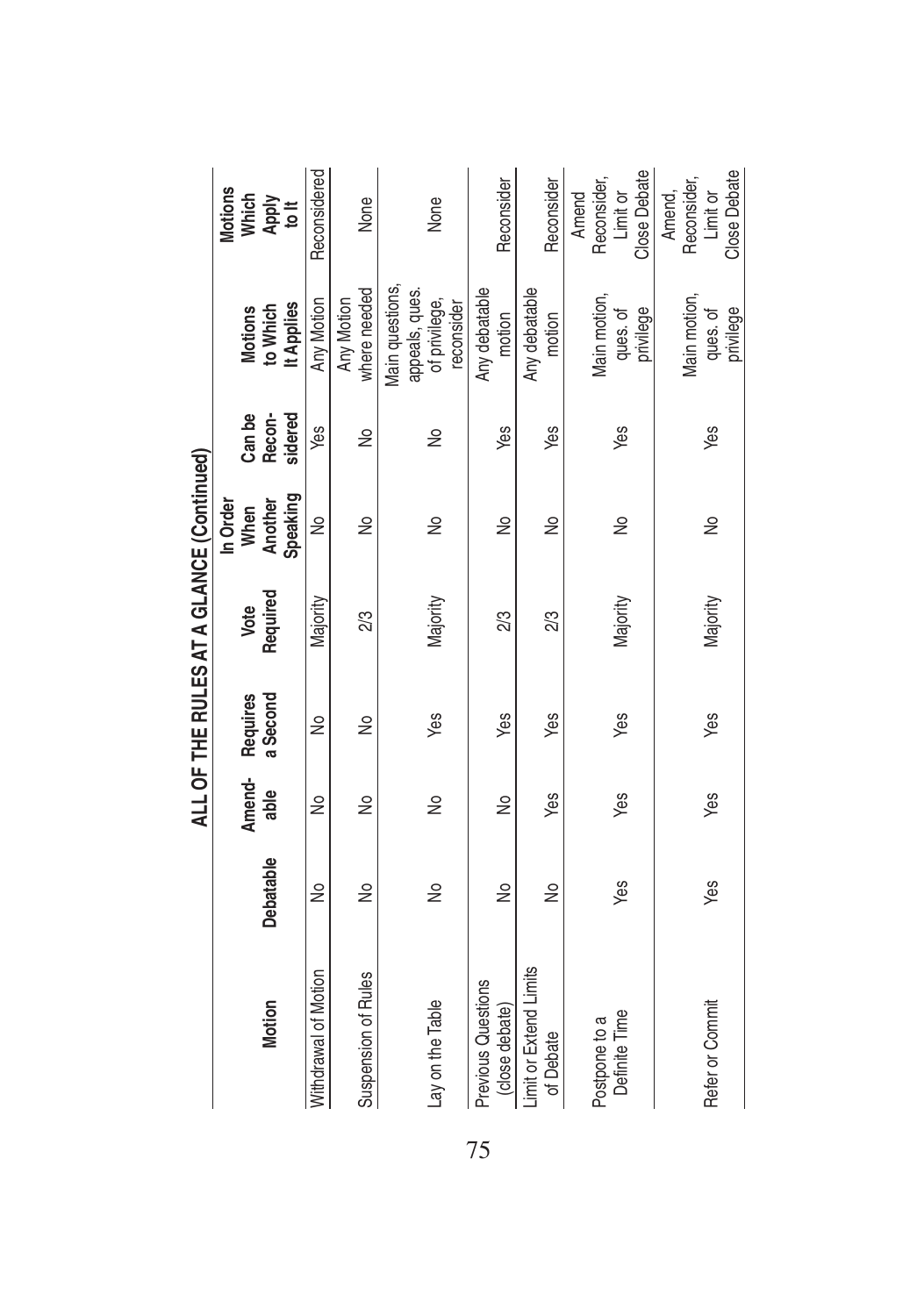|                        |            |               |          | ALL OF THE RULES AT A GLANCE (Continued) |          |         |                     |                        |
|------------------------|------------|---------------|----------|------------------------------------------|----------|---------|---------------------|------------------------|
|                        |            |               |          |                                          | In Order |         |                     | Motions                |
|                        |            | Amend-        | Requires | Vote                                     | When     | Can be  | Motions             | Which<br>Aphy<br>to It |
| Motion                 | Debatable  | able          | a Second | Required                                 | Another  | Recon-  | to Which            |                        |
|                        |            |               |          |                                          | Speaking | sidered | It Applies          |                        |
|                        |            |               |          |                                          |          |         | Main motions,       |                        |
|                        |            |               |          |                                          |          |         | limit debate, refer | Amend,                 |
| Amend                  | Yes        | Yes           | Yes      | Majority                                 | ş        | Yes     | postpone, fix time  | Reconsider             |
|                        |            |               |          |                                          |          |         | of next meeting     | Close debate           |
|                        |            |               |          |                                          |          |         | Main motion,        | Limit or               |
| Postpone Indefinitely  | Yes        | ş             | Yes      | Majority                                 | ş        | Yes     | ques. of            | Close debate,          |
|                        |            |               |          |                                          |          |         | privilege           | Reconsider             |
| MAIN MOTION            | Yes        | Yes           | Yes      | Majority                                 | ş        | Yes     | None                | ₹                      |
|                        | Yes, if    |               | Limit    |                                          |          |         |                     |                        |
|                        | motion to  | Any<br>motion | debate   |                                          |          |         |                     | Lay on                 |
| Reconsideration        | which it   | $\frac{1}{2}$ | Yes      | Majority                                 | Yes      | ş       | Except adjourn      | table                  |
| (treat as Main Motion) | applies is |               |          |                                          |          |         | suspend rules       | Postpone               |
|                        | debatable  |               |          |                                          |          |         | lay on table        | definitely             |
|                        |            |               |          | 2/3 of members                           |          |         |                     |                        |
|                        |            |               |          | present;                                 |          |         |                     |                        |
|                        |            |               |          | majority when                            |          |         | Main motions,       |                        |
| Rescind                | Yes        | Yes           | Yes      | notice to rescind                        | ş        | Yes     | appeals, ques.      | ₹                      |
| (treat as Main Motion) |            |               |          | was given at                             |          |         | of privilege        |                        |
|                        |            |               |          | previous meeting                         |          |         |                     |                        |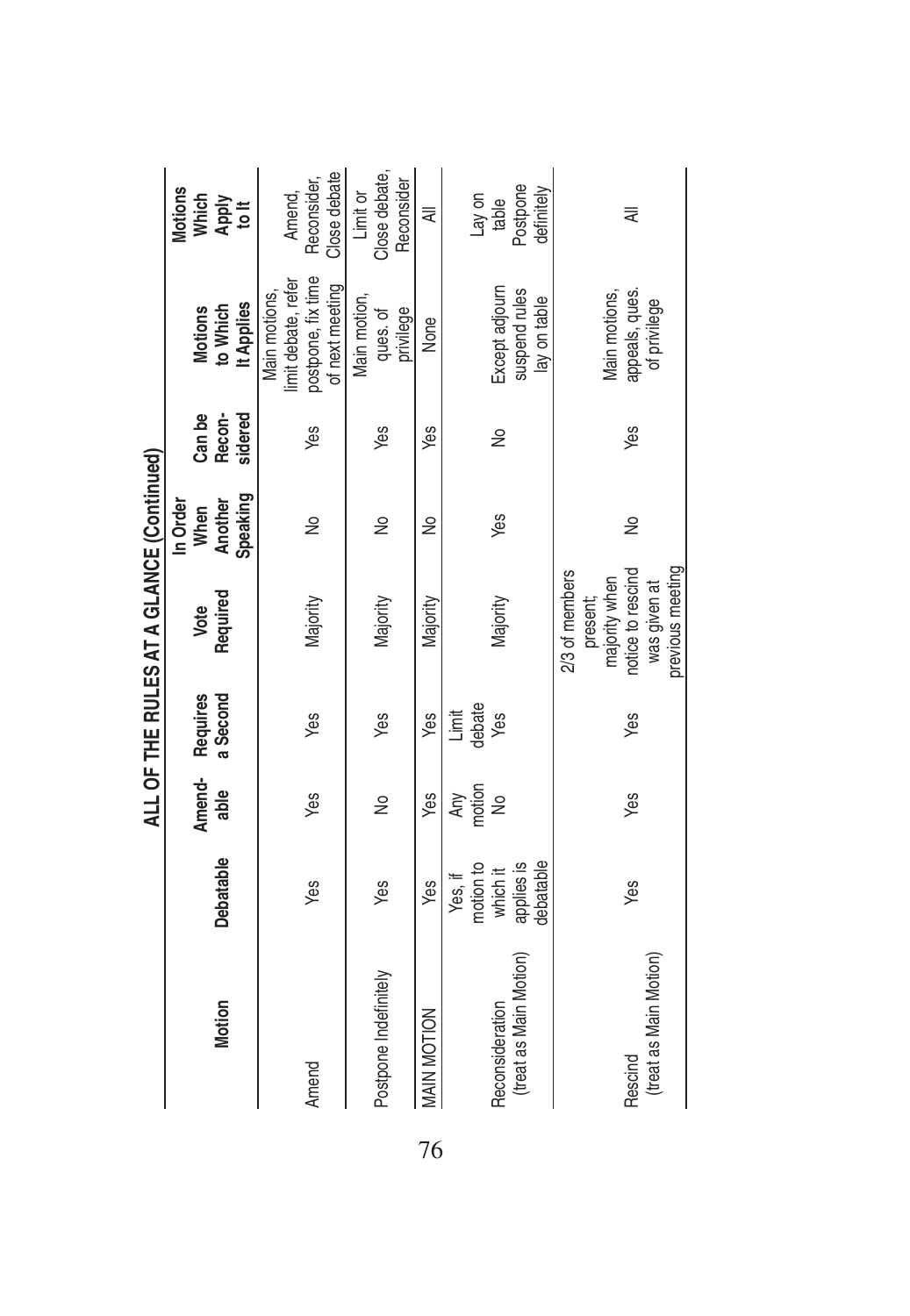# **OATH OF OFFICE**

## *(For Installation of Officers)*

I solemnly pledge on my honor, to perform the duties of my office as required by the Constitution of the Transport Workers Union of America; to bear true and faithful allegiance to the International and the Local Union and the cause of all organized labor; not to divulge or make known any private proceedings of this Union; to perform faithfully all the duties assigned to me to the best of my ability; to deliver to my successor in office all books, papers and other property of the Union in my possession at the end of my term; to conduct myself at all times as becomes a member and officer of the Transport Workers Union; and to discharge all my obligations to the end that victory shall crown all our efforts.